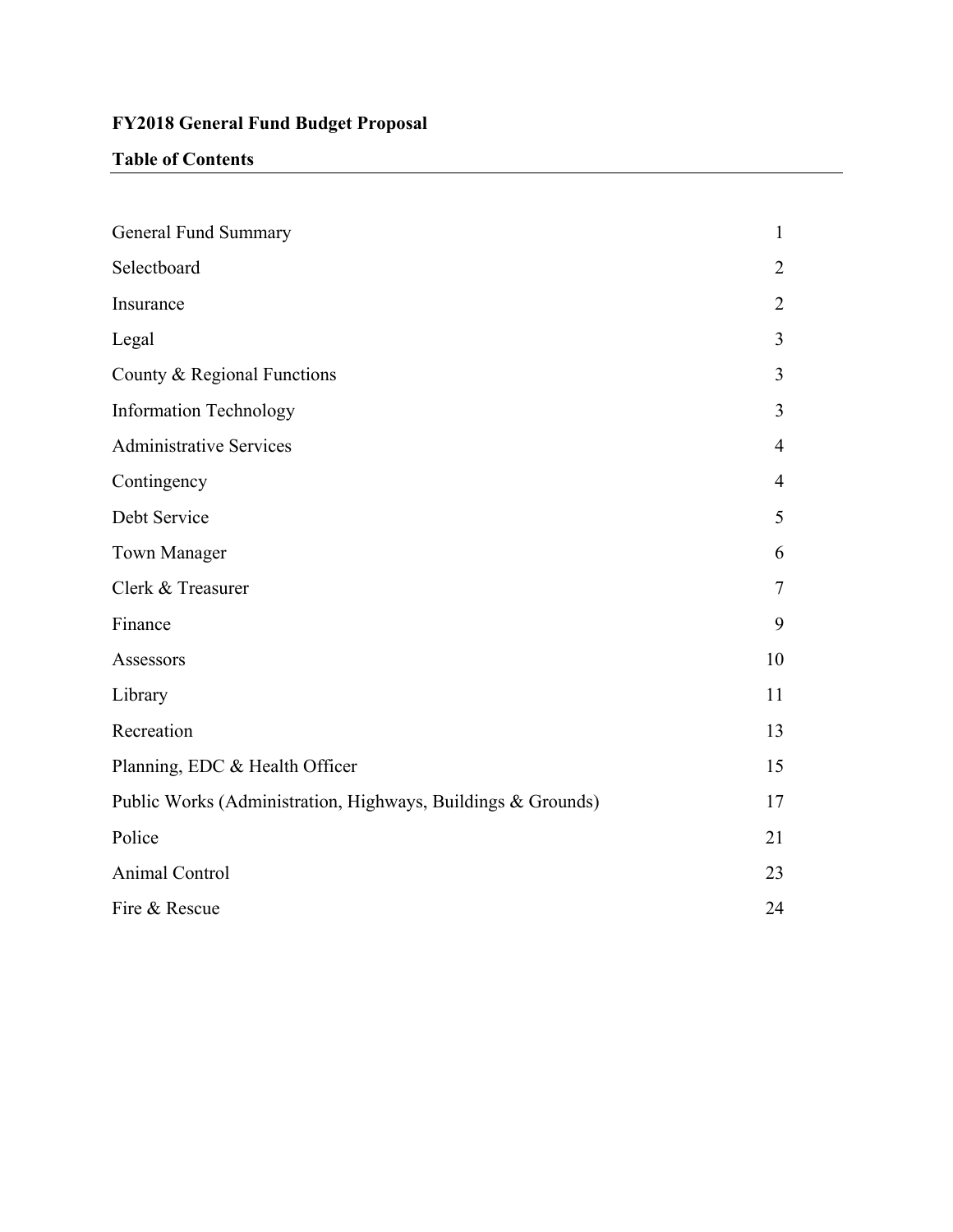|                 | Α                                                              | B                  | C                  | D                                                                           | $\mathsf E$              | F                  |                    | К                         | L               |
|-----------------|----------------------------------------------------------------|--------------------|--------------------|-----------------------------------------------------------------------------|--------------------------|--------------------|--------------------|---------------------------|-----------------|
| 1               |                                                                |                    |                    | General Fund 2018 Budget Proposal: Summary of all Revenues and Expenditures |                          |                    |                    |                           |                 |
|                 |                                                                |                    |                    |                                                                             |                          |                    | FY18 Budget        | Dollar Change from        | Percent Change  |
| $\overline{2}$  |                                                                | FY13 Actual        | FY14 Actual        | FY15 Actual                                                                 | FY16 Actual              | FY17 Budget        | Proposal           | Prior Year                | from Prior Year |
| 3               | Property Taxes                                                 | 4,396,673          | 4,774,082          | 4,791,639                                                                   | 5,297,972                | 5,446,251          | 5,621,782          | 175,531                   | 3.2%            |
| 4               | Interest on Del Taxes                                          | 22,382             | 34,549             | 30,114                                                                      | 33,352                   | 35,000             | 35,000             |                           | 0.0%            |
| 5               | Penalty on Del Taxes                                           | 43,798             | 55,162             | 49,100                                                                      | 47,170                   | 57,000             | 55,000             | (2,000)                   | $-3.5%$         |
| 6               | General Revenue Categories:                                    |                    |                    |                                                                             |                          |                    |                    |                           |                 |
| $\overline{7}$  | Railroad Taxes                                                 | 1,505              | 1,940              | 1,940                                                                       | 3,835                    | 1,900              | 3,840              | 1,940                     | 102.1%          |
| 8               | <b>State Land Taxes</b>                                        | 16,399             | 16,399             | 16,727                                                                      | 16,207                   | 16,339             | 15,300             | (1,039)                   | $-6.4%$         |
| 9               | <b>Current Use Taxes</b>                                       | 45,597             | 47,952             | 50,860                                                                      | 51,788                   | 50,000             | 56,000             | 6,000                     | 12.0%           |
| 10              | State Land PILOT                                               | 2,940              | 2,956              | 2,963                                                                       | 4,604                    | 3,000              | 5,400              | 2,400                     | 80.0%           |
| 11              | Penalty on Late HS-122                                         | ÷.                 | ÷.                 | 6,195                                                                       | 7,892                    | 5,000              | 7,000              | 2,000                     | 40.0%           |
| 12              | School Tax Collection Fee                                      | 24,783             | 25,967             | 27,234                                                                      | 28,373                   | 27,000             | 27,000             | $\overline{\phantom{a}}$  | 0.0%            |
| $\overline{13}$ | Interest on Investments                                        | 2,113              | 2,935              | 1,306                                                                       | 3,352                    | 3,000              | 3,000              | $\sim$                    | 0.0%            |
| 14<br>15        | Miscellaneous                                                  | 930                | 21,167             | 35,515                                                                      | 35,884                   | 5,100              | 20,000             | 14,900                    | 292.2%          |
| 16              | Reduction in Fund Balance<br>Administrative Contribution - W&S | 20,000<br>316,504  | 20,000<br>315,170  | 33,815<br>317,558                                                           | 316,610                  | 300,000<br>315,000 | 340,000<br>320,000 | 40,000<br>5,000           | 13.3%<br>1.6%   |
| 17              | Clerk & Treasurer                                              | 136,272            | 107,752            | 101,334                                                                     | 107,055                  | 117,500            | 111,800            | (5,700)                   | $-4.9%$         |
| 18              | Finance                                                        | 151,442            | 132,875            | 140,709                                                                     | 145,226                  | 179,260            | 180,100            | 840                       | $0.5\%$         |
| 19              | Listers                                                        | 595                | 469                | 459                                                                         | $\overline{\phantom{a}}$ | 480                | 400                | (80)                      | $-16.7%$        |
| 20              | Library                                                        | 1,505              | 1,874              | 3,419                                                                       | 2,472                    | 1,000              | 2,400              | 1,400                     | 140.0%          |
| 21              | Recreation                                                     | 62,243             | 66,971             | 64,701                                                                      | 70,062                   | 74,000             | 77,120             | 3,120                     | 4.2%            |
| 22              | Planning & Zoning                                              | 45,913             | 37,462             | 46,893                                                                      | 72,793                   | 42,000             | 42,000             | $\sim$                    | 0.0%            |
| 23              | Public Works                                                   | 244,427            | 243,658            | 243,063                                                                     | 252,665                  | 242,500            | 442,500            | 200,000                   | 82.5%           |
| 24              | Police                                                         | 101,703            | 140,390            | 273,435                                                                     | 162,784                  | 150,600            | 129,400            | (21, 200)                 | $-14.1%$        |
| 25              | Animal Control                                                 | 3,143              | 5,054              | 5,912                                                                       | 3,231                    | 6,000              | 6,000              | ÷.                        | 0.0%            |
| 26              | Fire                                                           | 318                | 257                | 59,109                                                                      | 59,211                   | 59,295             | 59,295             | $\sim$                    | 0.0%            |
| 27              | Rescue                                                         | 232,389            | 198,657            | 227,455                                                                     | 224,984                  | 228,100            | 239,500            | 11,400                    | 5.0%            |
|                 |                                                                |                    |                    |                                                                             |                          |                    |                    |                           |                 |
| 28              | Transfers in for Debt                                          | 46,453             | 74,788             | 76,453                                                                      | 136,453                  | 78,453             | 38,453             | (40,000)                  | $-51.0%$        |
| 29              | <b>Total Revenue</b>                                           | 5,920,026          | 6,328,484          | 6,607,909                                                                   | 7,083,974                | 7,443,778          | 7,838,290          | 394,512                   | 5.3%            |
| 30              |                                                                |                    |                    |                                                                             |                          |                    | FY18 Budget        | <b>Dollar Change from</b> | Percent Change  |
| 31              |                                                                | FY13 Actual        | FY14 Actual        | FY15 Actual                                                                 | FY16 Actual              | FY17 Budget        | Proposal           | Prior Year                | from Prior Year |
| 32              | <b>Administrative Services</b>                                 | 80,728             | 96,417             | 96,147                                                                      | 72,555                   | 19,060             | 16,050             | (3,010)                   | $-15.8%$        |
| 33              | Selectboard                                                    | 54,661             | 76,422             | 73,368                                                                      | 61,966                   | 59,785             | 65,682             | 5,897                     | 9.9%            |
| 34              | Insurance/Risk Management                                      | 198,375            | 209,747            | 247,249                                                                     | 261,837                  | 277,461            | 287,900            | 10,439                    | 3.8%            |
| 35              | Legal                                                          | 29,584             | 32,964             | 99,108                                                                      | 69,293                   | 58,100             | 56,000             | (2,100)                   | $-3.6%$         |
| 36              | County and Regional Functions                                  | 115,649            | 117,149            | 100,606                                                                     | 96,818                   | 108,528            | 135,580            | 27,052                    | 24.9%           |
| 37              | Information Technology                                         | 47,520             | 40,660             | 45,194                                                                      | 39,092                   | 50,085             | 50,780             | 695                       | 1.4%            |
| 38              | Contingency                                                    | 1,605              | 24,954             | 34,249                                                                      | 29,241                   | 40,000             | 30,000             | (10,000)                  | $-25.0%$        |
| 39<br>40        | Debt Service, Principal and Interest                           | 343,887            | 346,518            | 353,294                                                                     | 347,833                  | 385,195            | 384,029            | (1, 166)                  | $-0.3%$         |
| 41              | Manager                                                        | 242,785            | 252,063            | 238,476                                                                     | 227,626                  | 259,728            | 257,418            | (2, 310)                  | $-0.9%$<br>0.6% |
| 42              | Clerk & Treasurer<br>Elections                                 | 290,754<br>16,568  | 298,970<br>6,424   | 299,588<br>18,889                                                           | 289,079<br>5,963         | 313,971<br>19,403  | 315,871<br>8,933   | 1,900<br>(10, 470)        | $-54.0%$        |
| 43              | Finance                                                        | 191,404            | 195,868            | 226,641                                                                     | 246,449                  | 299,891            | 379,075            | 79,184                    | 26.4%           |
| 44              | Listers                                                        | 62,181             | 63,369             | 68,298                                                                      | 68,465                   | 68,384             | 74,241             | 5,857                     | 8.6%            |
|                 | 45 Library                                                     | 213,842            | 218,326            | 227,447                                                                     | 244,173                  | 248,544            | 259,015            | 10,4/1                    | 4.2%            |
|                 | 46 Recreation                                                  | 117,317            | 135,037            | 143,575                                                                     | 156,667                  | 169,454            | 192,135            | 22,681                    | 13.4%           |
|                 | 47 Planning & Zoning                                           | 276,567            | 289,721            | 246,311                                                                     | 274,432                  | 310,354            | 316,480            | 6,126                     | 2.0%            |
|                 | 48 Public Works Administration                                 | 145,748            | 150,216            | 173,153                                                                     | 179,937                  | 185,037            | 152,867            | (32, 170)                 | $-17.4%$        |
|                 | $\overline{49}$ Highways                                       | 1,084,091          | 1,120,880          | 845,740                                                                     | 945,343                  | 1,366,187          | 1,623,120          | 256,933                   | 18.8%           |
|                 | 50 Buildings & Grounds                                         | 281,583            | 305,853            | 299,428                                                                     | 252,708                  | 340,907            | 347,210            | 6,303                     | 1.8%            |
|                 | 51 Police                                                      | 1,516,428          | 1,601,641          | 1,751,656                                                                   | 1,697,736                | 1,918,117          | 1,925,462          | 7,345                     | 0.4%            |
| 52              | <b>Animal Control</b>                                          | 5,963              | 6,514              | 4,515                                                                       | 6,690                    | 10,220             | 8,491              | (1, 729)                  | $-16.9%$        |
| 54              | 53 Fire<br>Rescue                                              | 208,997<br>222,923 | 219,632<br>243.765 | 193,640<br>251,876                                                          | 233,967<br>373,868       | 276,038<br>305,098 | 280,459<br>346,492 | 4,421<br>41,394           | 1.6%<br>13.6%   |
| 55              | <b>Transfer to Capital</b>                                     | 182,400            | 208,750            | 293,750                                                                     | 553,470                  | 354,231            | 325,000            | (29, 231)                 | $-8.3%$         |
| 56<br>57        | <b>Total Expenditures</b>                                      | 5,931,559          | 6,261,861          | 6,332,200                                                                   | 6,735,206                | 7,443,778          | 7,838,290          | 394,512                   | 5.3%            |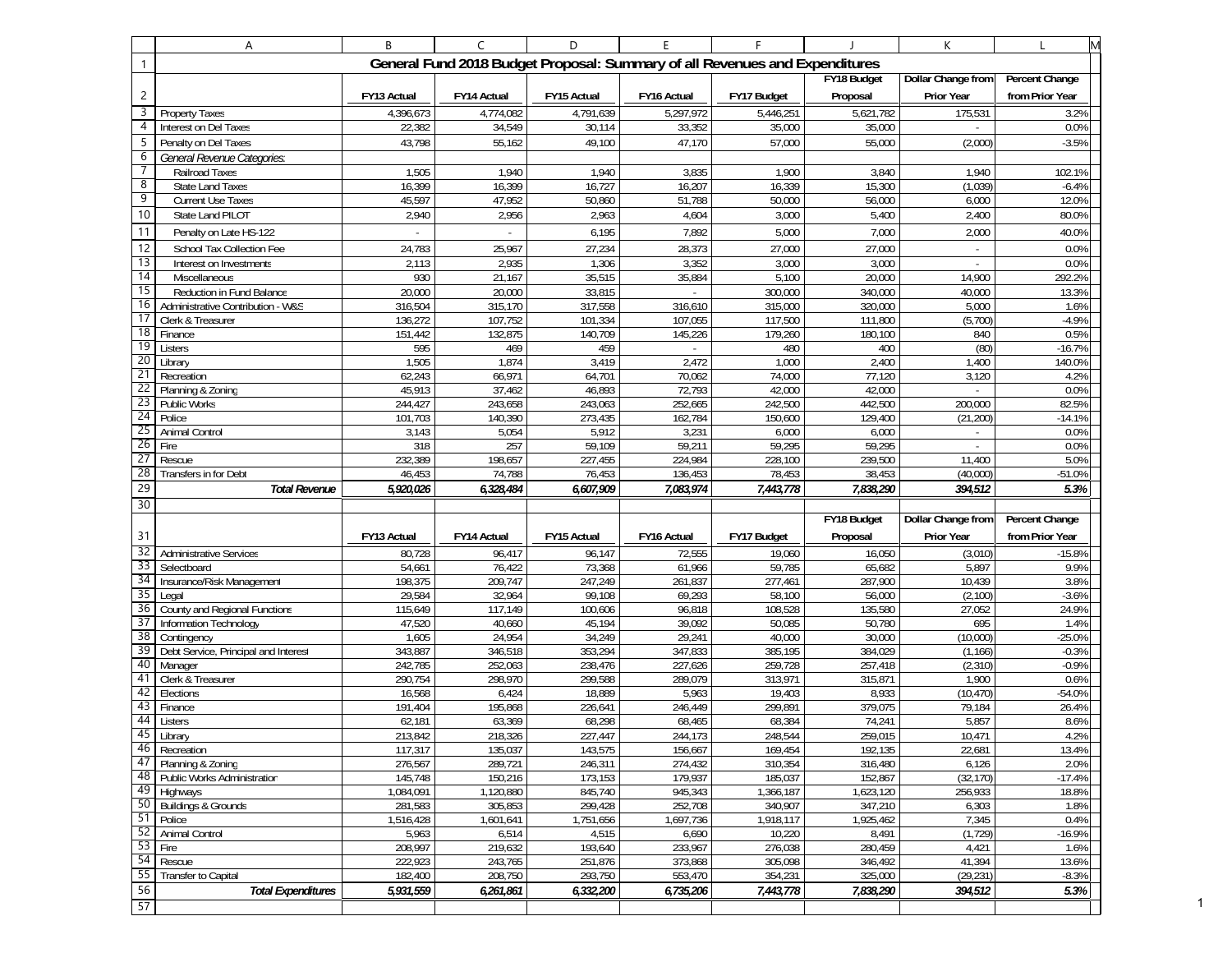|                 | A                         | B                                 | $\mathsf{C}$       | D                                                 | E.                       | F           | G                      | K<br>H      |             | M            | $\mathsf{N}$                    |
|-----------------|---------------------------|-----------------------------------|--------------------|---------------------------------------------------|--------------------------|-------------|------------------------|-------------|-------------|--------------|---------------------------------|
| 1               |                           |                                   |                    | General (Selectboard, Insurance, Legal, IT, etc.) |                          |             |                        |             |             |              |                                 |
|                 |                           |                                   |                    |                                                   |                          |             |                        |             |             |              |                                 |
|                 |                           |                                   |                    |                                                   |                          |             |                        |             | FY18 Budget |              | Dollar Change   Percent Change  |
| $\overline{c}$  |                           |                                   | <b>FY13 Actual</b> | <b>FY14 Actual</b>                                | FY15 Actual              | FY16 Budget | FY16 Actual            | FY17 Budget | Proposal    |              | from Prior Year from Prior Year |
| 3               | Expenditures              |                                   |                    |                                                   |                          |             |                        |             |             |              |                                 |
| 4               | Selectboard               |                                   |                    |                                                   |                          |             |                        |             |             |              |                                 |
| -5              | 10-10-401-110.00          | <b>Regular Salaries</b>           | 8,370.00           | 8,048.40                                          | 10,253.38                | 8,500.00    | 10,111.40              | 8,500.00    | 8,500.00    |              | 0.00%                           |
| 6               | 10-10-401-115.00          | Part Time Salaries                | $\sim$             | $\sim$                                            | 289.76                   | 1,000.00    | 943.61                 | 1,525.00    | 1,525.00    | $\sim$       | 0.00%                           |
|                 | 10-10-401-220.00          | <b>Social Security</b>            | 537.03             | 615.76                                            | 798.92                   | 767.00      | 492.55                 | 767.00      | 767.00      | $\sim$       | 0.00%                           |
| 8               | 10-10-401-330.00          | <b>Other Professional Service</b> | 26,658.00          | 29,202.00                                         | 41,442.85                | 28,000.00   | 29,891.50              | 27,000.00   | 30,000.00   | 3,000.00     | 11.11%                          |
| 9               | 10-10-401-540.00          | Advertising                       | 1,791.38           | 3,615.90                                          | 1,865.50                 | 2,800.00    | 3,833.38               | 2,800.00    | 2,800.00    | $\sim$       | 0.00%                           |
| 10              | 10-10-401-550.00          | Printing And Binding              | 1,376.00           | 1,689.02                                          | 1,435.93                 | 2,000.00    | 1,436.83               | 1,600.00    | 1,600.00    |              | 0.00%                           |
| 11              | 10-10-401-580.00          | Travel                            |                    |                                                   |                          | 116.00      | 51.84                  | 116.00      | 25.00       | (91.00)      | $-78.45%$                       |
| 12              | 10-10-401-610.25          | <b>Citizen Recognition</b>        | 243.28             | 399.98                                            | 155.30                   | 625.00      | 294.90                 | 625.00      | 625.00      |              | 0.00%                           |
| $\overline{13}$ | 10-10-401-611.00          | <b>Office Supplies</b>            | 126.98             | 215.86                                            | 81.80                    | 300.00      | 236.96                 | 300.00      | 175.00      | (125.00)     | $-41.67%$                       |
| 14              | 10-10-401-612.00          | <b>Other Supplies</b>             | 340.46             | 309.57                                            | 1,049.51                 | 650.00      | 447.08                 | 650.00      | 600.00      | (50.00)      | $-7.69%$                        |
| 15              | 10-10-401-640.00          | <b>Books And Periodicals</b>      | $\overline{a}$     | $\sim$                                            |                          | 200.00      |                        | 200.00      | 200.00      |              | 0.00%                           |
| 16              | 10-10-401-810.00          | <b>Dues And Fees</b>              | 11,485.00          | 11,334.00                                         | 11,716.00                | 12,025.00   | 12,052.00              | 9,837.00    | 13,000.00   | 3,163.00     | 32.15%                          |
| 17              | 10-10-401-810.10          | Tax Abatement/Sale                | 3,237.46           | 20,456.32                                         | 4,278.93                 | 5,000.00    | 1,868.50               | 5,000.00    | 5,000.00    |              | 0.00%                           |
| $\overline{18}$ | 10-10-401-820.00          | Professional Development          | 495.00             | 535.00                                            | $\overline{\phantom{a}}$ | 865.00      | 305.00                 | 865.00      | 865.00      |              | 0.00%                           |
| 19              |                           |                                   |                    |                                                   |                          |             |                        |             |             |              |                                 |
| 20              |                           | <b>Total Selectboard</b>          | 54,660.59          | 76,421.81                                         | 73,367.88                | 62,848.00   | 61,965.55              | 59,785.00   | 65,682.00   | 5,897.00     | 9.86%                           |
| 21              |                           |                                   |                    |                                                   |                          |             |                        |             |             |              |                                 |
| $\overline{22}$ |                           |                                   |                    |                                                   |                          |             |                        |             |             |              |                                 |
| 23              | Insurance/Risk Management |                                   |                    |                                                   |                          |             |                        |             |             |              |                                 |
| $\overline{24}$ | 10-10-404-260.00          | <b>Workers Compensation</b>       | 72,891.80          | 71,092.00                                         | 94,530.62                | 102,000.00  | 105,222.87             | 115,166.00  | 148,600.00  | 33,434.00    | 29.03%                          |
| 25              | 10-10-404-520.10          | General Liability Ins.            | 42,077.28          | 47,790.00                                         | 57,384.50                | 56,000.00   | 61,275.50              | 60,682.00   | 139,300.00  | 78,618.00    | 129.56%                         |
| 26              | 10-10-404-520.20          | Vehicle Insurance                 | 19,467.83          | 23,277.50                                         | 24,611.00                | 26,000.00   | 23,473.00              | 21,335.00   | $\sim$      | (21, 335.00) | $-100.00\%$                     |
| 27              | 10-10-404-520.25          | Vehicle Ins Deductible            |                    |                                                   |                          |             | 100.00                 |             | $\sim$      |              | n/a                             |
| 28              | 10-10-404-520.30          | Property Insurance                | 24,777.02          | 28,685.00                                         | 28,117.50                | 33,000.00   | $\overline{26,671.00}$ | 29,628.00   | $\sim$      | (29,628.00)  | $-100.00%$                      |
| 29              | 10-10-404-520.40          | <b>Employment Practices</b>       | 7,000.00           | 7,766.50                                          | 10,520.50                | 11,000.00   | 12,281.00              | 14,790.00   |             | (14,790.00)  | $-100.00%$                      |
| $\overline{30}$ | 10-10-404-520.50          | <b>Public Officials Liability</b> | 10,637.00          | 11,512.00                                         | 12,481.00                | 12,000.00   | 12,383.01              | 11,810.00   | $\sim$      | (11, 810.00) | $-100.00%$                      |
| $\overline{31}$ | 10-10-404-520.60          | Long Term Disability              | 7,850.17           | 6,407.55                                          | 6,506.00                 | 8,200.00    | 7,264.66               | 7,250.00    | $\sim$      | (7,250.00)   | $-100.00%$                      |
| 32              | 10-10-404-520.70          | Short Term Disability             | 5,455.71           | 4,879.31                                          | 5,201.33                 | 6,300.00    | 5,681.54               | 6,300.00    | $\sim$      | (6,300.00)   | $-100.00%$                      |
| $\overline{33}$ | 10-10-404-520.80          | Vision Service Plan               | 8,218.05           | 8,337.22                                          | 7,896.31                 | 10,500.00   | 7,484.25               | 10,500.00   |             | (10,500.00)  | $-100.00%$                      |
| 34              |                           |                                   |                    |                                                   |                          |             |                        |             |             |              |                                 |
| 35              |                           | <b>Total Insurance/Risk Mgmt.</b> | 198,374.86         | 209,747.08                                        | 247,248.76               | 265,000.00  | 261,836.83             | 277,461.00  | 287,900.00  | 10,439.00    | 3.76%                           |
| 36              |                           |                                   |                    |                                                   |                          |             |                        |             |             |              |                                 |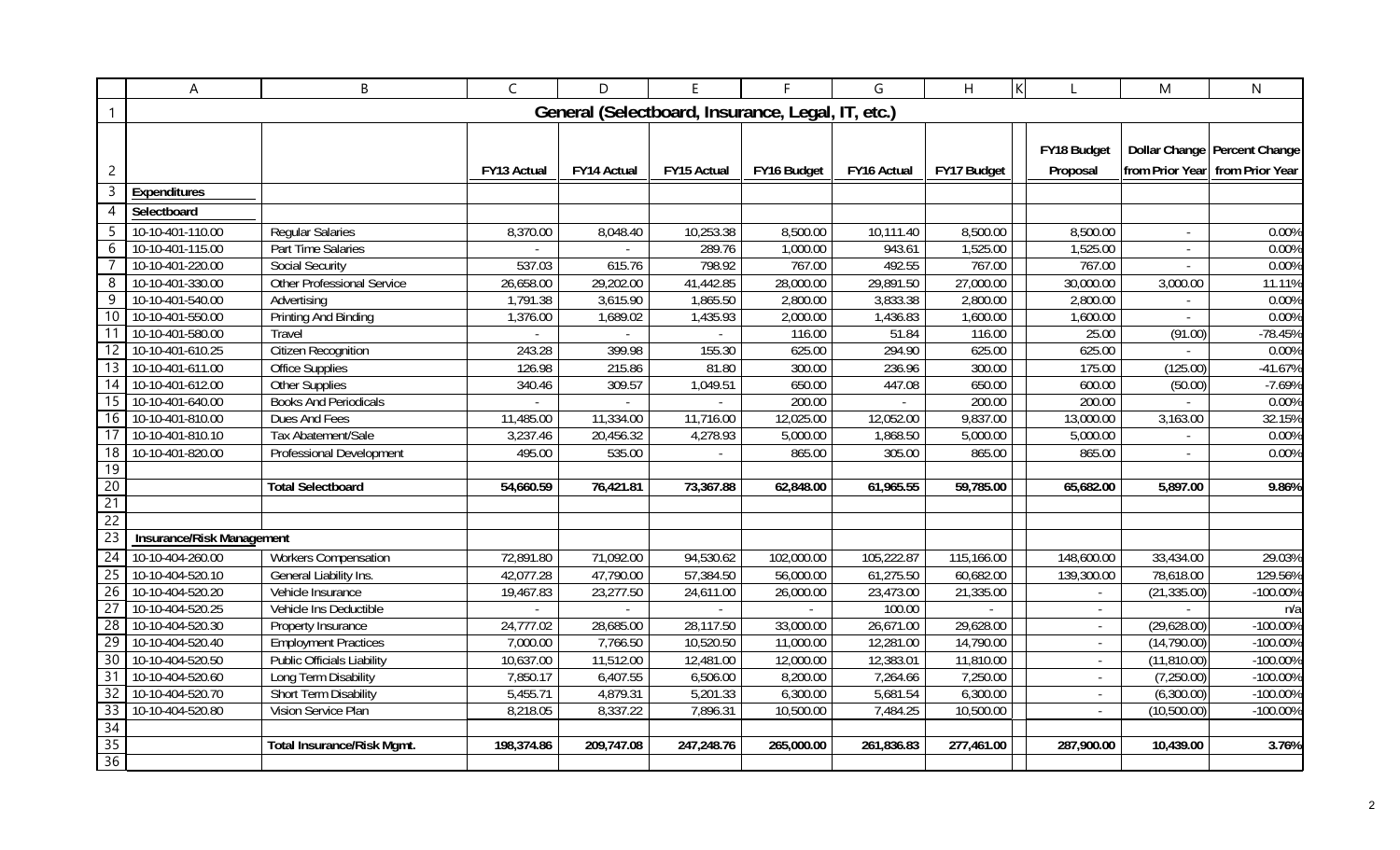| B<br>Α                                                      |                                        |                                                        | $\mathsf{C}$     | D           | E                                                 | F                        | G                        | H           | K                | M                        | N                               |
|-------------------------------------------------------------|----------------------------------------|--------------------------------------------------------|------------------|-------------|---------------------------------------------------|--------------------------|--------------------------|-------------|------------------|--------------------------|---------------------------------|
| $\mathbf{1}$                                                |                                        |                                                        |                  |             | General (Selectboard, Insurance, Legal, IT, etc.) |                          |                          |             |                  |                          |                                 |
|                                                             |                                        |                                                        |                  |             |                                                   |                          |                          |             |                  |                          |                                 |
|                                                             |                                        |                                                        |                  |             |                                                   |                          |                          |             | FY18 Budget      |                          | Dollar Change Percent Change    |
| $\overline{c}$                                              |                                        |                                                        | FY13 Actual      | FY14 Actual | FY15 Actual                                       | FY16 Budget              | FY16 Actual              | FY17 Budget | Proposal         |                          | from Prior Year from Prior Year |
| $\overline{37}$                                             | Legal                                  |                                                        |                  |             |                                                   |                          |                          |             |                  |                          |                                 |
| 38                                                          | 10-10-405-330.10                       | <b>General Government</b>                              | 26,871.28        | 23,255.00   | 49,216.70                                         | 35,000.00                | 46,099.42                | 34,600.00   | 36,000.00        | 1,400.00                 | 4.05%                           |
| $\overline{39}$                                             | 10-10-405-330.30                       | Planning                                               | 2,427.50         | 9,133.82    | 23,275.15                                         | 4,000.00                 | 4,041.50                 | 13,000.00   | 10,000.00        | (3,000.00)               | -23.08%                         |
| 40                                                          | 10-10-405-330.65                       | Health                                                 | 240.15           | 380.64      |                                                   | 5,000.00                 |                          | 5,000.00    |                  | (5,000.00)               | -100.00%                        |
| 41                                                          | 10-10-405-330.70                       | Appeals                                                | 45.00            | 195.00      | 26,616.25                                         | 5,500.00                 | 19,152.00                | 5,500.00    | 10,000.00        | 4,500.00                 | 81.82%                          |
| $\begin{array}{r} 42 \\ \hline 43 \\ \hline 44 \end{array}$ |                                        |                                                        |                  |             |                                                   |                          |                          |             |                  |                          |                                 |
|                                                             |                                        | <b>Total Legal</b>                                     | 29,583.93        | 32,964.46   | 99,108.10                                         | 49,500.00                | 69,292.92                | 58,100.00   | 56,000.00        | (2,100.00)               | $-3.61%$                        |
|                                                             |                                        |                                                        |                  |             |                                                   |                          |                          |             |                  |                          |                                 |
| 45                                                          | <b>County &amp; Regional Functions</b> |                                                        |                  |             |                                                   |                          |                          |             |                  |                          |                                 |
| 46                                                          | 10-10-406-810.10                       | <b>County Taxes</b>                                    | 45,299.62        | 44,919.60   | 47,293.07                                         | 50,500.00                | 47,423.02                | 50,500.00   | 52,000.00        | 1,500.00                 | 2.97%                           |
| 47                                                          | 10-10-406-810.20                       | Town of Westford                                       | 2,250.57         | 2,395.64    | 2,513.73                                          | 3,000.00                 | 2,569.72                 | 3,000.00    | 3,000.00         |                          | 0.00%                           |
| $\overline{48}$                                             | 10-10-406-811.00                       | <b>CCTA</b> Assessment                                 | 48,719.00        | 50,137.00   | 28,665.00                                         | 29,500.00                | 29,784.00                | 30,653.00   | 31,000.00        | 347.00                   | 1.13%                           |
| 49                                                          | NEW acct                               | <b>CCRPC Assessment</b>                                |                  |             |                                                   |                          |                          |             | 12,945.00        | 12,945.00                | n/a                             |
| $\overline{50}$                                             | NEW acct                               | <b>GBIC Assessment</b>                                 |                  |             |                                                   |                          |                          |             | 10,000.00        | 10,000.00                | n/a                             |
| $\overline{51}$                                             | 10-40-441-830.01                       | <b>General Stannard House</b>                          | 500.00           |             | 500.00                                            |                          |                          | 500.00      | 500.00           |                          | 0.00%                           |
| 52                                                          | 10-40-441-830.05                       | Howard Ctr For Human Svcs                              | 200.00           | 200.00      | 200.00                                            | 200.00                   | 200.00                   | 200.00      | 200.00           |                          | 0.00%                           |
| 53                                                          | 10-40-441-830.07                       | Visiting Nurse Approp.                                 | 500.00           | 500.00      | 2,500.00                                          | 2,000.00                 | 2,000.00                 | 2,000.00    | 2,060.00         | 60.00                    | 3.00%                           |
| 54                                                          | 10-40-441-830.09                       | Green Up Vermont                                       | 204.38           | 296.70      | 309.46                                            | 300.00                   | 216.00                   | 300.00      | 300.00           | $\overline{\phantom{a}}$ | 0.00%                           |
| 55                                                          | 10-40-441-830.11                       | Milton Family Comm Ctr                                 | 4,375.00         | 5,450.00    | 5,375.00                                          | 5,375.00                 | 5,375.00                 | 5,375.00    | 5,375.00         |                          | 0.00%                           |
| 56                                                          | 10-40-441-830.17                       | Arrowhead Sr. Citizens                                 | 7,000.00         | 7,000.00    | 7,000.00                                          | 7,000.00                 | 7,000.00                 | 8,000.00    | 9,000.00         | 1,000.00                 | 12.50%                          |
| 57                                                          | 10-40-441-830.18                       | Age Well                                               | 5,000.00         | 5,000.00    | 5,000.00                                          | 5,000.00                 | $\blacksquare$           | 5,000.00    | 5,500.00         | 500.00                   | 10.00%                          |
| 58                                                          | 10-40-441-830.21                       | <b>Association For The Blind</b>                       | 250.00           | 250.00      | 250.00                                            | 250.00                   | $\overline{\phantom{a}}$ | 250.00      | 250.00           |                          | 0.00%                           |
| 59                                                          | 10-40-441-830.24                       | Committee on Temporary Housing                         | 350.00           | $\sim$      | $\sim$                                            | 350.00                   | $ \,$                    | 250.00      | 350.00           | 100.00                   | 40.00%                          |
| 60<br>61                                                    | 10-40-441-830.27<br>10-40-441-830.31   | VT Center For Independent Living<br>American Red Cross | $\blacksquare$   |             | $\overline{\phantom{a}}$                          | $\overline{\phantom{a}}$ | $\overline{\phantom{0}}$ | 250.00      | 300.00           | 50.00                    | 20.00%                          |
| 62                                                          | 10-40-441-830.32                       | Milton Artist Guild                                    | $\sim$<br>500.00 | 500.00      | 500.00                                            | $\blacksquare$<br>750.00 | 750.00                   | 750.00      | 500.00<br>800.00 | 500.00<br>50.00          | n/a<br>6.67%                    |
| 63                                                          | 10-40-441-830.33                       | Milton Grange                                          | 500.00           | 500.00      | 500.00                                            | 500.00                   | 500.00                   | 500.00      | 500.00           |                          | 0.00%                           |
| 64                                                          | 10-40-441-830.34                       | Milton Community Youth C                               |                  |             |                                                   | 1,000.00                 | 1,000.00                 | 1,000.00    | 1,000.00         |                          | 0.00%                           |
|                                                             |                                        |                                                        |                  |             |                                                   |                          |                          |             |                  |                          |                                 |
| $\frac{65}{66}$                                             |                                        | <b>Total County &amp; Regional</b>                     | 115,648.57       | 117,148.94  | 100,606.26                                        | 105,725.00               | 96,817.74                | 108,528.00  | 135,580.00       | 27,052.00                | 24.93%                          |
| 67                                                          |                                        |                                                        |                  |             |                                                   |                          |                          |             |                  |                          |                                 |
| 68                                                          | <b>Information Technology</b>          |                                                        |                  |             |                                                   |                          |                          |             |                  |                          |                                 |
| 69                                                          | 10-10-417-340.00                       | Technical                                              | 37,027.41        | 36,354.18   | 38,518.33                                         | 40,955.00                | 32,748.73                | 43,055.00   | 43,800.00        | 745.00                   | 1.73%                           |
| 70                                                          | 10-10-417-530.20                       | Communications-Other                                   | 9,281.78         | 4,025.59    | 5,079.71                                          | 5,430.00                 | 3,984.71                 | 4,280.00    | 4,280.00         |                          | 0.00%                           |
| 71                                                          | 10-10-417-613.00                       | Technology                                             |                  |             | $\sim$                                            | 700.00                   | 2,358.39                 | 550.00      | 750.00           | 200.00                   | 36.36%                          |
| $\overline{72}$                                             | 10-10-417-740.00                       | Machinery And Equipment                                | 1,211.08         | 279.99      | 1,596.00                                          | 1,800.00                 |                          | 1,900.00    | 1,750.00         | (150.00)                 | $-7.89%$                        |
| 73                                                          | 10-10-417-820.00                       | Professional Development                               |                  | $\sim$      | $\sim$                                            | 285.00                   | $\overline{\phantom{a}}$ | 300.00      | 200.00           | (100.00)                 | $-33.33%$                       |
|                                                             |                                        |                                                        |                  |             |                                                   |                          |                          |             |                  |                          |                                 |
| $\frac{74}{75}$                                             |                                        | <b>Total IT Services</b>                               | 47,520.27        | 40,659.76   | 45,194.04                                         | 49,170.00                | 39,091.83                | 50,085.00   | 50,780.00        | 695.00                   | 1.39%                           |
|                                                             |                                        |                                                        |                  |             |                                                   |                          |                          |             |                  |                          |                                 |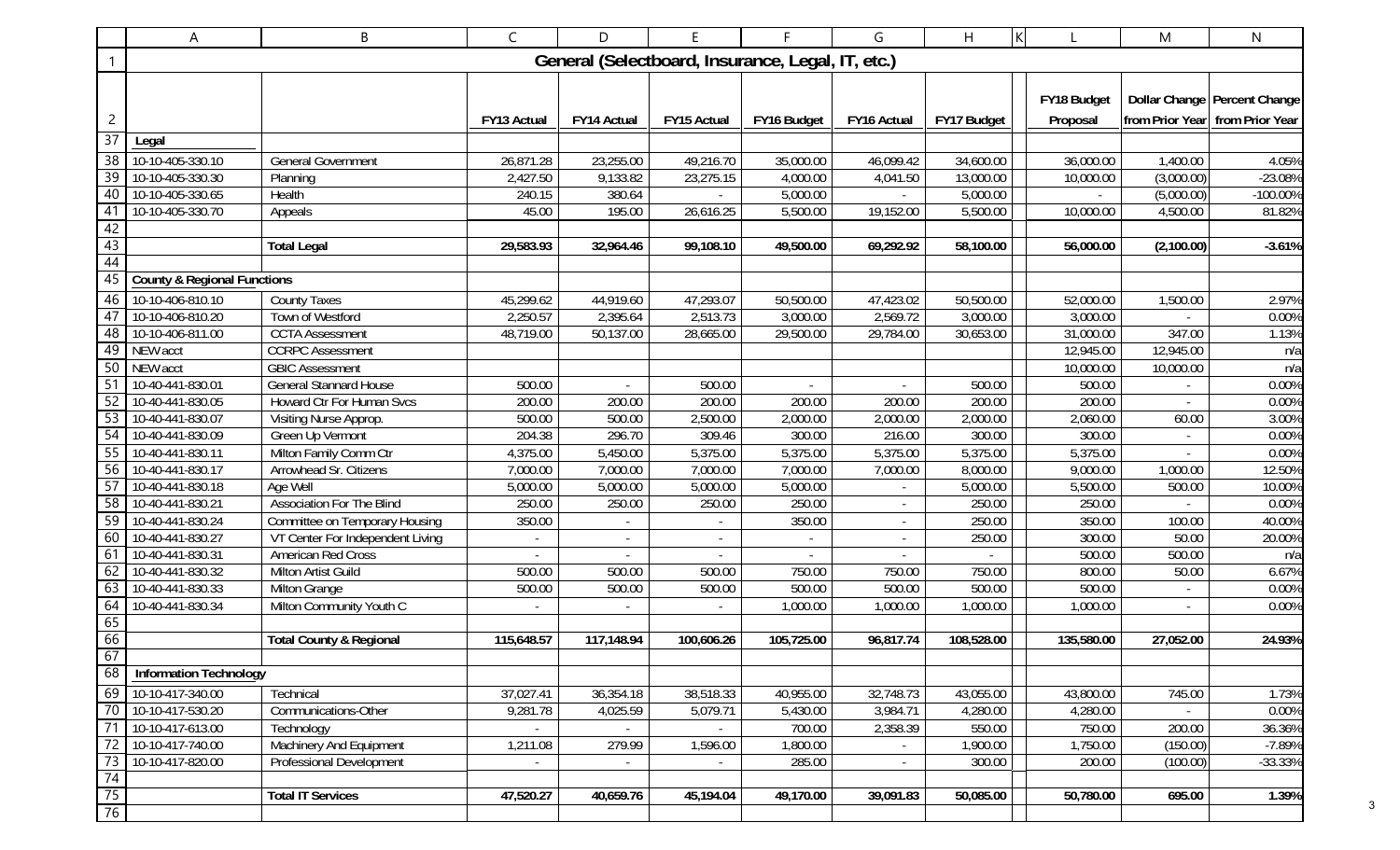|                 | A                              | B                                       | $\mathsf{C}$             | D                                                 |             |                | G           | H           |                          | Μ           | $\mathsf{N}$                    |
|-----------------|--------------------------------|-----------------------------------------|--------------------------|---------------------------------------------------|-------------|----------------|-------------|-------------|--------------------------|-------------|---------------------------------|
|                 |                                |                                         |                          | General (Selectboard, Insurance, Legal, IT, etc.) |             |                |             |             |                          |             |                                 |
|                 |                                |                                         |                          |                                                   |             |                |             |             |                          |             |                                 |
|                 |                                |                                         |                          |                                                   |             |                |             |             | FY18 Budget              |             | Dollar Change   Percent Change  |
| $\overline{2}$  |                                |                                         | <b>FY13 Actual</b>       | FY14 Actual                                       | FY15 Actual | FY16 Budget    | FY16 Actual | FY17 Budget | Proposal                 |             | from Prior Year from Prior Year |
|                 | <b>Administrative Services</b> |                                         |                          |                                                   |             |                |             |             |                          |             |                                 |
| $\overline{78}$ | 10-10-416-170.00               | Moving Allowance                        |                          |                                                   |             |                | 5,000.00    |             |                          |             | n/a                             |
| 79              | 10-10-416-210.00               | Health Insurance - Choice               | 4,879.50                 | 2,205.95                                          | 766.47      | 540.00         | 534.00      | 540.00      | 550.00                   | 10.00       | 1.85%                           |
| 80              | 10-10-416-210.10               | <b>HRA Contribution</b>                 | 67,131.39                | 77,521.88                                         | 84,572.44   | 176,800.00     | 49,551.15   |             |                          |             | n/a                             |
| 81              | 10-10-416-240.00               | <b>Tuition Reimbursement</b>            |                          |                                                   |             | 1,200.00       |             | 1,200.00    |                          | (1,200.00)  | $-100.00\%$                     |
| 82              | 10-10-416-330.00               | Other Professional                      | 599.50                   | 912.17                                            | 1,100.08    | 1,335.00       | 970.50      | 700.00      | 900.00                   | 200.00      | 28.57%                          |
| 83              | 10-10-416-340.00               | Technical                               | 300.38                   | 234.06                                            |             | 300.00         |             | 300.00      | 150.00                   | (150.00)    | $-50.00%$                       |
| 84              | 10-10-416-345.00               | Shredding                               |                          |                                                   |             | 150.00         |             | 150.00      |                          | (150.00)    | $-100.00\%$                     |
| 85              | 10-10-416-430.10               | Vehicle/Equip Maintenance               | 464.30                   | 241.05                                            | 1,399.50    | 1,980.00       | 2,363.15    | 1,980.00    | 1,200.00                 | (780.00)    | -39.39%                         |
| 86              | 10-10-416-430.20               | Photocopier Maintenance                 | 2,545.20                 | 2,616.90                                          | 2,568.80    | 6,700.00       | 6,381.86    | 6,000.00    | 6,500.00                 | 500.00      | 8.33%                           |
| 87              | 10-10-416-540.00               | Advertising                             | 576.34                   | 1,492.50                                          | 1,994.96    | 980.00         | 2,299.21    | 980.00      | 1,600.00                 | 620.00      | 63.27%                          |
| 88              | 10-10-416-610.00               | Postage                                 | $\overline{\phantom{a}}$ | 1,031.23                                          | 192.00      | 150.00         |             | 2,610.00    | 350.00                   | (2,260.00)  | $-86.59%$                       |
| 89              | 10-10-416-610.10               | Postage Machine Rental                  | 1,259.37                 | 768.00                                            | 576.00      | 3,000.00       | 2,026.54    | 2,000.00    | 2,200.00                 | 200.00      | 10.00%                          |
| 90              | 10-10-416-611.00               | Office Supplies                         | 2,862.03                 | 2,995.20                                          | 1,490.93    | 3,000.00       | 3,278.74    | 2,600.00    | 2,600.00                 |             | 0.00%                           |
| 91              | 10-10-416-810.00               | Dues And Fees                           | 110.00                   | 500.00                                            | 116.52      |                | 34.65       |             |                          |             | n/a                             |
| 92              | 10-10-416-820.00               | Professional Dev.                       |                          | 5,898.10                                          | 1,369.00    | 4,000.00       | 115.02      |             |                          |             | n/a                             |
| -93             |                                |                                         |                          |                                                   |             |                |             |             |                          |             |                                 |
| 94              |                                | <b>Total Admin Services</b>             | 80,728.01                | 96,417.04                                         | 96,146.70   | 200,135.00     | 72,554.82   | 19,060.00   | 16,050.00                | (3,010.00)  | $-15.79%$                       |
| 95              |                                |                                         |                          |                                                   |             |                |             |             |                          |             |                                 |
| $-96$           | Contingency & Transfers        |                                         |                          |                                                   |             |                |             |             |                          |             |                                 |
| 97              | 10-10-415-850.00               | Contingency                             | 1,605.00                 | 14,953.88                                         | 34,248.65   | 84,937.00      | 21,441.27   | 40,000.00   | 30,000.00                | (10,000.00) | $-25.00%$                       |
| $\overline{98}$ | 10-10-415-990.00               | <b>Transfer Out</b>                     |                          | 10,000.00                                         |             | $\blacksquare$ | 7,800.00    |             | $\overline{\phantom{a}}$ |             | n/a                             |
| -99             |                                |                                         |                          |                                                   |             |                |             |             |                          |             |                                 |
| 100             |                                | <b>Total Contingency &amp; Transfer</b> | 1,605.00                 | 24,953.88                                         | 34,248.65   | 84,937.00      | 29,241.27   | 40,000.00   | 30,000.00                | (10,000.00) | $-25.00%$                       |
| $\frac{1}{101}$ |                                |                                         |                          |                                                   |             |                |             |             |                          |             |                                 |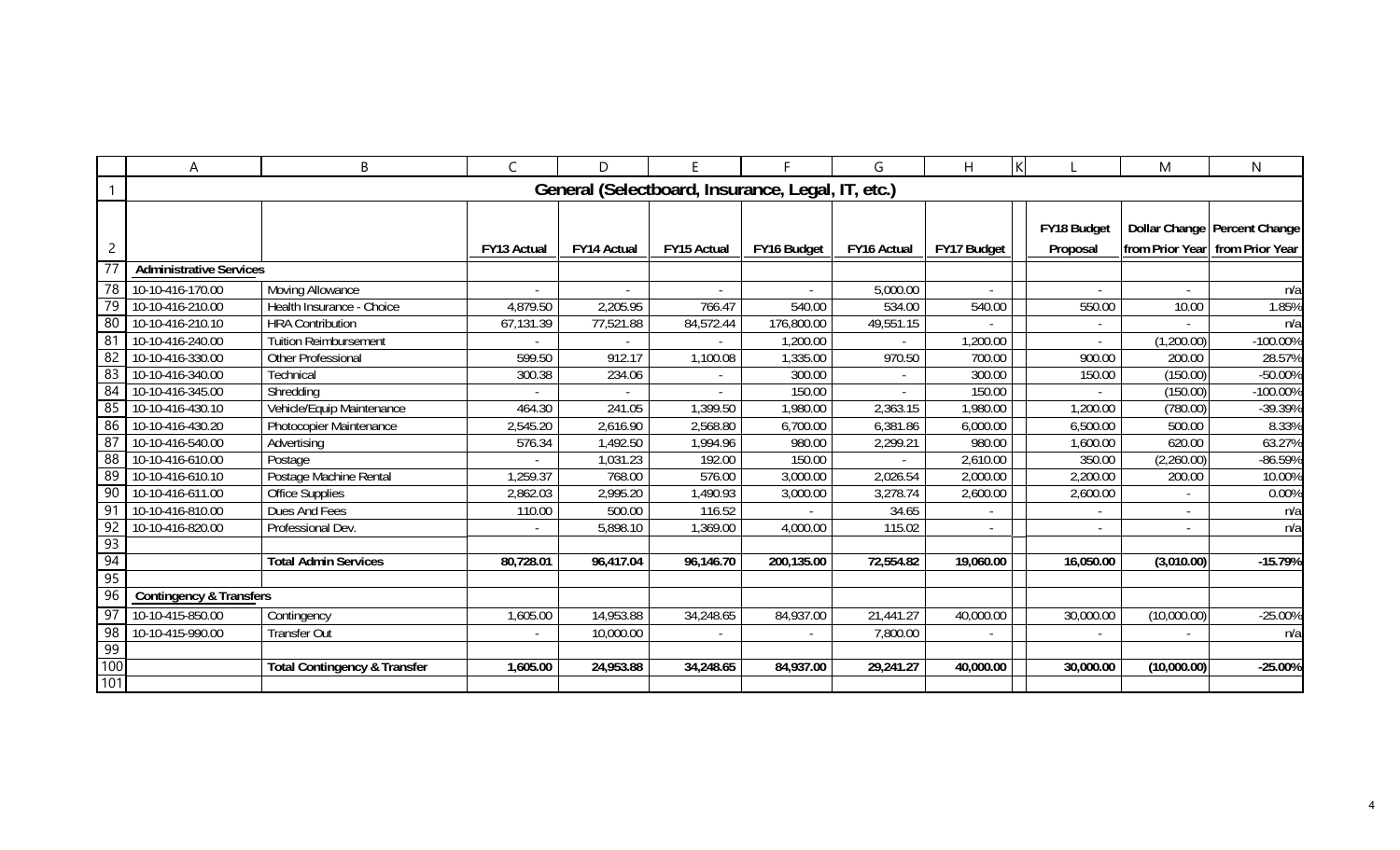|                       | Α                                    | B                                                                                                                                                               | $\mathsf{C}$ | D                        | E.                       | F.                     | G           | H                        | ΙK |                | M                        | $\mathsf{N}$    |
|-----------------------|--------------------------------------|-----------------------------------------------------------------------------------------------------------------------------------------------------------------|--------------|--------------------------|--------------------------|------------------------|-------------|--------------------------|----|----------------|--------------------------|-----------------|
|                       |                                      |                                                                                                                                                                 |              |                          |                          | <b>Debt Service</b>    |             |                          |    |                |                          |                 |
|                       |                                      |                                                                                                                                                                 |              |                          |                          |                        |             |                          |    | FY18 Budget    | <b>Dollar Change</b>     | Percent Change  |
| 2                     |                                      |                                                                                                                                                                 | FY13 Actual  | FY14 Actual              | FY15 Actual              | FY16 Budget            | FY16 Actual | FY17 Budget              |    | Proposal       | from Prior Year          | from Prior Year |
| $\mathsf{3}$          |                                      |                                                                                                                                                                 |              |                          |                          |                        |             |                          |    |                |                          |                 |
| 4                     |                                      | 2004-2: Municipal Building; Funded by GF with \$18k/year contribution from Impact Fees; final payment made FY16                                                 |              |                          |                          |                        |             |                          |    |                |                          |                 |
| 5                     | 10-70-470-910.10                     | 2004-2 Municipal Building Prin.                                                                                                                                 | 60,000.00    | 60,000.00                | 60,000.00                | 40,000.00              | 40,000.00   | $\blacksquare$           |    | $\sim$         | $\overline{\phantom{a}}$ | n/a             |
| 6                     | 10-70-470-911.10                     | 2004-2 Municipal Building Int.                                                                                                                                  | 11,115.00    | 7,605.00                 | 4,095.00                 | 1,170.00               | $\sim$      | $\overline{\phantom{a}}$ |    | $\sim$         | $\overline{\phantom{a}}$ | n/a             |
| $\overline{7}$        |                                      |                                                                                                                                                                 |              |                          |                          |                        |             |                          |    |                |                          |                 |
| 8                     |                                      | NEW: Bombardier Property (\$390k BAN issued in FY16 - Long Term Debt May 16, 2017) assume 15 year, 3.0%; CIP has \$10k per year from Impact Fees transferred in |              |                          |                          |                        |             |                          |    |                |                          |                 |
| $\overline{9}$        | <b>NEW</b>                           | <b>Bombardier Principal &amp; Interest</b>                                                                                                                      |              |                          |                          |                        |             |                          |    | 32,669.00      | 32,669.00                | n/a             |
| 10                    |                                      |                                                                                                                                                                 |              |                          |                          |                        |             |                          |    |                |                          |                 |
| $\overline{11}$       |                                      | 2010-5: Library Expansion & West Milton Road; GF Debt; approved March 2010; final pmt FY31; subject to federal sequestration                                    |              |                          |                          |                        |             |                          |    |                |                          |                 |
| 12                    | 10-70-470-910.12                     | 2010-5 Library Principal                                                                                                                                        | 85,000.00    | 85,000.00                | 85,000.00                | 85,000.00              | 85,000.00   | 85,000.00                |    | 85,000.00      |                          | 0.00%           |
| 13                    | 10-70-470-911.12                     | 2010-5 Library Interest                                                                                                                                         | 43,139.02    | 43,077.01                | 41,606.60                | 37,838.00              | 40,014.78   | 36,281.00                |    | 36,895.00      | 614.00                   | 1.69%           |
| $\overline{14}$       |                                      |                                                                                                                                                                 |              |                          |                          |                        |             |                          |    |                |                          |                 |
| 15                    |                                      | AR1-044: Funded by TIF North South; Repairs and improvements to the stormwater and sewer systems on Main Street; approved 7/14/09; final pmt FY31               |              |                          |                          |                        |             |                          |    |                |                          |                 |
| 16                    | 10-70-470-910.13                     | AR1-044 Principal                                                                                                                                               | 11,293.82    | 11,519.70                | 11,750.09                | 11,750.00              | 11,985.09   | 12,225.00                |    | 12,469.00      | 244.00                   | 2.00%           |
| 17                    | 10-70-470-911.13                     | AR1-044 Admin Fee                                                                                                                                               | 5,159.14     | 4,933.27                 | 4,702.87                 | 4,703.00               | 4,467.87    | 4,228.00                 |    | 3,984.00       | (244.00)                 | $-5.77%$        |
| $\overline{18}$       |                                      |                                                                                                                                                                 |              |                          |                          |                        |             |                          |    |                |                          |                 |
| $\overline{19}$       |                                      | 2011-2: Fire Station; Funded by GF with \$12k/year contribution from Impact Fees; approved 9/25/01; final pmt FY24                                              |              |                          |                          |                        |             |                          |    |                |                          |                 |
| 20                    | 10-70-470-910.15                     | 2011-2 Fire Station Principal                                                                                                                                   | 40,000.00    | 40,000.00                | 40,000.00                | 40,000.00              | 40,000.00   | 40,000.00                |    | 40,000.00      |                          | 0.00%           |
| 21                    | 10-70-470-911.15                     | 2011-2 Fire Station Interest                                                                                                                                    | 11,021.73    | 10,660.12                | 10,194.54                | 9,605.00               | 9,604.95    | 8,883.00                 |    | 8,002.00       | (881.00)                 | $-9.92%$        |
| $\overline{22}$       |                                      |                                                                                                                                                                 |              |                          |                          |                        |             |                          |    |                |                          |                 |
| 23                    |                                      | 2013-1: Tower Truck; Funded by GF; approved March 2012; final pmt FY24                                                                                          |              |                          |                          |                        |             |                          |    |                |                          |                 |
| 24                    | 10-70-470-910.25<br>10-70-470-911.25 | 2013-1 Tower Truck Principal                                                                                                                                    |              | $\overline{\phantom{a}}$ | 45,000.00<br>14,094.70   | 45,000.00<br>13,789.00 | 45,000.00   | 45,000.00                |    | 45,000.00      |                          | 0.00%           |
| 25<br>$\overline{26}$ |                                      | 2013-1 Tower Truck Interest                                                                                                                                     |              | 11,881.78                |                          |                        | 13,809.49   | 13,415.00                |    | 12,910.00      | (505.00)                 | $-3.76%$        |
| $\overline{27}$       | 10-70-470-910.19                     | Interfund Trucks Principal                                                                                                                                      |              | $\sim$                   | $\overline{\phantom{a}}$ | 38,431.00              | 13,000.00   | 100,000.00               |    | 105,000.00     | 5,000.00                 | 5.00%           |
| 28                    | 10-70-470-911.19                     | <b>Interfund Trucks Interest</b>                                                                                                                                |              | $\sim$                   |                          | 8,100.00               | 8,100.00    | 3,312.15                 |    | 2,100.00       | (1, 212.15)              | $-36.60%$       |
| 29                    |                                      |                                                                                                                                                                 |              |                          | $\overline{\phantom{a}}$ |                        |             |                          |    |                |                          |                 |
| 30                    | 10-70-470-910.20                     | Interfund Ambulance Principal                                                                                                                                   | 33,483.45    | 34,515.47                | 35,084.97                | 35,085.00              | 35,663.87   | 35,664.00                |    | $\blacksquare$ | (35,664.00)              | -100.00%        |
| 31                    | 10-70-470-911.20                     | Interfund Ambulance Interest                                                                                                                                    | 3,267.95     | 2,335.02                 | 1,765.52                 | 1,766.00               | 1,186.62    | 1,187.00                 |    | $\sim$         | (1, 187.00)              | -100.00%        |
| $\overline{32}$       |                                      |                                                                                                                                                                 |              |                          |                          |                        |             |                          |    |                |                          |                 |
| 33                    | 10-70-470-910.17                     | Highway Mid-Size Truck                                                                                                                                          | 39,155.10    | 34,412.90                | $\overline{\phantom{a}}$ |                        |             |                          |    | $\blacksquare$ |                          | n/a             |
| 34                    | 10-70-470-911.17                     | Highway Truck Interest                                                                                                                                          | 1,252.27     | 577.44                   |                          |                        |             |                          |    |                |                          | n/a             |
|                       |                                      |                                                                                                                                                                 |              |                          |                          |                        |             |                          |    |                |                          |                 |
| $\frac{35}{36}$       |                                      | <b>Total Principal</b>                                                                                                                                          | 268,932.37   | 265,448.07               | 276,835.06               | 295,266.00             | 270,648.96  | 317,889.00               |    | 320,138.00     | 2,249.00                 | 0.70%           |
| 37                    |                                      | <b>Total Interest</b>                                                                                                                                           | 74,955.11    | 81,069.64                | 76,459.23                | 76,971.00              | 77,183.71   | 67,306.15                |    | 63,891.00      | (3, 415.15)              | $-5.35%$        |
| $\overline{38}$       |                                      |                                                                                                                                                                 |              |                          |                          |                        |             |                          |    |                |                          |                 |
| 39                    |                                      | <b>Total Debt Service</b>                                                                                                                                       | 343,887.48   | 346,517.71               | 353,294.29               | 372,237.00             | 347,832.67  | 385,195.15               |    | 384,029.00     | (1, 166.15)              | $-0.30%$        |
| 40                    |                                      |                                                                                                                                                                 |              |                          |                          |                        |             |                          |    |                |                          |                 |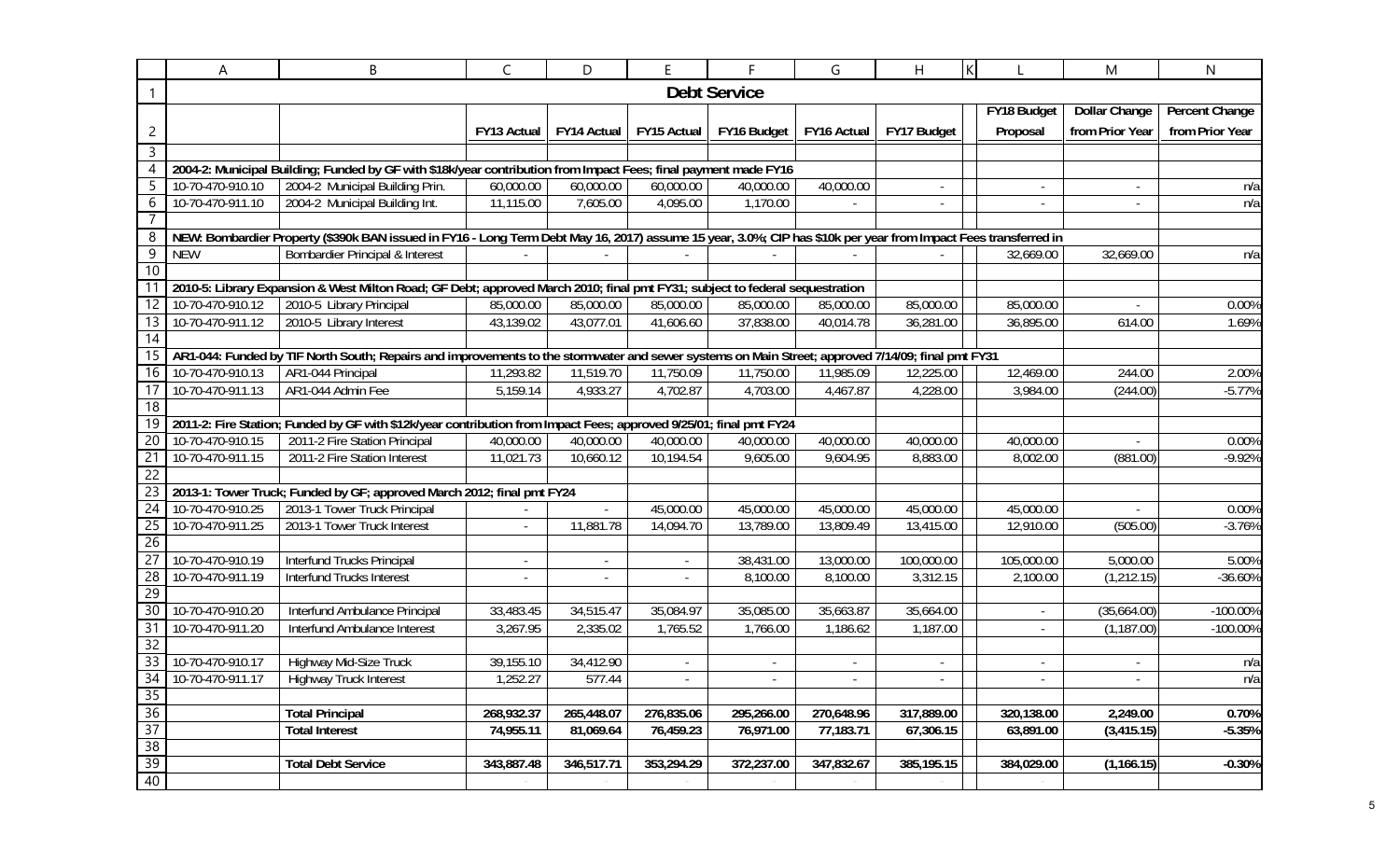|                 | A                | B                                 | C           | D                  | E.                  | F           | G           | H           |             | M                    | N                 |
|-----------------|------------------|-----------------------------------|-------------|--------------------|---------------------|-------------|-------------|-------------|-------------|----------------------|-------------------|
|                 |                  |                                   |             |                    | <b>Town Manager</b> |             |             |             |             |                      |                   |
|                 |                  |                                   |             |                    |                     |             |             |             |             |                      | Percent           |
|                 |                  |                                   |             |                    |                     |             |             |             | FY18 Budget | <b>Dollar Change</b> | Change from       |
| $\overline{c}$  |                  |                                   | FY13 Actual | <b>FY14 Actual</b> | <b>FY15 Actual</b>  | FY16 Budget | FY16 Actual | FY17 Budget | Proposal    | from Prior Year      | <b>Prior Year</b> |
| $\mathsf{3}$    |                  |                                   |             |                    |                     |             |             |             |             |                      |                   |
| 4               | Expenditures     |                                   |             |                    |                     |             |             |             |             |                      |                   |
| -5              | 10-10-410-110.00 | <b>Regular Salaries</b>           | 141,918.80  | 146,331.10         | 179,116.04          | 180,953.00  | 148,121.87  | 149,278.00  | 164,393.00  | 15,115.00            | 10.13%            |
| 6               | 10-10-410-111.00 | <b>Retirement Buyout</b>          | 11,913.24   | 10,920.47          |                     |             |             |             |             |                      | n/a               |
|                 | 10-10-410-115.00 | Part Time Salaries                | 20,885.07   | 19,969.80          |                     |             | 13,300.30   | 42,422.00   | 23,645.00   | (18, 777.00)         | $-44.26%$         |
| 8               | 10-10-410-150.00 | Insurance Buyout                  |             | 375.00             | 4,625.00            | 6,000.00    |             |             |             |                      | n/a               |
| 9               | 10-10-410-170.00 | <b>Travel Allowance</b>           | 4,800.00    | 4,800.00           | 3,024.50            |             |             |             |             |                      | n/a               |
| 10              | 10-10-410-210.10 | Group Health Insurance            | 17,927.76   | 21,401.16          | 14,687.42           | 22,196.00   | 22,274.10   | 29,038.00   | 26,989.00   | (2,049.00)           | $-7.06%$          |
|                 | 10-10-410-210.15 | <b>Group Dental Insurance</b>     | 2,329.32    | 2,306.64           | 1,357.97            | 2,004.00    | 1,767.43    | 1,948.00    | 1,910.00    | (38.00)              | $-1.95%$          |
| 12              | 10-10-410-210.20 | Vision Insurance                  |             |                    |                     |             |             |             | 277.00      | 277.00               | n/a               |
| 13              | 10-10-410-210.30 | Life Ins, ST/LT, AD&D             | 711.54      | 613.08             | 490.78              | 650.00      | 578.58      | 739.00      | 1,686.00    | 947.00               | 128.15%           |
| 14              | 10-10-410-220.00 | <b>Social Security</b>            | 13,743.74   | 13,842.72          | 14,243.40           | 14,516.00   | 14,469.69   | 14,665.00   | 14,385.00   | (280.00)             | $-1.91%$          |
| 15              | 10-10-410-230.00 | Retirement                        | 14,269.48   | 15,069.60          | 11,482.50           | 15,284.00   | 10,641.11   | 11,369.00   | 12,358.00   | 989.00               | 8.70%             |
| 16              | 10-10-410-330.00 | <b>Other Professional Service</b> | 60.00       | 4,347.75           | 75.00               | 1,000.00    | 4,747.83    | 1,000.00    | 3,000.00    | 2,000.00             | 200.00%           |
| 17              | 10-10-410-530.10 | Communications-Telephone          | 580.13      | 662.33             | 712.96              | 630.00      | 800.64      | 630.00      | 850.00      | 220.00               | 34.92%            |
| 18              | 10-10-410-530.20 | Communication-Other               | 650.00      | 660.00             | 385.00              | 625.00      | 819.77      | 625.00      | 850.00      | 225.00               | 36.00%            |
| 19              | 10-10-410-540.00 | Advertising                       |             | 119.00             | 391.30              | 150.00      | 450.00      | 150.00      | 250.00      | 100.00               | 66.67%            |
| 20              | 10-10-410-580.00 | Travel                            | 3,470.06    | 3,448.57           | 2,984.78            | 3,300.00    | 105.41      | 2,900.00    | 1,500.00    | (1,400.00)           | -48.28%           |
| 21              | 10-10-410-610.00 | Postage                           | 1,230.29    | 298.36             | 41.30               | 1,000.00    | 108.20      |             | 100.00      | 100.00               | n/a               |
| $\overline{22}$ | 10-10-410-610.25 | <b>Employee Recognition</b>       |             | 214.68             | 76.24               | 110.00      | 176.94      | 110.00      |             | (110.00)             | $-100.00\%$       |
| 23              | 10-10-410-611.00 | <b>Office Supplies</b>            | 681.32      | 908.92             | 736.85              | 800.00      | 1,587.04    | 800.00      | 1,000.00    | 200.00               | 25.00%            |
| 24              | 10-10-410-613.00 | Technology                        | 812.98      | 888.64             | 769.88              | 600.00      |             | 600.00      | 600.00      |                      | 0.00%             |
| 25              | 10-10-410-626.00 | Gasoline                          | 83.77       | 118.00             | 202.09              | 100.00      | 185.03      | 56.00       | 192.00      | 136.00               | 242.86%           |
| $\overline{26}$ | 10-10-410-740.00 | Machinery & Equipment             | 60.00       |                    |                     | 300.00      |             | 300.00      | 300.00      |                      | 0.00%             |
| $\overline{27}$ | 10-10-410-743.00 | Furniture & Fixtures              |             |                    | 375.00              |             | 5,863.31    |             |             |                      | n/a               |
| 28              | 10-10-410-810.00 | Dues & Fees                       | 795.00      | 742.18             | 545.00              | 933.00      |             | 933.00      | 933.00      |                      | 0.00%             |
| 29              | 10-10-410-820.00 | Professional Development          | 5,862.50    | 4,025.33           | 2,153.36            | 2,165.00    | 1,629.00    | 2,165.00    | 2,200.00    | 35.00                | 1.62%             |
| 30              |                  |                                   |             |                    |                     |             |             |             |             |                      |                   |
| $\overline{31}$ |                  | <b>Total Expenditures</b>         | 242,785.00  | 252,063.33         | 238,476.37          | 253,316.00  | 227,626.25  | 259,728.00  | 257,418.00  | (2,310.00)           | $-0.89%$          |
| $\overline{32}$ |                  |                                   |             |                    |                     |             |             |             |             |                      |                   |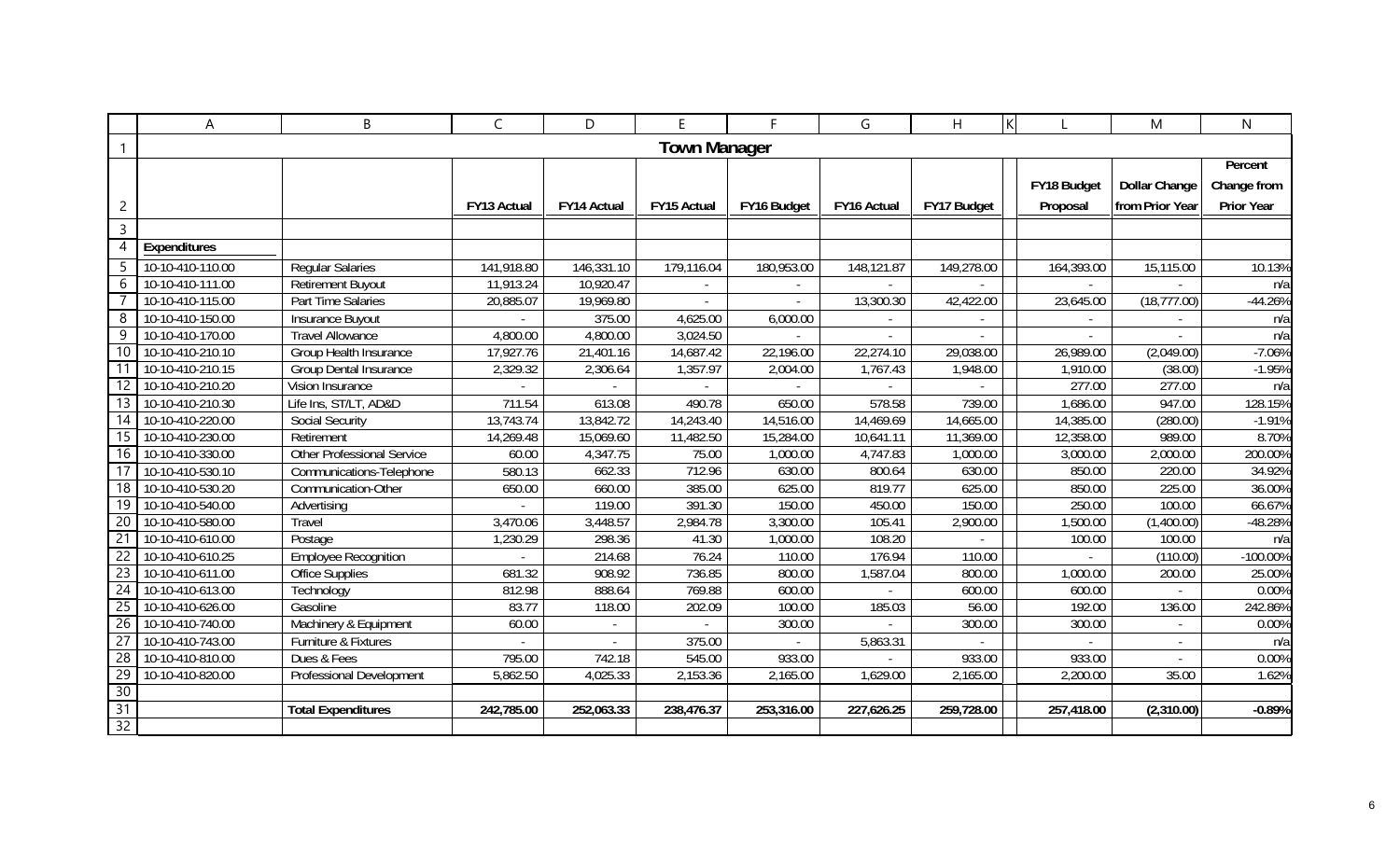|                | A                | B                               | $\mathsf C$        | D              | E           | F                            | G                        | H           | $\mathsf{K}$ |            | M                    | ${\sf N}$   |
|----------------|------------------|---------------------------------|--------------------|----------------|-------------|------------------------------|--------------------------|-------------|--------------|------------|----------------------|-------------|
| 1              |                  |                                 |                    |                |             | <b>Clerk &amp; Treasurer</b> |                          |             |              |            |                      |             |
|                |                  |                                 |                    |                |             |                              |                          |             |              |            |                      | Percent     |
|                |                  |                                 |                    |                |             |                              |                          |             | FY18 Budget  |            | <b>Dollar Change</b> | Change from |
| $\overline{c}$ |                  |                                 | <b>FY13 Actual</b> | FY14 Actual    | FY15 Actual | FY16 Budget                  | FY16 Actual              | FY17 Budget | Proposal     |            | from Prior Year      | Prior Year  |
| 3              | Revenues         |                                 |                    |                |             |                              |                          |             |              |            |                      |             |
| $\overline{4}$ | 10-10-000-337.20 | School Contribution to Election | 1,408.68           | 5,448.73       | 1,695.79    | 1,500.00                     | 3,282.67                 | 1,500.00    |              | 1,500.00   |                      | 0.00%       |
| 5              | 10-10-000-341.00 | <b>Recording Fees</b>           | 97,670.29          | 63,912.07      | 56,172.57   | 100,000.00                   | 63,478.00                | 75,000.00   |              | 70,000.00  | (5,000.00)           | $-6.67%$    |
| 6              | 10-10-000-341.10 | Clerk's Fees                    | 13,252.79          | 15,841.67      | 19,324.97   | 10,000.00                    | 15,072.54                | 12,500.00   |              | 15,000.00  | 2,500.00             | 20.00%      |
|                | 10-10-000-341.20 | Oper-Transfer In-Acs            | 17,205.52          | 16,585.51      | 17,678.76   | 22,000.00                    | 18,928.60                | 22,000.00   |              | 19,000.00  | (3,000.00)           | $-13.64%$   |
| 8              | 10-10-000-322.20 | Motor Vehicle Renewal           | 2,181.00           | 1,908.00       | 1,668.00    | 3,500.00                     | 1,650.00                 | 2,000.00    |              | 1,800.00   | (200.00)             | $-10.00%$   |
| 9              | 10-10-000-322.60 | Dog Licenses                    | 4,554.00           | 4,056.00       | 4,794.00    | 4,500.00                     | 4,643.00                 | 4,500.00    |              | 4,500.00   |                      | 0.00%       |
| 10             |                  |                                 |                    |                |             |                              |                          |             |              |            |                      |             |
| 11             |                  | <b>Total Revenues</b>           | 136,272.28         | 107,751.98     | 101,334.09  | 141,500.00                   | 107,054.81               | 117,500.00  |              | 111,800.00 | (5,700.00)           | $-4.85%$    |
| 12             |                  |                                 |                    |                |             |                              |                          |             |              |            |                      |             |
| 13             | Expenditures     |                                 |                    |                |             |                              |                          |             |              |            |                      |             |
| 14             | Elections:       |                                 |                    |                |             |                              |                          |             |              |            |                      |             |
| 15             | 10-10-402-115.00 | Part Time Salaries              | 10,468.00          | 4,622.99       | 8,891.82    | 5,000.00                     | 2,264.08                 | 11,800.00   |              | 5,000.00   | (6,800.00)           | $-57.63%$   |
| 16             | 10-10-402-220.00 | <b>Social Security</b>          | 793.23             | 349.37         | 674.31      | 385.00                       | 170.79                   | 903.00      |              | 383.00     | (520.00)             | -57.59%     |
| 17             | 10-10-402-340.00 | Technical                       | 3,461.00           | 309.50         | 4,088.00    | 1,000.00                     | 644.00                   | 4,100.00    |              | 1,000.00   | (3,100.00)           | $-75.61%$   |
| 18             | 10-10-402-540.00 | Advertising                     | 76.50              | 238.00         | 1,336.00    | 100.00                       |                          | 200.00      |              | 200.00     |                      | 0.00%       |
| 19             | 10-10-402-550.00 | Printing And Binding            | 625.00             | 763.70         | 2,719.00    | 1,000.00                     | 1,000.00                 | 800.00      |              | 1,000.00   | 200.00               | 25.00%      |
| 20             | 10-10-402-610.00 | Postage                         | 775.07             | 140.78         | 343.63      | 500.00                       | 1,635.34                 | 1,000.00    |              | 750.00     | (250.00)             | $-25.00%$   |
| 21             | 10-10-402-611.00 | <b>Office Supplies</b>          | 198.30             | $\blacksquare$ | 29.60       | 200.00                       | 188.40                   | 300.00      |              | 500.00     | 200.00               | 66.67%      |
| 22             | 10-10-402-612.00 | <b>General Supplies</b>         | 171.38             | $\blacksquare$ | 807.00      | 200.00                       | 59.95                    | 200.00      |              |            | (200.00)             | $-100.00\%$ |
| 23             | 10-10-402-820.00 | Professional Development        |                    |                |             | 100.00                       | $\overline{\phantom{a}}$ | 100.00      |              | 100.00     |                      | 0.00%       |
| 24             |                  |                                 |                    |                |             |                              |                          |             |              |            |                      |             |
| 25             |                  | <b>Total Elections</b>          | 16,568.48          | 6,424.34       | 18,889.36   | 8,485.00                     | 5,962.56                 | 19,403.00   |              | 8,933.00   | (10, 470.00)         | -53.96%     |
| 26             |                  |                                 |                    |                |             |                              |                          |             |              |            |                      |             |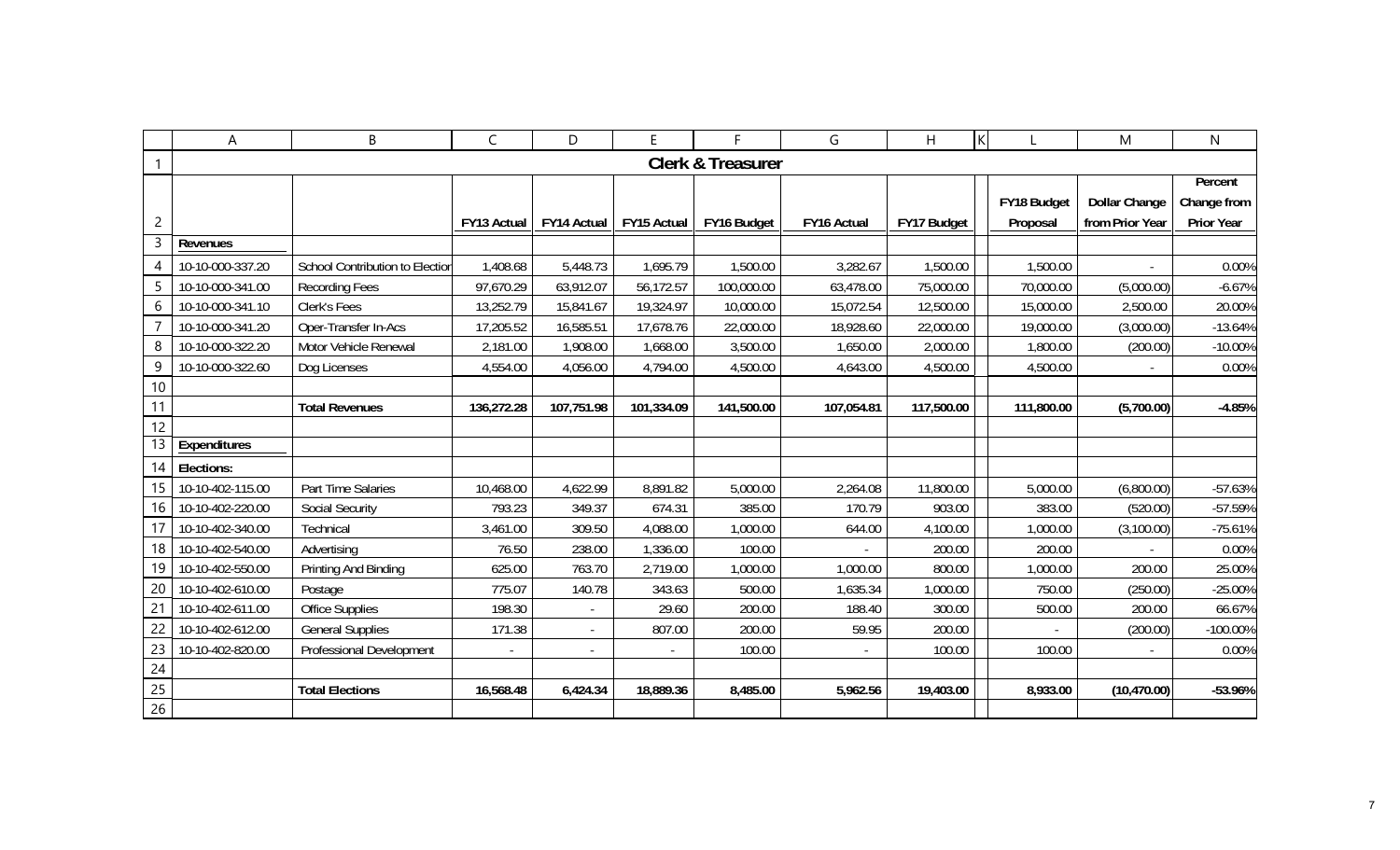|                | A                     | B                                  | C             | D                        | Е             |                              | G             | H             | $\sf K$ |              | M               | N           |
|----------------|-----------------------|------------------------------------|---------------|--------------------------|---------------|------------------------------|---------------|---------------|---------|--------------|-----------------|-------------|
| 1              |                       |                                    |               |                          |               | <b>Clerk &amp; Treasurer</b> |               |               |         |              |                 |             |
|                |                       |                                    |               |                          |               |                              |               |               |         |              |                 | Percent     |
|                |                       |                                    |               |                          |               |                              |               |               |         | FY18 Budget  | Dollar Change   | Change from |
| $\overline{c}$ |                       |                                    | FY13 Actual   | FY14 Actual              | FY15 Actual   | FY16 Budget                  | FY16 Actual   | FY17 Budget   |         | Proposal     | from Prior Year | Prior Year  |
| 27             | Town Clerk/Treasurer: |                                    |               |                          |               |                              |               |               |         |              |                 |             |
| 28             | 10-10-412-110.00      | <b>Regular Salaries</b>            | 171,157.29    | 171,907.69               | 182,874.80    | 146,986.00                   | 163,751.49    | 170,838.00    |         | 174,554.00   | 3,716.00        | 2.18%       |
| 29             | 10-10-412-111.00      | <b>Retirement Buyout</b>           | 12,706.44     | 12,706.44                |               |                              |               |               |         |              |                 | n/a         |
| 30             | 10-10-412-115.00      | Part Time Salaries                 | 28,709.67     | 30,261.45                | 30,694.93     | 30,607.00                    | 30,713.29     | 32,542.00     |         | 33,738.00    | 1,196.00        | 3.68%       |
| 31             | 10-10-412-210.10      | Group Health Insurance             | 29,410.75     | 33,255.99                | 32,383.41     | 39,534.00                    | 43,072.36     | 51,792.00     |         | 49,678.00    | (2, 114.00)     | $-4.08%$    |
| 32             | 10-10-412-210.15      | Group Dental Insurance             | 2,419.56      | 2,395.80                 | 2,506.61      | 3,258.00                     | 3,046.44      | 3,138.00      |         | 3,077.00     | (61.00)         | $-1.94%$    |
| 33             | 10-10-412-210.20      | Vision                             |               |                          |               |                              |               |               |         | 474.00       | 474.00          | n/a         |
| 34             | 10-10-412-210.30      | Group Life Ins & Ad&D              | 788.82        | 587.49                   | 566.02        | 578.00                       | 501.56        | 629.00        |         | 1,605.00     | 976.00          | 155.17%     |
| 35             | 10-10-412-220.00      | <b>Social Security</b>             | 15,817.81     | 16,007.78                | 15,936.19     | 13,586.00                    | 14,637.70     | 15,557.00     |         | 15,934.00    | 377.00          | 2.42%       |
| 36             | 10-10-412-230.00      | <b>Retirement Contribution</b>     | 8,620.03      | 8,930.53                 | 9,711.25      | 7,900.00                     | 8,188.22      | 8,570.00      |         | 8,776.00     | 206.00          | 2.40%       |
| 37             | 10-10-412-330.00      | <b>Other Professional Services</b> |               |                          |               |                              | 110.00        |               |         |              |                 | n/a         |
| 38             | 10-10-412-340.00      | Technical                          |               |                          |               | 250.00                       |               | 250.00        |         | 250.00       |                 | 0.00%       |
| 39             | 10-10-412-340.10      | Technical/Acs                      | 15,658.62     | 16,585.51                | 18,163.01     | 20,000.00                    | 18,928.60     | 19,600.00     |         | 19,000.00    | (600.00)        | $-3.06%$    |
| 40             | 10-10-412-340.20      | Credit Card Option                 | (1,431.47)    | $\overline{\phantom{a}}$ | 130.54        | 500.00                       | 314.40        | 500.00        |         |              | (500.00)        | $-100.00\%$ |
| 41             | 10-10-412-345.00      | Shredding                          | 170.25        | 104.50                   | 200.00        | 200.00                       | 65.00         | 200.00        |         | 200.00       |                 | 0.00%       |
| 42             | 10-10-412-430.20      | Photocopier Maintenance            | 640.34        | 468.00                   | 702.00        | 1,000.00                     | 531.93        | 1,000.00      |         | 700.00       | (300.00)        | -30.00%     |
| 43             | 10-10-412-530.10      | Communications-Telephone           | 438.97        | 288.26                   | 329.34        | 360.00                       | 300.23        | 360.00        |         | 360.00       |                 | 0.00%       |
| 44             | 10-10-412-540.00      | Advertising                        | 102.00        | 102.00                   | 51.00         | 100.00                       | 102.00        | 100.00        |         | 110.00       | 10.00           | 10.00%      |
| 45             | 10-10-412-550.00      | Printing & Binding                 | 215.00        | 149.50                   | 198.00        | 200.00                       |               | 200.00        |         | 200.00       |                 | 0.00%       |
| 46             | 10-10-412-580.00      | Travel                             |               | 116.63                   | 120.06        | 250.00                       | 52.15         | 200.00        |         |              | (200.00)        | -100.00%    |
| 47             | 10-10-412-610.00      | Postage                            | 1,766.45      | 1,439.07                 | 1,381.42      | 2,000.00                     | 1,583.13      | 2,000.00      |         | 2,000.00     |                 | 0.00%       |
| 48             | 10-10-412-611.00      | <b>Office Supplies</b>             | 2,163.15      | 2,018.76                 | 1,193.83      | 2,100.00                     | 1,345.16      | 2,000.00      |         | 2,200.00     | 200.00          | 10.00%      |
| 49             | 10-10-412-612.00      | <b>General Supplies</b>            | 28.44         | 15.53                    | 110.17        | 200.00                       |               | 200.00        |         | 220.00       | 20.00           | 10.00%      |
| 50             | 10-10-412-613.00      | Technology                         |               |                          | 1,180.00      | 200.00                       |               | 1,200.00      |         | 825.00       | (375.00)        | $-31.25%$   |
| 51             | 10-10-412-640.00      | <b>Books &amp; Periodicals</b>     | 26.95         | 26.95                    | 27.95         | 100.00                       | 31.90         | 50.00         |         | 50.00        |                 | 0.00%       |
| 52             | 10-10-412-740.00      | Machinery & Equipment              | 775.00        | 1,145.00                 |               | 990.00                       | 430.96        |               |         | 135.00       | 135.00          | n/a         |
| 53             | 10-10-412-743.00      | Furniture & Fixtures               |               |                          |               |                              |               |               |         |              |                 | n/a         |
| 54             | 10-10-412-810.00      | Dues & Fees                        | 130.00        | 75.00                    | 85.00         | 125.00                       | 133.00        | 135.00        |         | 130.00       | (5.00)          | $-3.70%$    |
| 55             | 10-10-412-815.00      | <b>Bank Fees</b>                   |               | 262.60                   | 231.75        | 300.00                       | 259.24        | 300.00        |         | 255.00       | (45.00)         | $-15.00%$   |
| 56             | 10-10-412-820.00      | Professional Development           | 440.00        | 119.60                   | 811.21        | 1,600.00                     | 980.00        | 2,610.00      |         | 1,400.00     | (1,210.00)      | $-46.36%$   |
| 57             |                       |                                    |               |                          |               |                              |               |               |         |              |                 |             |
| 58             |                       | <b>Total Clerk/Treas</b>           | 290,754.07    | 298,970.08               | 299,588.49    | 272,924.00                   | 289,078.76    | 313,971.00    |         | 315,871.00   | 1,900.00        | 0.61%       |
| 59             |                       | <b>Total Expenditures</b>          | 307,322.55    | 305,394.42               | 318,477.85    | 281,409.00                   | 295,041.32    | 333,374.00    |         | 324,804.00   | (8,570.00)      | $-2.57%$    |
| 60             |                       | <b>Total Revenues</b>              | 136,272.28    | 107,751.98               | 101,334.09    | 141,500.00                   | 107,054.81    | 117,500.00    |         | 111,800.00   | (5,700.00)      | $-4.85%$    |
| 61             |                       | <b>Net Operations</b>              | (171, 050.27) | (197, 642.44)            | (217, 143.76) | (139,909.00)                 | (187, 986.51) | (215, 874.00) |         | (213,004.00) | 2,870.00        | $-1.33%$    |
| 62             |                       |                                    |               |                          |               |                              |               |               |         |              |                 |             |

8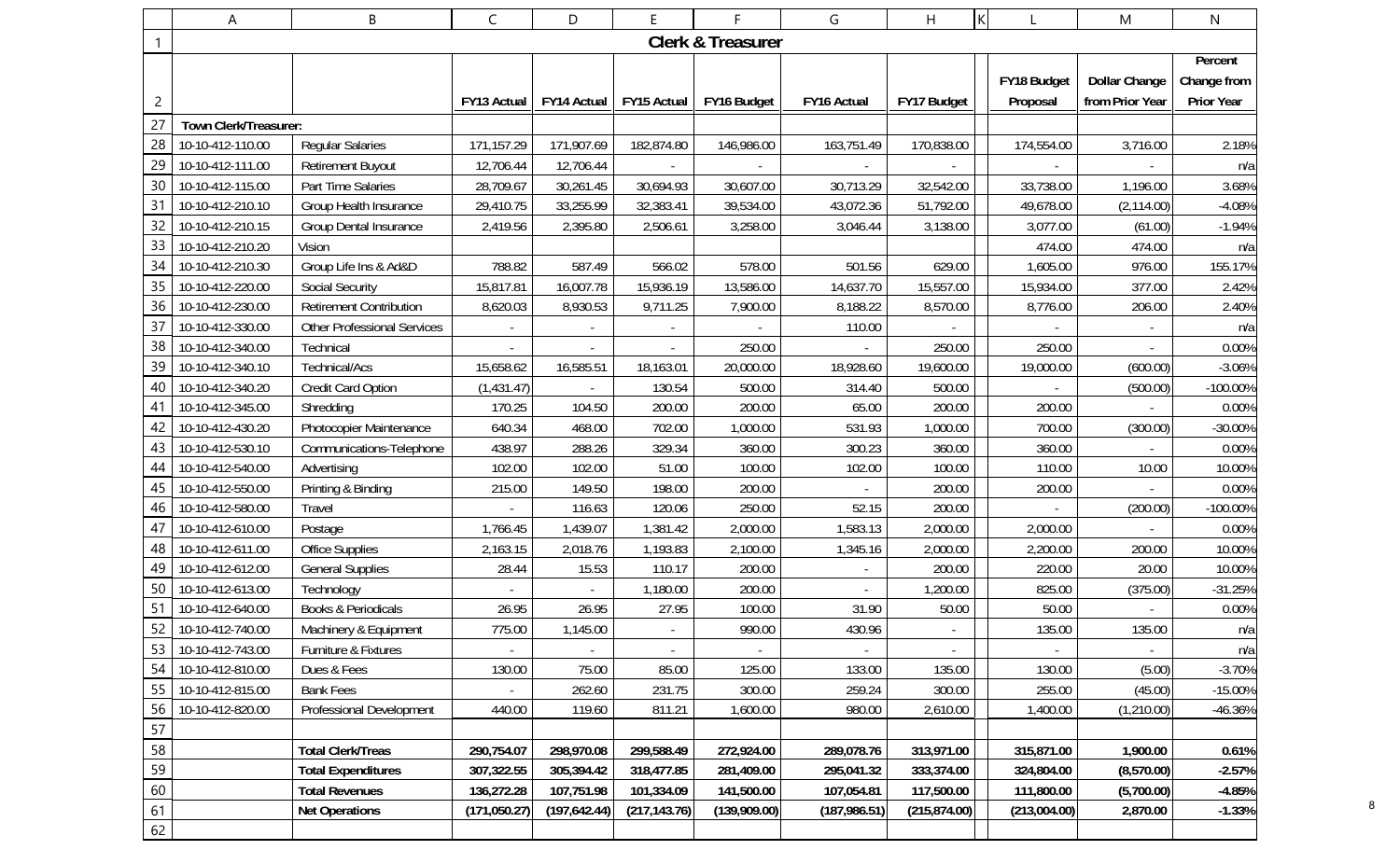|                 | Α                   | В                                  | $\mathsf{C}$   | D              | E              | F                         | G             | H              | K             | M                        | N               |
|-----------------|---------------------|------------------------------------|----------------|----------------|----------------|---------------------------|---------------|----------------|---------------|--------------------------|-----------------|
| 1               |                     |                                    |                |                |                | <b>Finance Department</b> |               |                |               |                          |                 |
|                 |                     |                                    |                |                |                |                           |               |                | FY18 Budget   | <b>Dollar Change</b>     | Percent Change  |
| $\overline{c}$  |                     |                                    | FY13 Actual    | FY14 Actual    | FY15 Actual    | FY16 Budget               | FY16 Actual   | FY17 Budget    | Proposal      | from Prior Year          | from Prior Year |
| $\overline{3}$  |                     |                                    |                |                |                |                           |               |                |               |                          |                 |
| $\overline{4}$  | Revenue             |                                    |                |                |                |                           |               |                |               |                          |                 |
|                 | 10-10-000-337.00    | Contribution from School           | 151,441.80     | 132,874.80     | 140,709.00     | 154,500.00                | 145,226.40    | 179,260.00     | 180,100.00    | 840.00                   | 0.47%           |
| 6               |                     |                                    |                |                |                |                           |               |                |               |                          |                 |
| $\overline{7}$  |                     | <b>Total Departmental Revenues</b> | 151,441.80     | 132,874.80     | 140,709.00     | 154,500.00                | 145,226.40    | 179,260.00     | 180,100.00    | 840.00                   | 0.47%           |
| 8               |                     |                                    |                |                |                |                           |               |                |               |                          |                 |
| 9               |                     |                                    |                |                |                |                           |               |                |               |                          |                 |
|                 | 10 Expenditures     |                                    |                |                |                |                           |               |                |               |                          |                 |
|                 | 10-10-413-110.00    | <b>Regular Salaries</b>            | 133,200.91     | 135,686.85     | 139,922.99     | 139,688.00                | 143,963.30    | 185,626.00     | 251,229.00    | 65,603.00                | 35.34%          |
|                 | 10-10-413-115.00    | Part-Time Salaries                 |                | 4,661.28       | 15,613.90      | 18,633.00                 | 6,227.32      |                |               |                          | n/a             |
| 13              | 10-10-413-130.00    | Over-Time Salaries                 | $\blacksquare$ |                |                |                           | 5,047.05      | $\blacksquare$ |               | $\overline{\phantom{a}}$ | n/a             |
| 14              | 10-10-413-150.00    | Insurance Buyout                   | 4,266.72       | 4,600.02       | 4,250.02       |                           | 2,916.70      |                |               |                          | n/a             |
| 15              | 10-10-413-210.10    | Group Health Insurance             | 18,129.39      | 12,099.04      | 20,953.06      | 33,105.00                 | 22,235.71     | 59,530.00      | 67,186.00     | 7,656.00                 | 12.86%          |
| 16              | 10-10-413-210.15    | Group Dental Insurance             | 2,240.63       | 2,016.36       | 2,555.87       | 4,409.00                  | 2,522.86      | 4,662.00       | 3,581.00      | (1,081.00)               | $-23.19%$       |
| 17              | 10-10-413-210.20    | Vision                             |                |                |                |                           |               |                | 591.00        | 591.00                   | n/a             |
|                 | 18 10-10-413-210.30 | Group Life Ins & Ad&D              | 622.91         | 484.06         | 490.43         | 503.00                    | 318.17        | 657.00         | 2,447.00      | 1,790.00                 | 272.45%         |
|                 | 19 10-10-413-220.00 | <b>Social Security</b>             | 10,400.72      | 10,788.83      | 11,954.24      | 12,112.00                 | 11,529.86     | 14,200.00      | 19,219.00     | 5,019.00                 | 35.35%          |
| 20              | 10-10-413-230.00    | <b>Retirement Contributions</b>    | 6,922.91       | 8,154.71       | 8,651.30       | 9,444.00                  | 7,110.45      | 11,216.00      | 14,977.00     | 3,761.00                 | 33.53%          |
| 21              | 10-10-413-330.00    | Other Professional Ser.            |                | 618.36         | 342.00         | 4,000.00                  | 24,496.43     | 4,000.00       | 500.00        | (3,500.00)               | $-87.50%$       |
|                 | 10-10-413-340.00    | Technical                          |                | 31.25          | 59.99          | 300.00                    |               | 300.00         | 300.00        |                          | 0.00%           |
| 23              | 10-10-413-530.10    | Communications-Telephone           | 265.41         | 240.43         | 274.45         | 300.00                    | 250.19        | 300.00         | 300.00        |                          | 0.00%           |
| 24              | 10-10-413-550.00    | Printing & Binding                 | 2,925.67       | 2,809.88       | 3,365.24       | 3,000.00                  | 2,944.46      | 3,000.00       | 3,000.00      | $\sim$                   | 0.00%           |
| 25              | 10-10-413-580.00    | Travel                             | 210.01         | 130.80         | 138.60         | 200.00                    | 292.94        | 200.00         | 200.00        |                          | 0.00%           |
| 26              | 10-10-413-610.00    | Postage                            | 8,540.79       | 9,450.41       | 9,696.58       | 11,000.00                 | 9,606.28      | 11,000.00      | 9,750.00      | (1,250.00)               | $-11.36%$       |
| 27              | 10-10-413-611.00    | <b>Office Supplies</b>             | 1,699.39       | 1,696.17       | 1,279.32       | 1,700.00                  | 1,745.00      | 1,700.00       | 1,200.00      | (500.00)                 | $-29.41%$       |
| 28              | 10-10-413-612.00    | <b>General Supplies</b>            | 284.25         | 111.66         | 276.57         | 150.00                    | 128.30        | 150.00         | 150.00        |                          | 0.00%           |
| 29              | 10-10-413-613.00    | Technology                         |                | 940.00         | 990.00         | 750.00                    | 775.00        | 1,000.00       | 1,795.00      | 795.00                   | 79.50%          |
| 30              | 10-10-413-740.00    | Machinery & Equipment              | 619.99         | 735.99         |                | 750.00                    | 1,055.00      | 750.00         | 750.00        |                          | 0.00%           |
|                 | 31 10-10-413-743.00 | Furniture & Fixtures               | 43.99          |                | 159.95         | 250.00                    | 1,639.50      | 250.00         |               | (250.00)                 | $-100.00\%$     |
| 32              | 10-10-413-810.00    | Dues & Fees                        | $\blacksquare$ | $\blacksquare$ | $\blacksquare$ | 250.00                    | 99.15         | 250.00         | 400.00        | 150.00                   | 60.00%          |
| 33              | 10-10-413-820.00    | Professional Development           | 1,030.00       | 612.00         | 5,666.00       | 1,500.00                  | 1,630.00      | 1,100.00       | 1,500.00      | 400.00                   | 36.36%          |
| 34              | 10-10-413-830.00    | Credit Card Pass Through           |                |                |                |                           | (84.72)       |                |               |                          | n/a             |
| 35              |                     |                                    |                |                |                |                           |               |                |               |                          |                 |
| $36\,$          |                     | <b>Total Expenditures</b>          | 191,403.69     | 195,868.10     | 226,640.51     | 242,044.00                | 246,448.95    | 299,891.00     | 379,075.00    | 79,184.00                | 26.40%          |
| $\overline{37}$ |                     | <b>Total Departmental Revenues</b> | 151,441.80     | 132,874.80     | 140,709.00     | 154,500.00                | 145,226.40    | 179,260.00     | 180,100.00    | 840.00                   | 0.47%           |
| $38\,$          |                     | <b>Net Operations</b>              | (39, 961.89)   | (62, 993.30)   | (85, 931.51)   | (87, 544.00)              | (101, 222.55) | (120, 631.00)  | (198, 975.00) | (78, 344.00)             | 64.95%          |
| 39              |                     |                                    |                |                |                |                           |               |                |               |                          |                 |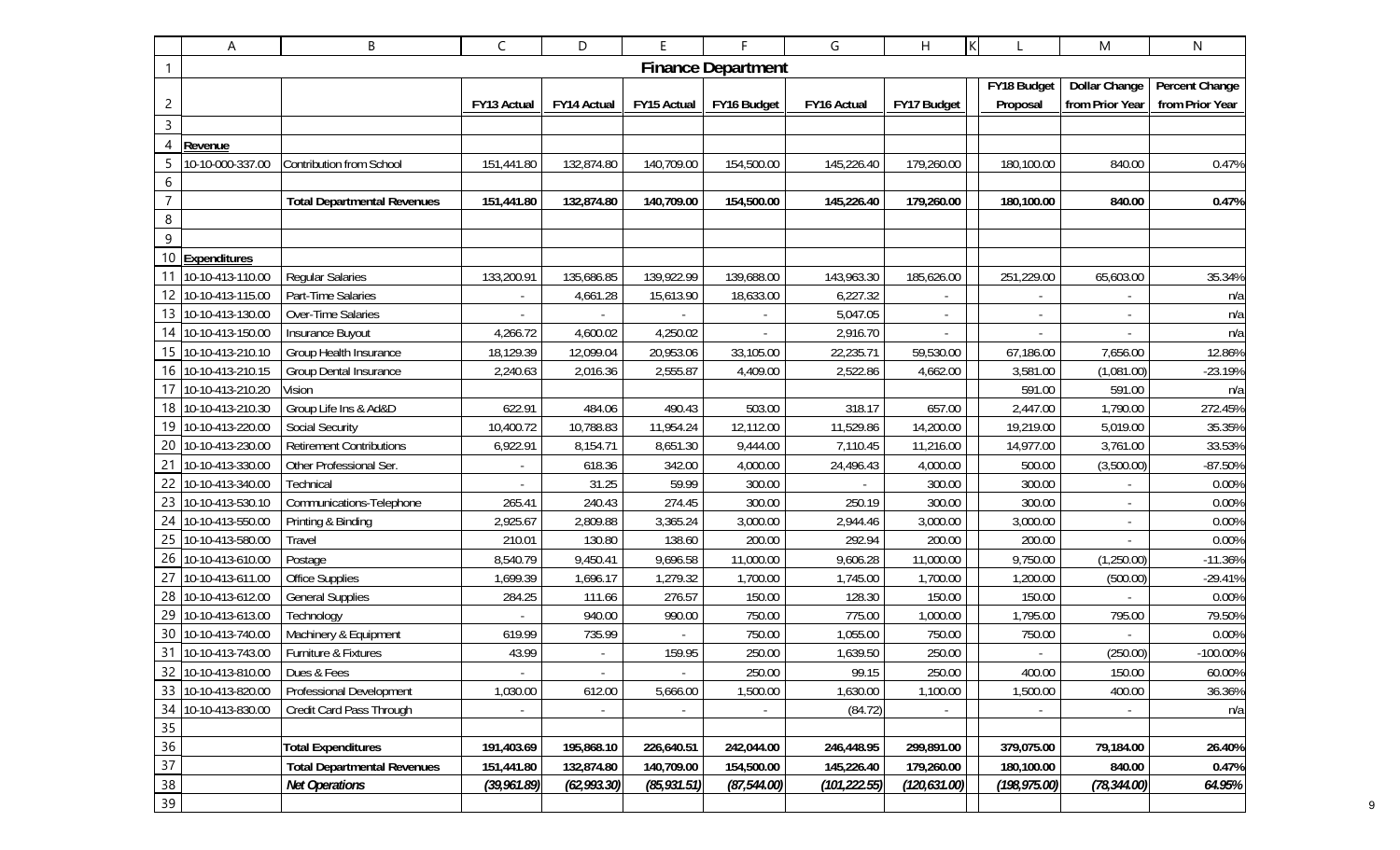|                 | Α                | B                              | $\mathsf C$ | D                        | E              | F            | G                        | Η           | K                        | M                       | N          |
|-----------------|------------------|--------------------------------|-------------|--------------------------|----------------|--------------|--------------------------|-------------|--------------------------|-------------------------|------------|
|                 |                  |                                |             |                          | <b>Listers</b> |              |                          |             |                          |                         |            |
|                 |                  |                                |             |                          |                |              |                          |             |                          |                         | Percent    |
|                 |                  |                                |             |                          |                |              |                          |             |                          | Dollar                  | Change     |
|                 |                  |                                |             |                          |                |              |                          |             |                          | FY18 Budget Change from | from Prior |
| 2               |                  |                                | FY13 Actual | <b>FY14 Actual</b>       | FY15 Actual    | FY16 Budget  | FY16 Actual              | FY17 Budget | Proposal                 | <b>Prior Year</b>       | Year       |
| 3               | Revenues         |                                |             |                          |                |              |                          |             |                          |                         |            |
| 4               | 10-10-000-342.00 | <b>Listers Fees</b>            | 167.77      | 42.45                    | 31.97          | 100.00       | $\blacksquare$           | 50.00       |                          | (50.00)                 | -100.00%   |
| 5               | 10-10-000-342.10 | <b>Appraisal Fees</b>          |             |                          |                | 1,000.00     | $\overline{\phantom{a}}$ |             |                          |                         | n/a        |
| 6               | 10-10-000-342.20 | <b>Listers Education</b>       | 426.96      | 426.83                   | 426.96         | 600.00       |                          | 430.00      | 400.00                   | (30.00)                 | $-6.98%$   |
| $\overline{7}$  |                  |                                |             |                          |                |              |                          |             |                          |                         |            |
| 8               |                  | <b>Total Revenue</b>           | 594.73      | 469.28                   | 458.93         | 1,700.00     |                          | 480.00      | 400.00                   | (80.00)                 | $-16.67%$  |
| 9               |                  |                                |             |                          |                |              |                          |             |                          |                         |            |
| $\overline{10}$ | Expenditures     |                                |             |                          |                |              |                          |             |                          |                         |            |
|                 | 10-10-414-110.00 | <b>Regular Salaries</b>        |             |                          |                |              |                          |             |                          |                         | n/a        |
| 12              | 10-10-414-115.00 | Part Time Salaries             | 34,531.25   | 31,845.48                | 37,479.56      | 35,075.00    | 34,360.43                | 36,507.00   | 42,653.00                | 6,146.00                | 16.84%     |
| 13              | 10-10-414-220.00 | Social Security                | 2,641.62    | 2,436.16                 | 2,867.22       | 2,683.00     | 2,628.61                 | 2,793.00    | 3,263.00                 | 470.00                  | 16.83%     |
| 14              | 10-10-414-260.00 | <b>Workers Compensation</b>    |             |                          |                |              |                          |             |                          |                         | n/a        |
| 15              | 10-10-414-310.00 | Official/Administrative        | 20,555.55   | 21,350.00                | 17,075.00      | 23,500.00    | 20,012.50                | 17,250.00   | 21,250.00                | 4,000.00                | 23.19%     |
| 16              | 10-10-414-340.00 | Technical                      | 3,500.00    | 5,178.21                 | 8,832.37       | 8,000.00     | 9,092.25                 | 8,834.00    | 4,000.00                 | (4,834.00)              | $-54.72%$  |
|                 | 10-10-414-530.10 | Communications-Telephone       | 265.40      | 240.43                   | 274.45         | 240.00       | 250.19                   | 275.00      | 275.00                   |                         | 0.00%      |
| 18              | 10-10-414-540.00 | Advertising                    |             |                          |                |              |                          |             |                          |                         | n/a        |
| 19              | 10-10-414-580.00 | Travel                         | 25.27       | 63.12                    | 10.11          | 325.00       |                          | 325.00      | 50.00                    | (275.00)                | $-84.62%$  |
| 20              | 10-10-414-610.00 | Postage                        | 430.52      | 255.62                   | 408.78         | 300.00       | 364.12                   |             | 400.00                   | 400.00                  | n/a        |
| 21              | 10-10-414-611.00 | <b>Office Supplies</b>         | 81.19       | 642.78                   | 579.71         | 650.00       | 648.12                   | 550.00      | 500.00                   | (50.00)                 | $-9.09%$   |
| 22              | 10-10-414-613.00 | Technology                     |             | $\overline{\phantom{a}}$ |                |              | $\overline{\phantom{a}}$ |             | $\overline{\phantom{a}}$ |                         | n/a        |
| 23              | 10-10-414-640.00 | <b>Books &amp; Periodicals</b> |             |                          |                |              |                          |             |                          |                         | n/a        |
| 24              | 10-10-414-740.00 | Machinery & Equipment          |             | 955.00                   |                | 1,000.00     | 984.00                   | 1,000.00    | 1,000.00                 |                         | 0.00%      |
| 25              | 10-10-414-743.00 | Furniture And Fixtures         |             |                          | 236.20         |              |                          | 150.00      | 150.00                   |                         | 0.00%      |
| 26              | 10-10-414-810.00 | Dues & Fees                    |             |                          |                | 50.00        |                          | 50.00       | 50.00                    |                         | 0.00%      |
| 27              | 10-10-414-820.00 | Professional Development       | 150.00      | 402.00                   | 535.00         | 650.00       | 125.00                   | 650.00      | 650.00                   |                         | 0.00%      |
| 28              |                  |                                |             |                          |                |              |                          |             |                          |                         |            |
| 29              |                  | <b>Total Expenditures</b>      | 62,180.80   | 63,368.80                | 68,298.40      | 72,473.00    | 68,465.22                | 68,384.00   | 74,241.00                | 5,857.00                | 8.56%      |
| 30              |                  | <b>Total Revenues</b>          | 594.73      | 469.28                   | 458.93         | 1,700.00     |                          | 480.00      | 400.00                   | (80.00)                 | $-16.67%$  |
| 31              |                  | <b>Net Operations</b>          | (61,586.07) | (62,899.52)              | (67, 839.47)   | (70, 773.00) | (68, 465.22)             | (67,904.00) | (73, 841.00)             | (5,937.00)              | 8.74%      |
| 32              |                  |                                |             |                          |                |              |                          |             |                          |                         |            |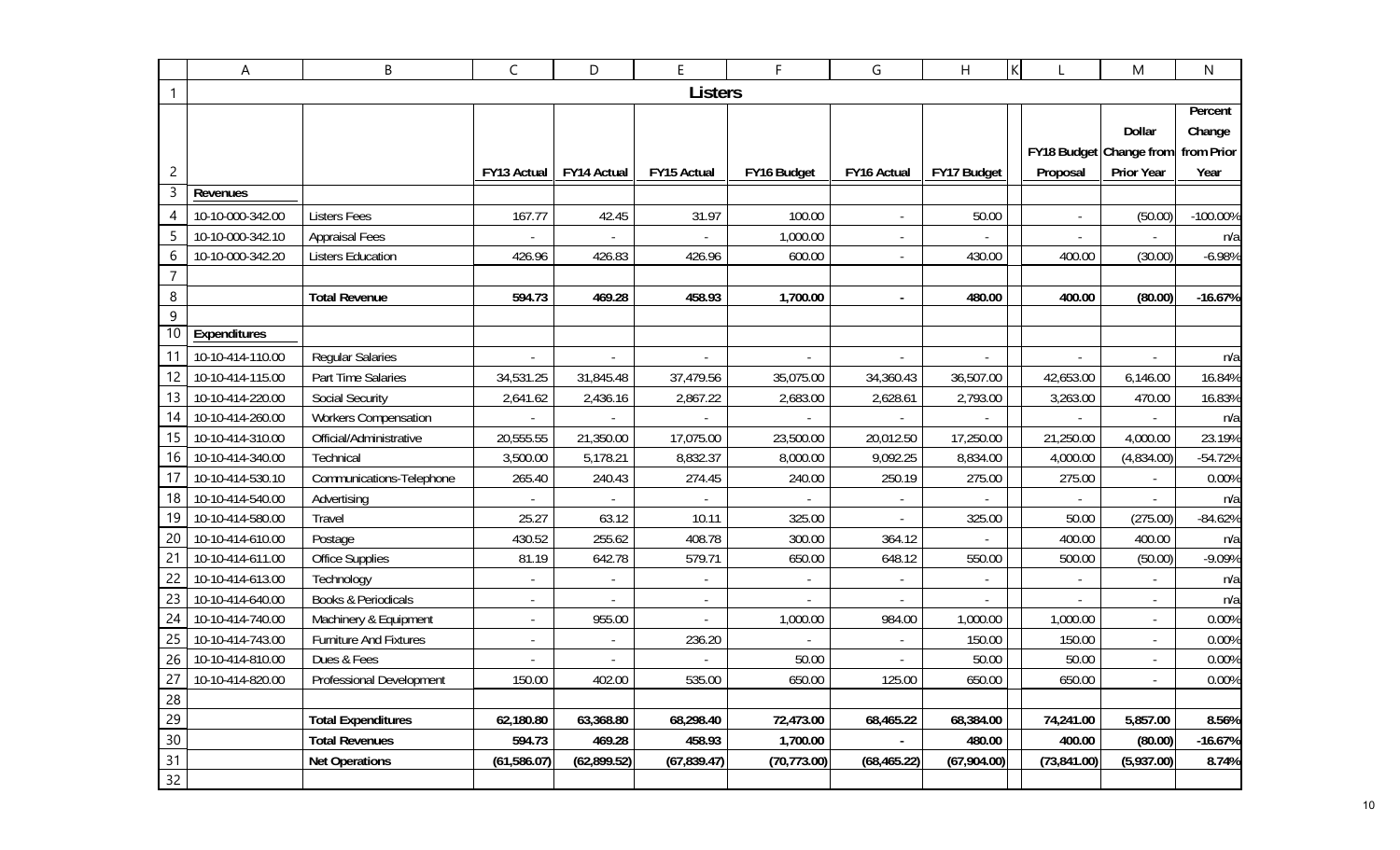|                 | A                | B                                | $\mathsf{C}$ | D           | E           | E.          | G           | H                        |                          | M                        | $\mathsf{N}$      |
|-----------------|------------------|----------------------------------|--------------|-------------|-------------|-------------|-------------|--------------------------|--------------------------|--------------------------|-------------------|
|                 |                  |                                  |              |             |             | Library     |             |                          |                          |                          |                   |
|                 |                  |                                  |              |             |             |             |             |                          |                          |                          | Percent           |
|                 |                  |                                  |              |             |             |             |             |                          | FY18 Budget              | <b>Dollar Change</b>     | Change from       |
| $\overline{2}$  |                  |                                  | FY13 Actual  | FY14 Actual | FY15 Actual | FY16 Budget | FY16 Actual | FY17 Budget              | Proposal                 | from Prior Year          | <b>Prior Year</b> |
| 3               | Revenues         |                                  |              |             |             |             |             |                          |                          |                          |                   |
| 4               | 10-10-000-340.00 | <b>Library Fees</b>              | 1,505.12     | 1,365.31    | 2,022.40    | 500.00      | 2,471.75    | 1,000.00                 | 2,100.00                 | 1,100.00                 | 110.00%           |
| 5               | New Account      | NonResident Fees                 |              |             |             |             |             |                          | 300.00                   | 300.00                   | n/a               |
| 8               | 10-51-000-343.05 | Insurance Reimb (Bookmobile)     | $\sim$       | 409.00      | 797.00      | 409.00      | $\sim$      | $\overline{\phantom{a}}$ |                          | $\overline{\phantom{a}}$ | n/a               |
| 12              | 10-51-452-391.00 | <b>Library Grant</b>             |              | 100.00      | 600.00      |             | $\sim$      |                          | $\overline{\phantom{a}}$ |                          | n/a               |
| 13              |                  |                                  |              |             |             |             |             |                          |                          |                          |                   |
| 14              |                  | <b>Total Revenue</b>             | 1,505.12     | 1,874.31    | 3,419.40    | 909.00      | 2,471.75    | 1,000.00                 | 2,400.00                 | 1,400.00                 | 140.00%           |
| 15              |                  |                                  |              |             |             |             |             |                          |                          |                          |                   |
|                 | 16 Expenditures  |                                  |              |             |             |             |             |                          |                          |                          |                   |
| 17 <sup>1</sup> | 10-50-451-110.00 | <b>Regular Salaries</b>          | 81,683.08    | 85,024.85   | 84,047.62   | 91,087.00   | 97,190.15   | 93,963.00                | 97,514.00                | 3,551.00                 | 3.78%             |
| 18              | 10-50-451-115.00 | Part Time Salaries               | 23,600.92    | 31,977.09   | 39,035.64   | 42,732.00   | 43,492.22   | 44,663.00                | 52,205.00                | 7,542.00                 | 16.89%            |
| 19              | 10-50-451-115.10 | Parttime Sal Bookmobile          | 3,339.82     | 3,135.27    | 3,546.64    | 3,948.00    | 3,887.60    | 3,850.00                 | 3,973.00                 | 123.00                   | 3.19%             |
| 20              | 10-50-451-150.00 | Insurance Buyout                 |              |             | 1,500.00    |             | 6,000.00    | 6,000.00                 | 7,000.00                 | 1,000.00                 | 16.67%            |
| 21              | 10-50-451-210.10 | Group Health Insurance           | 22,045.67    | 23,103.26   | 19,365.51   | 24,094.00   | 10,445.35   | 15,253.00                | 14,593.00                | (660.00)                 | $-4.33%$          |
| 22              | 10-50-451-210.15 | <b>Group Dental Insurance</b>    | 2,150.25     | 2,306.64    | 1,464.10    | 1,672.00    | 1,566.96    | 1,614.00                 | 1,583.00                 | (31.00)                  | $-1.92%$          |
| 23              | 10-50-451-210.20 | <b>Vision</b>                    |              |             |             |             |             |                          | 262.00                   | 262.00                   | n/a               |
| 24              | 10-50-451-210.30 | Group Life Ins & Disability      | 344.85       | 326.56      | 295.46      | 396.00      | 351.04      | 440.00                   | 1,084.00                 | 644.00                   | 146.36%           |
| 25              | 10-50-451-220.00 | Social Security                  | 8,168.15     | 9,080.61    | 9,758.09    | 10,539.00   | 11,539.06   | 11,740.00                | 12,293.00                | 553.00                   | 4.71%             |
| 26              | 10-50-451-230.00 | <b>Employee Retirement</b>       | 3,775.56     | 5,517.06    | 5,778.45    | 6,132.00    | 6,115.02    | 6,781.00                 | 7,068.00                 | 287.00                   | 4.23%             |
| 27              | 10-50-451-250.50 | <b>Unemployment Compensation</b> | 5,521.00     |             |             |             |             |                          |                          | $\sim$                   | n/a               |
| 28              | 10-50-451-310.00 | Official/Administrative          | 6,418.29     | 5,744.41    | 7,439.19    | 3,350.00    | 3,304.24    | 3,200.00                 | 3,200.00                 | $\sim$                   | 0.00%             |
| 29              | 10-50-451-330.00 | Other Professional Serv.         | 157.64       |             |             |             |             |                          |                          |                          | n/a               |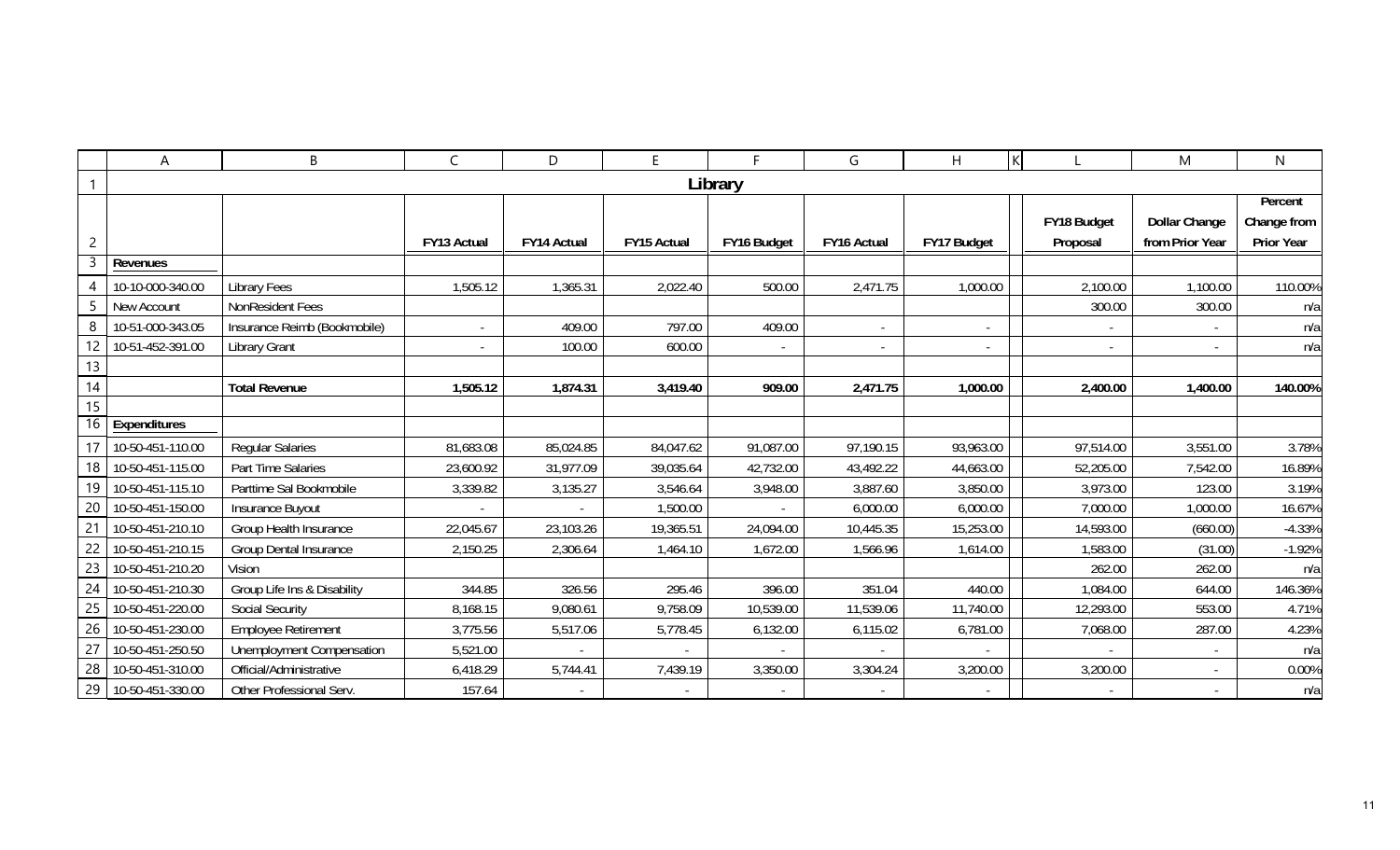|                | A                | B                           | $\mathsf{C}$             | D             | E             | F.            | G             | H             | ΙK            | M                        | $\mathsf{N}$      |
|----------------|------------------|-----------------------------|--------------------------|---------------|---------------|---------------|---------------|---------------|---------------|--------------------------|-------------------|
|                |                  |                             |                          |               |               | Library       |               |               |               |                          |                   |
|                |                  |                             |                          |               |               |               |               |               |               |                          | Percent           |
|                |                  |                             |                          |               |               |               |               |               | FY18 Budget   | <b>Dollar Change</b>     | Change from       |
| $\overline{c}$ |                  |                             | FY13 Actual              | FY14 Actual   | FY15 Actual   | FY16 Budget   | FY16 Actual   | FY17 Budget   | Proposal      | from Prior Year          | <b>Prior Year</b> |
| 30             | 10-50-451-330.10 | Professional Programs       | 2,232.21                 | 1,568.81      | 1,585.90      | 2,200.00      | 1,970.81      | 2,000.00      | 2,000.00      |                          | 0.00%             |
| 31             | 10-50-451-530.10 | Communications-Telephone    | 53.08                    | 49.06         | 54.88         | 100.00        | 50.04         | 90.00         | 90.00         | $\sim$                   | 0.00%             |
| 32             | 10-50-451-530.20 | Communications-Other        | 240.00                   | 385.86        | 187.17        | 300.00        | 240.00        | 300.00        | 300.00        | $\sim$                   | 0.00%             |
| 33             | 10-50-451-540.00 | Advertising                 | 303.32                   | 200.00        | 242.04        | 350.00        | 431.25        | 350.00        | 350.00        | $\overline{\phantom{a}}$ | 0.00%             |
| 34             | 10-50-451-550.00 | Printing And Binding        | 1,056.48                 | 392.66        | 615.57        | 800.00        | 1,329.24      | 900.00        | 900.00        |                          | 0.00%             |
| 35             | 10-50-451-580.00 | Travel                      | 1,429.20                 | 1,003.30      | 535.32        | 1,400.00      | 490.76        | 1,200.00      | 700.00        | (500.00)                 | $-41.67%$         |
| 36             | 10-50-451-610.00 | Postage                     | 2,558.27                 | 2,327.78      | 2,651.24      | 2,800.00      | 2,440.79      | 2,900.00      | 2,300.00      | (600.00)                 | $-20.69%$         |
| 37             | 10-50-451-611.00 | Office Supplies             | 4,432.24                 | 5,619.24      | 5,163.93      | 4,500.00      | 5,179.27      | 4,500.00      | 4,500.00      |                          | 0.00%             |
| 38             | 10-50-451-612.00 | <b>General Supplies</b>     | 709.16                   | 696.54        | 1,014.09      | 800.00        | 814.27        | 800.00        | 800.00        |                          | 0.00%             |
| 39             | 10-50-451-613.00 | Technology                  | $\overline{\phantom{a}}$ |               |               | 4,000.00      | 4,559.00      | 4,500.00      | 4,300.00      | (200.00)                 | $-4.44%$          |
| 40             | 10-50-451-640.10 | Books-Adults                | 8,049.12                 | 9,491.94      | 8,820.81      | 8,500.00      | 8,925.16      | 8,900.00      | 8,800.00      | (100.00)                 | $-1.12%$          |
| -41            | 10-50-451-640.15 | Audios                      | 5,398.50                 | 5,431.54      | 6,244.74      | 5,500.00      | 5,483.92      | 5,700.00      | 5,600.00      | (100.00)                 | $-1.75%$          |
| 42             | 10-50-451-640.25 | Books-Children's            | 7,072.51                 | 6,567.84      | 7,489.94      | 7,000.00      | 7,003.09      | 6,600.00      | 6,600.00      |                          | 0.00%             |
| 43             | 10-50-451-640.30 | Books-Juvenile              | 6,482.22                 | 6,479.41      | 6,551.75      | 6,600.00      | 6,622.41      | 7,000.00      | 7,000.00      |                          | 0.00%             |
| 44             | 10-50-451-640.35 | Books-Large Print           | 2,870.29                 | 3,261.42      | 3,293.63      | 3,500.00      | 3,346.57      | 3,600.00      | 3,200.00      | (400.00)                 | $-11.11%$         |
| 45             | 10-50-451-640.40 | Periodicals                 | 1,503.28                 | 1,487.04      | 3,655.78      | 1,000.00      | 936.33        | 800.00        | 800.00        |                          | 0.00%             |
| 46             | 10-50-451-640.45 | Books-Reference             | 1,104.09                 | 216.27        |               |               |               |               |               |                          | n/a               |
| 47             | 10-50-451-640.50 | Videos                      | 4,706.74                 | 3,035.07      | 3,975.41      | 3,500.00      | 4,294.34      | 4,100.00      | 3,800.00      | (300.00)                 | $-7.32%$          |
| 48             | 10-50-451-640.55 | <b>Electronic Resources</b> |                          |               |               | 5,600.00      | 4,985.82      | 4,500.00      | 4,000.00      | (500.00)                 | $-11.11%$         |
| 49             | 10-50-451-740.00 | Machinery & Equipment       | 5,518.57                 | 1,835.49      | 2,226.00      | 1,000.00      | 567.16        | 950.00        | 900.00        | (50.00)                  | $-5.26%$          |
| 50             | 10-50-451-743.00 | Furniture & Fixtures        | 537.71                   | 1,302.36      | 176.25        | 500.00        |               | 500.00        | 450.00        | (50.00)                  | $-10.00%$         |
| 51             | 10-50-451-810.00 | Dues And Fees               | 225.00                   | 369.00        | 443.00        | 600.00        | 507.00        | 400.00        | 400.00        | $\sim$                   | 0.00%             |
| 52             | 10-50-451-820.00 | Professional Development    | 155.00                   | 390.00        | 288.99        | 600.00        | 103.99        | 450.00        | 450.00        | $\sim$                   | 0.00%             |
| 53             |                  |                             |                          |               |               |               |               |               |               |                          |                   |
| 54             |                  | <b>Total Expenditures</b>   | 213,842.22               | 218,326.38    | 227,447.14    | 245,100.00    | 244,172.86    | 248,544.00    | 259,015.00    | 10,471.00                | 4.21%             |
| 55             |                  | <b>Total Revenues</b>       | 1,505.12                 | 1,874.31      | 3,419.40      | 909.00        | 2,471.75      | 1,000.00      | 2,400.00      | 1,400.00                 | 140.00%           |
| 56             |                  | <b>Net Operations</b>       | (212, 337.10)            | (216, 452.07) | (224, 027.74) | (244, 191.00) | (241, 701.11) | (247, 544.00) | (256, 615.00) | (9,071.00)               | 3.66%             |
| 57             |                  |                             |                          |               |               |               |               |               |               |                          |                   |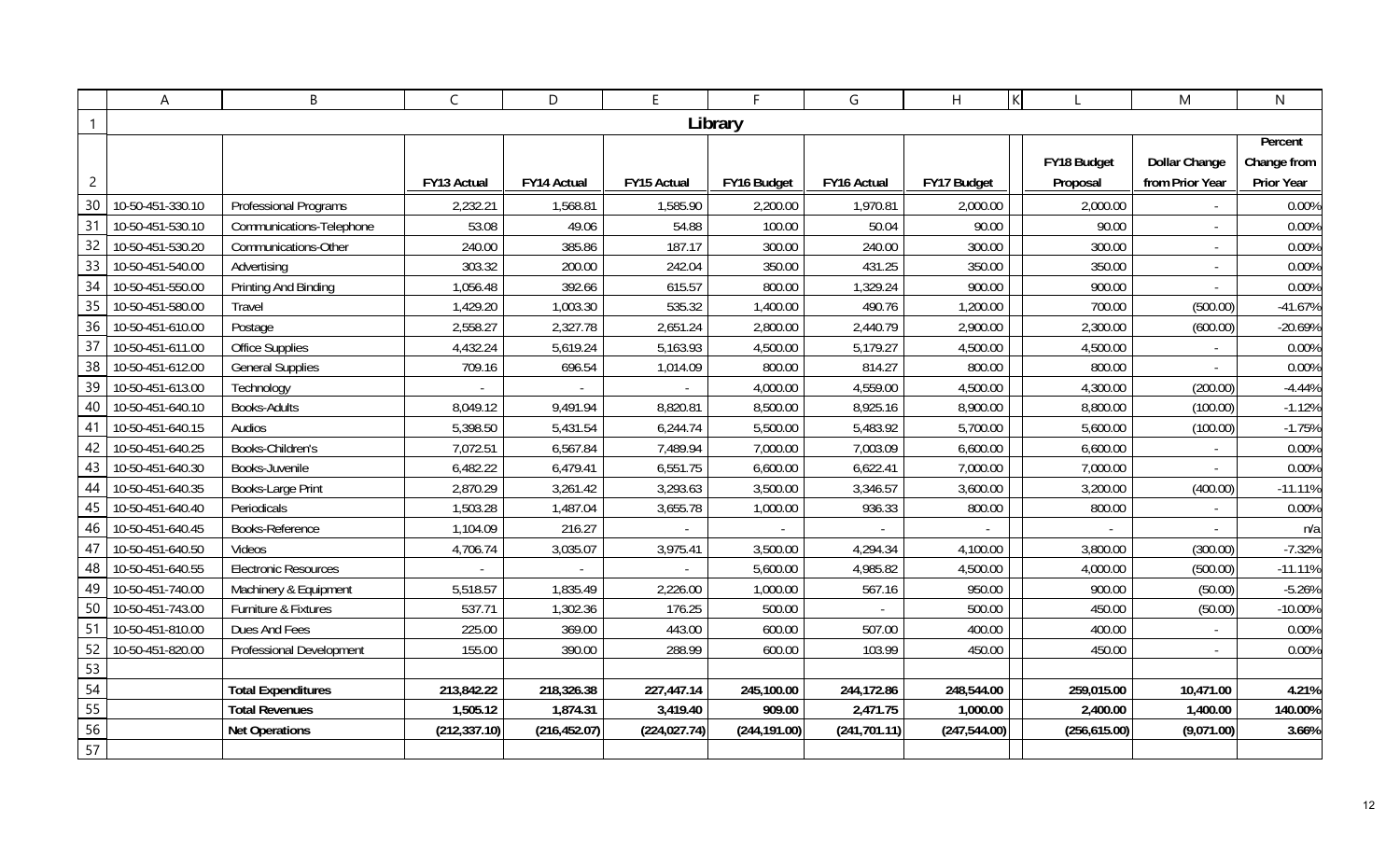|                | Α                   | B                                  | $\mathsf C$    | D           | E              | F                                       | G         | $\overline{H}$ |             | M                    | N                     |
|----------------|---------------------|------------------------------------|----------------|-------------|----------------|-----------------------------------------|-----------|----------------|-------------|----------------------|-----------------------|
| 1              |                     |                                    |                |             |                | <b>Recreation Department</b>            |           |                |             |                      |                       |
|                |                     |                                    |                |             |                |                                         |           |                | FY18 Budget | <b>Dollar Change</b> | <b>Percent Change</b> |
| $\overline{c}$ |                     |                                    | FY13 Actual    | FY14 Actual |                | FY15 Actual   FY16 Budget   FY16 Actual |           | FY17 Budget    | Proposal    | from Prior Year      | from Prior Year       |
| $\overline{3}$ |                     |                                    |                |             |                |                                         |           |                |             |                      |                       |
| 4              | Revenues            |                                    |                |             |                |                                         |           |                |             |                      |                       |
| 5              | 10-50-000-347.00    | <b>Recreation Fees</b>             | 47,987.68      | 50,705.83   | 50,420.00      | 56,000.00                               | 52,267.80 | 56,000.00      | 56,000.00   |                      | 0.00%                 |
| 6              | 10-50-000-347.04    | Reimb. For Equip. Rental           |                | 3,385.00    | 600.00         | $\sim$                                  | 1,520.00  |                | 2,120.00    | 2,120.00             | n/a                   |
|                | 10-50-000-347.05    | <b>Recreation Donations</b>        |                | 475.00      | 2,154.68       |                                         | 1,425.00  |                | 1,500.00    | 1,500.00             | n/a                   |
| 8              | 10-50-000-347.10    | <b>Great Escape Sales</b>          | 10,590.00      | 9,800.00    | 8,231.00       | 13,500.00                               | 10,719.00 | 13,500.00      | 13,500.00   |                      | 0.00%                 |
| 9              | 10-50-000-347.20    | <b>Recreation Field Use</b>        | 3,655.00       | 2,605.00    | 3,295.00       | 3,500.00                                | 3,330.00  | 3,500.00       | 3,500.00    |                      | 0.00%                 |
| 10             | 10-50-000-347.22    | After School Bowling Donation      | 10.00          |             | $\blacksquare$ | 500.00                                  | 800.00    | 1,000.00       | 500.00      | (500.00)             | -50.00%               |
| 11             |                     |                                    |                |             |                |                                         |           |                |             |                      |                       |
| 12             |                     | <b>Total Departmental Revenues</b> | 62,242.68      | 66,970.83   | 64,700.68      | 73,500.00                               | 70,061.80 | 74,000.00      | 77,120.00   | 3,120.00             | 4.22%                 |
| 13             |                     |                                    |                |             |                |                                         |           |                |             |                      |                       |
| 14             |                     |                                    |                |             |                |                                         |           |                |             |                      |                       |
| 15             | <b>Expenditures</b> |                                    |                |             |                |                                         |           |                |             |                      |                       |
| 16             | 10-50-452-110.00    | <b>Regular Salaries</b>            | 33,377.25      | 39,923.87   | 47,319.71      | 56,288.00                               | 51,308.73 | 54,595.00      | 55,296.00   | 701.00               | 1.28%                 |
| 17             | 10-50-452-120.00    | <b>Temporary Employees</b>         | 9,145.72       | 9,658.07    | 9,975.72       | 10,500.00                               | 9,907.27  | 10,500.00      | 10,500.00   |                      | 0.00%                 |
| 18             | 10-50-452-210.10    | Group Health Insurance             | $\blacksquare$ | 6,354.87    | 11,154.22      | 13,668.00                               | 15,150.12 | 18,182.00      | 34,286.00   | 16,104.00            | 88.57%                |
| 19             | 10-50-452-210.15    | Group Dental Insurance             |                |             |                | 1,568.00                                |           | 1,524.00       | 1,910.00    | 386.00               | 25.33%                |
| 20             | 10-50-452-210.20    | Vision Insurance                   |                |             |                |                                         |           |                | 277.00      | 277.00               | n/a                   |
| 21             | 10-50-452-210.30    | Group Life, Disability, AD&D       |                |             | 80.50          | 138.00                                  | 148.00    | 156.00         | 587.00      | 431.00               | 276.28%               |
| 22             | 10-50-452-220.00    | Social Security                    | 3,253.04       | 3,647.24    | 4,168.80       | 5,109.00                                | 4,544.34  | 5,606.00       | 5,033.00    | (573.00)             | $-10.22%$             |
| 23             | 10-50-452-230.00    | Retirement                         | 1,020.00       | 1,690.49    | 3,096.14       | 3,071.00                                | 3,095.43  | 3,533.00       | 3,570.00    | 37.00                | 1.05%                 |
| 24             | 10-50-452-442.00    | Rental Of Equipment                | 4,060.00       | 2,715.00    | 3,570.00       | 4,500.00                                | 3,040.00  | 4,100.00       | 3,520.00    | (580.00)             | $-14.15%$             |
| 25             | 10-50-452-530.10    | Communications-Telephone           | 53.08          | 49.06       | 54.88          | 150.00                                  | 50.03     | 150.00         | 100.00      | (50.00)              | $-33.33%$             |
| 26             | 10-50-452-540.00    | Advertising                        | 378.00         | 252.00      | 445.46         | 400.00                                  | 362.57    | 450.00         | 450.00      |                      | 0.00%                 |
| 27             | 10-50-452-550.00    | Printing & Binding                 | 4,812.00       | 5,010.40    | 5,244.00       | 5,350.00                                | 5,316.00  | 5,350.00       | 5,616.00    | 266.00               | 4.97%                 |
| 28             | 10-50-452-580.00    | Travel                             | 198.00         | 257.29      | 193.70         | 275.00                                  | 198.50    | 275.00         | 220.00      | (55.00)              | $-20.00%$             |
| 29             | 10-50-452-610.00    | Postage                            | 111.84         | 97.15       | 67.64          | 100.00                                  | 75.99     |                | 100.00      | 100.00               | n/a                   |
| 30             | 10-50-452-611.00    | Office Supplies                    | 172.22         | 269.15      | 215.75         | 280.00                                  | 229.94    | 280.00         | 280.00      | $\sim$               | 0.00%                 |
| 31             | 10-50-452-612.00    | <b>General Supplies</b>            | 317.61         | 409.31      | 300.58         | 500.00                                  | 284.85    | 500.00         | 500.00      |                      | 0.00%                 |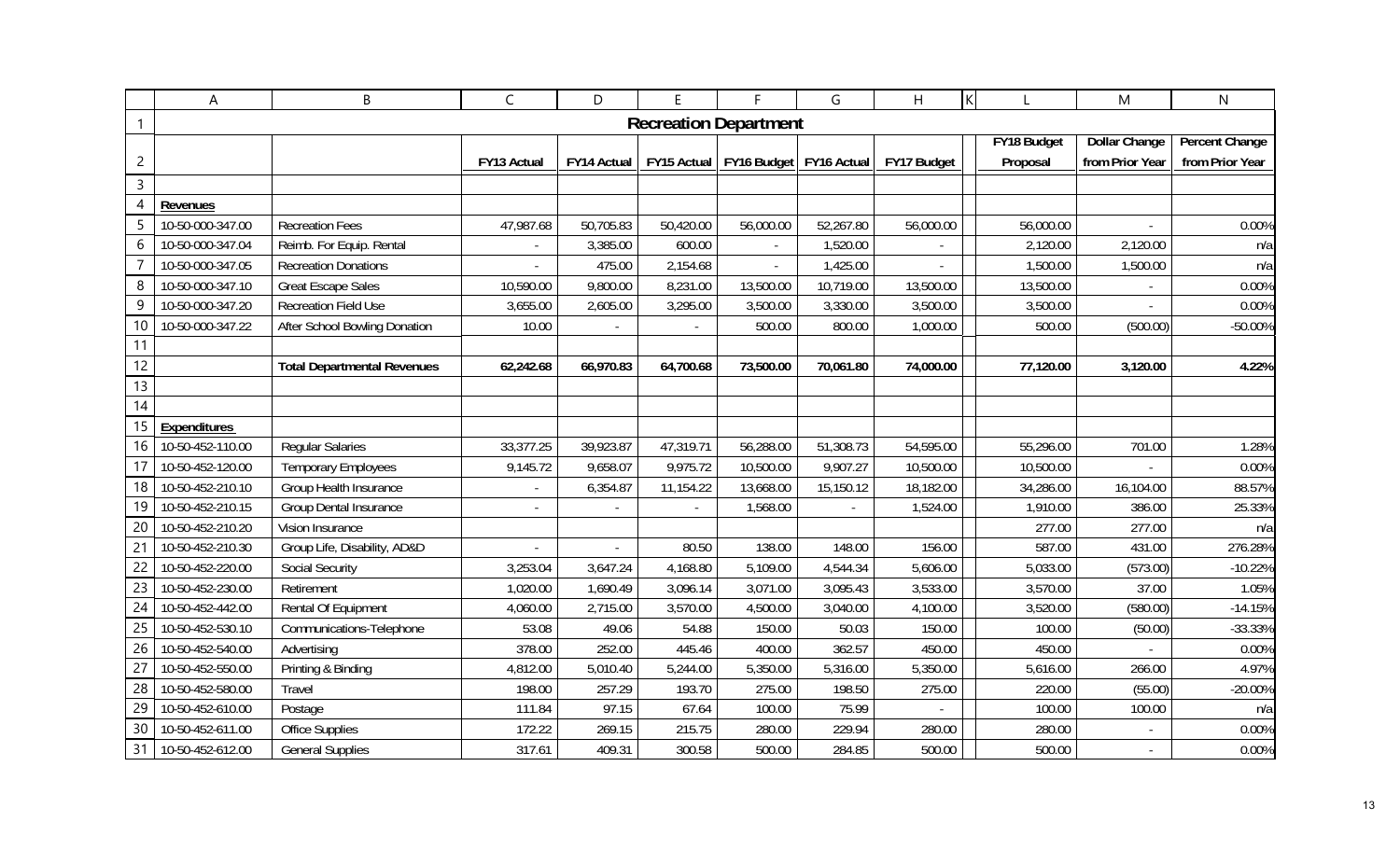|                 | Α                | B                                  | C            | D                  | E.           | F                            | G            | H            |               | M                    | N.                    |
|-----------------|------------------|------------------------------------|--------------|--------------------|--------------|------------------------------|--------------|--------------|---------------|----------------------|-----------------------|
|                 |                  |                                    |              |                    |              | <b>Recreation Department</b> |              |              |               |                      |                       |
|                 |                  |                                    |              |                    |              |                              |              |              | FY18 Budget   | <b>Dollar Change</b> | <b>Percent Change</b> |
| $\overline{c}$  |                  |                                    | FY13 Actual  | <b>FY14 Actual</b> | FY15 Actual  | FY16 Budget   FY16 Actual    |              | FY17 Budget  | Proposal      | from Prior Year      | from Prior Year       |
| 32              | 10-50-452-613.00 | Technology                         | 1,464.00     | 1,464.00           | 1,507.92     | 2,208.00                     | 1,553.16     | 1,953.00     | 4,000.00      | 2,047.00             | 104.81%               |
| 33              | 10-50-452-650.00 | <b>Uniforms</b>                    | 24.00        | 304.00             |              | 100.00                       |              | 100.00       | 100.00        |                      | 0.00%                 |
| 34              | 10-50-452-740.00 | Machinery And Equipment            | 482.25       | 1,592.82           | 307.54       | 1,200.00                     | 186.28       | 1,200.00     | 800.00        | (400.00)             | -33.33%               |
| 35              | 10-50-452-810.00 | Dues & Fees                        | 472.00       | 582.00             | 535.00       | 650.00                       | 536.00       | 650.00       | 600.00        | (50.00)              | $-7.69%$              |
| 36              | 10-50-452-820.00 | Professional Development           | 333.00       | 172.00             | 275.00       | 500.00                       | 185.00       | 500.00       | 400.00        | (100.00)             | $-20.00%$             |
| 37              | 10-50-452-830.02 | <b>Babe Ruth</b>                   | 500.00       | 500.00             | 500.00       | 500.00                       | 500.00       | 500.00       | 500.00        |                      | 0.00%                 |
| 38              | 10-50-452-830.04 | LL Baseball & Softball             | 500.00       | 500.00             | 500.00       | 500.00                       | 500.00       | 500.00       | 500.00        |                      | 0.00%                 |
| 39              | 10-50-452-830.05 | Youth Soccer                       | 500.00       | 500.00             | 500.00       | 500.00                       | 500.00       | 500.00       | 500.00        |                      | 0.00%                 |
| 40              | 10-50-452-830.06 | Downhill Ski Club                  | 300.00       | 300.00             | 300.00       | 300.00                       | 300.00       | 300.00       | 300.00        |                      | 0.00%                 |
| -41             | 10-50-452-830.07 | Swimming                           | 581.50       | 344.00             | 480.00       | 1,000.00                     | 344.00       | 1,000.00     | 640.00        | (360.00)             | $-36.00\%$            |
| 42              | 10-50-452-830.10 | Music in Park                      | 925.00       | 1,000.00           | 1,150.00     | 1,000.00                     | 525.00       | 1,000.00     | 500.00        | (500.00)             | $-50.00\%$            |
| 43              | 10-50-452-830.12 | Olde Fashion Fourth                | 3,000.00     | 3,000.00           | 3,500.00     | 3,500.00                     | 3,500.00     | 3,500.00     | 6,000.00      | 2,500.00             | 71.43%                |
| 44              | 10-50-452-830.14 | Milton Youth Lacrosse              | 500.00       | 500.00             | 500.00       | 500.00                       | 500.00       | 500.00       | 500.00        |                      | 0.00%                 |
| 45              | 10-50-452-830.16 | <b>Town Events</b>                 | 5,980.80     | 6,037.07           | 928.67       | 2,000.00                     | 1,359.81     | 2,000.00     | 1,500.00      | (500.00)             | $-25.00%$             |
| 46              | 10-50-452-831.00 | Revenue Programs                   | 32,789.49    | 37,148.88          | 34,044.00    | 34,000.00                    | 36,765.36    | 34,000.00    | 35,000.00     | 1,000.00             | 2.94%                 |
| 47              | 10-50-452-831.05 | From Rec Donations                 |              | 475.00             | 2,109.92     |                              | 1,425.00     |              | 1,500.00      | 1,500.00             | n/a                   |
| 48              | 10-50-452-831.10 | Scholarship For Rev.Prog           | 566.00       | 598.00             | 1,460.00     | 2,000.00                     | 1,542.00     | 2,000.00     | 2,000.00      |                      | 0.00%                 |
| 49              | 10-50-452-832.00 | Great Escape Program               | 10,950.00    | 9,135.00           | 8,540.00     | 13,500.00                    | 11,384.00    | 13,500.00    | 13,500.00     |                      | 0.00%                 |
| 50 <sub>1</sub> | 10-50-452-833.00 | After School Bowling               |              |                    |              |                              | 800.00       |              | 500.00        | 500.00               | n/a                   |
| 51              | 10-50-452-836.00 | <b>Town Band</b>                   | 550.00       | 550.00             | 550.00       | 550.00                       | 550.00       | 550.00       | 550.00        |                      | 0.00%                 |
| 52              |                  |                                    |              |                    |              |                              |              |              |               |                      |                       |
| 53              |                  | <b>Total Expenditures</b>          | 117,316.80   | 135,036.67         | 143,575.15   | 166,405.00                   | 156,667.38   | 169,454.00   | 192,135.00    | 22,681.00            | 13.38%                |
| 54              |                  | <b>Total Departmental Revenues</b> | 62,242.68    | 66,970.83          | 64,700.68    | 73,500.00                    | 70,061.80    | 74,000.00    | 77,120.00     | 3,120.00             | 4.22%                 |
| 55              |                  | <b>Net Operations</b>              | (55, 074.12) | (68,065.84)        | (78, 874.47) | (92, 905.00)                 | (86, 605.58) | (95, 454.00) | (115, 015.00) | (19, 561.00)         | 20.49%                |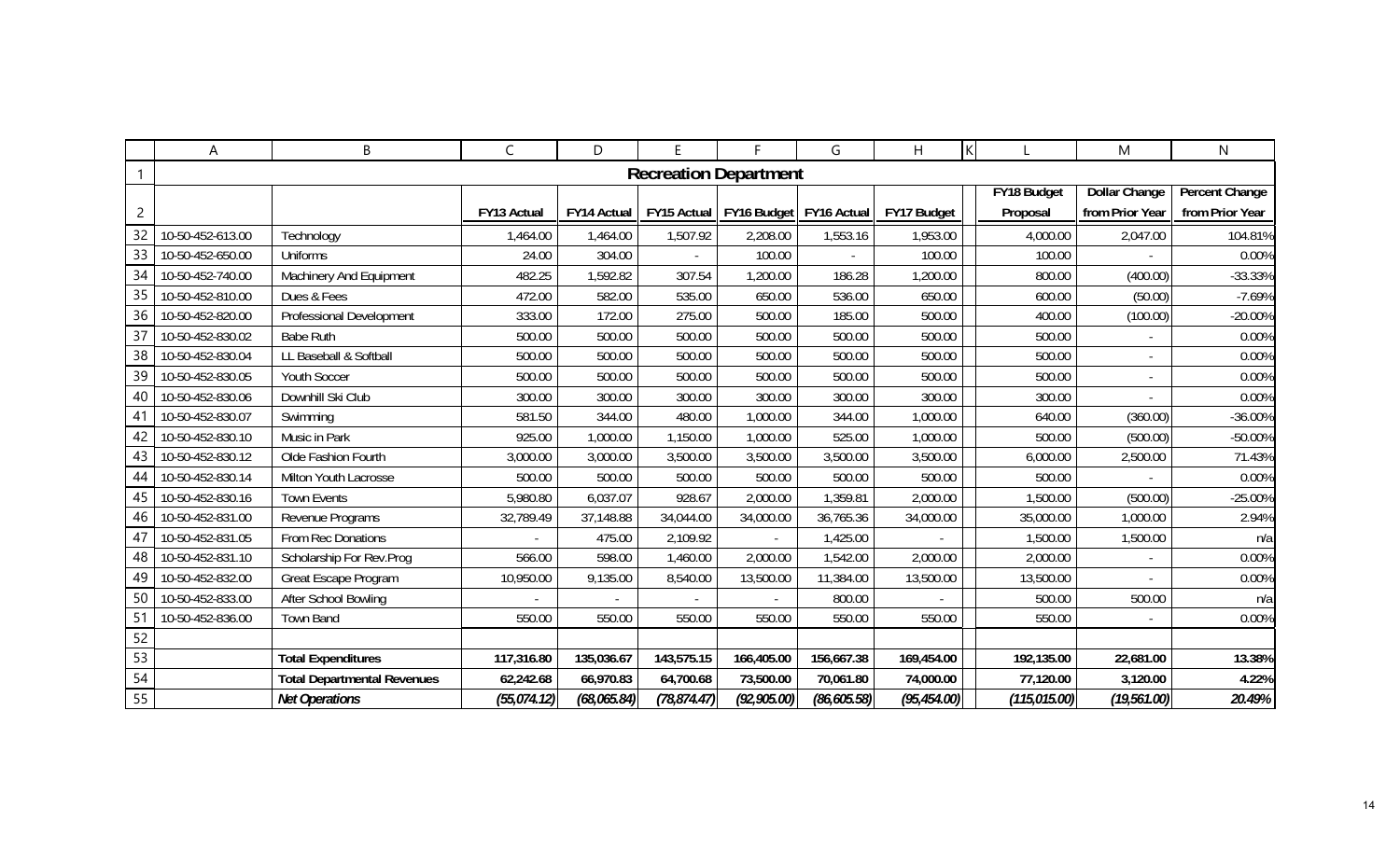|                 | A                   | В                                | $\mathsf{C}$ | D                                 |                          |             | G           | H           | K           | M                 | $\mathsf{N}$ |
|-----------------|---------------------|----------------------------------|--------------|-----------------------------------|--------------------------|-------------|-------------|-------------|-------------|-------------------|--------------|
| 1               |                     |                                  |              | Planning, EDC, and Health Officer |                          |             |             |             |             |                   |              |
|                 |                     |                                  |              |                                   |                          |             |             |             |             |                   | Percent      |
|                 |                     |                                  |              |                                   |                          |             |             |             |             | Dollar            | Change       |
|                 |                     |                                  |              |                                   |                          |             |             |             | FY18 Budget | Change from       | from Prior   |
| 2               |                     |                                  | FY13 Actual  | FY14 Actual                       | FY15 Actual              | FY16 Budget | FY16 Actual | FY17 Budget | Proposal    | <b>Prior Year</b> | Year         |
| 3               | Revenues            |                                  |              |                                   |                          |             |             |             |             |                   |              |
|                 | 10-60-000-341.00    | <b>Zoning Permit Fees</b>        | 35,761.78    | 26,581.66                         | 33,059.06                | 30,000.00   | 62,412.68   | 30,000.00   | 30,000.00   |                   | 0.00%        |
|                 | 10-60-000-341.10    | Dev. Review Board Fees           | 10,151.46    | 10,879.84                         | 13,783.86                | 12,000.00   | 10,379.89   | 12,000.00   | 12,000.00   |                   | 0.00%        |
| 6               | 10-60-000-341.20    | Junk Yard Lic Fees               |              |                                   | 50.00                    |             |             |             |             |                   | n/a          |
| $\overline{7}$  |                     |                                  |              |                                   |                          |             |             |             |             |                   |              |
| $\,8\,$         |                     | <b>Total Revenues</b>            | 45,913.24    | 37,461.50                         | 46,892.92                | 42,000.00   | 72,792.57   | 42,000.00   | 42,000.00   | $\blacksquare$    | 0.00%        |
| $9\,$           |                     |                                  |              |                                   |                          |             |             |             |             |                   |              |
| 10              | Expenditures        |                                  |              |                                   |                          |             |             |             |             |                   |              |
|                 | 11 Planning         |                                  |              |                                   |                          |             |             |             |             |                   |              |
|                 | 10-60-461-110.00    | <b>Regular Salaries</b>          | 172,355.97   | 182,316.14                        | 161,384.68               | 191,712.00  | 169,483.65  | 187,229.00  | 199,892.00  | 12,663.00         | 6.76%        |
| 13              | 10-60-461-111.00    | <b>Retirement Buyout</b>         | 11,391.60    | 10,442.30                         |                          |             |             |             |             |                   | n/a          |
| 14              | 10-60-461-115.00    | Part Time Salaries               |              |                                   | $\overline{\phantom{a}}$ |             |             | 4,000.00    | 11,699.00   | 7,699.00          | 192.48%      |
| 15              | 10-60-461-150.00    | Insurance Buyout                 |              |                                   | $\overline{\phantom{a}}$ | $\sim$      | 11,916.74   | 13,000.00   | 13,000.00   |                   | 0.00%        |
| 16              | 10-60-461-210.10    | Group Health Insurance           | 30,917.55    | 34,621.41                         | 28,399.68                | 38,325.00   | 15,550.34   | 25,154.00   | 27,789.00   | 2,635.00          | 10.48%       |
|                 | 10-60-461-210.15    | Group Dental Insurance           | 3,427.99     | 3,489.47                          | 2,911.92                 | 3,561.00    | 1,738.60    | 2,545.00    | 2,701.00    | 156.00            | 6.13%        |
| 18              | 10-60-461-210.20    | Vision Insurance                 |              |                                   |                          |             |             |             | 408.00      | 408.00            | n/a          |
| 19 <sup>°</sup> | 10-60-461-210.30    | Group Life Ins & Ad&D, ST/LT Dis | 819.74       | 672.22                            | 599.88                   | 728.00      | 590.56      | 782.00      | 2,118.00    | 1,336.00          | 170.84%      |
| 20              | 10-60-461-220.00    | <b>Social Security</b>           | 13,718.74    | 14,336.58                         | 11,828.61                | 14,666.00   | 13,877.15   | 15,624.00   | 17,181.00   | 1,557.00          | 9.97%        |
| 21              | 10-60-461-230.00    | <b>Retirement Contribution</b>   | 8,619.98     | 9,641.31                          | 9,749.67                 | 11,025.00   | 11,176.57   | 13,036.00   | 13,777.00   | 741.00            | 5.68%        |
|                 | 10-60-461-310.00    | Official/Administrative          |              |                                   | $\sim$                   |             |             | 400.00      | 825.00      | 425.00            | 106.25%      |
| 23              | 10-60-461-330.00    | Other Professional               | 25.00        | 1,000.00                          | 6,939.44                 |             | 12,843.57   | 4,500.00    | 6,500.00    | 2,000.00          | 44.44%       |
| 24              | 10-60-461-340.00    | Technical                        |              |                                   |                          |             |             |             | 150.00      | 150.00            | n/a          |
| 25              | 10-60-461-341.00    | <b>Recording Fees</b>            |              | 210.00                            | 80.00                    | 200.00      | 910.00      | 300.00      | 250.00      | (50.00)           | $-16.67%$    |
| 26              | 10-60-461-430.20    | Trail Design And Construction    |              |                                   | 115.00                   |             |             |             |             |                   | n/a          |
|                 | 27 10-60-461-530.10 | Communications-Telephone         | 318.45       | 288.26                            | 329.34                   | 450.00      | 300.23      | 450.00      | 400.00      | (50.00)           | $-11.11%$    |
|                 | 28 10-60-461-530.20 | <b>Communication Other</b>       |              |                                   |                          |             |             |             | 720.00      | 720.00            | n/a          |
| 29              | 10-60-461-540.00    | Advertising                      | 2,442.45     | 1,624.00                          | 1,746.38                 | 3,000.00    | 1,442.00    | 2,600.00    | 3,000.00    | 400.00            | 15.38%       |
|                 | 30 10-60-461-550.00 | Printing & Binding               | 1,000.00     | 116.00                            | 395.27                   | 800.00      | 66.95       | 750.00      | 2,000.00    | 1,250.00          | 166.67%      |
| 31              | 10-60-461-580.00    | Travel                           | 126.88       | 161.13                            | 305.22                   | 225.00      | 140.36      | 250.00      | 450.00      | 200.00            | 80.00%       |
| 32              | 10-60-461-610.00    | Postage                          | 1,291.02     | 1,041.40                          | 1,423.10                 | 1,000.00    | 1,154.54    | 1,700.00    | 1,500.00    | (200.00)          | $-11.76%$    |
|                 | 33 10-60-461-611.00 | <b>Office Supplies</b>           | 597.42       | 526.13                            | 357.85                   | 725.00      | 843.36      | 600.00      | 700.00      | 100.00            | 16.67%       |
| 34              | 10-60-461-613.00    | Technology                       | 23.99        | $\sim$                            | 1,035.00                 | $\sim$      | 1,004.00    | 1,600.00    | 5,420.00    | 3,820.00          | 238.75%      |
|                 | 35 10-60-461-626.00 | Gasoline                         | 415.28       | 486.86                            | 219.61                   | 500.00      | 25.80       | 169.00      |             | (169.00)          | $-100.00\%$  |
| 36              | 10-60-461-640.00    | <b>Books &amp; Periodicals</b>   |              | 171.35                            | 92.00                    | 185.00      | 135.29      | 300.00      | 500.00      | 200.00            | 66.67%       |
|                 | 37 10-60-461-740.00 | Machinery/Equipment              | 99.99        | 1,193.60                          | $\omega_{\rm{eff}}$      | 2,000.00    | 15.99       | 100.00      |             | (100.00)          | $-100.00\%$  |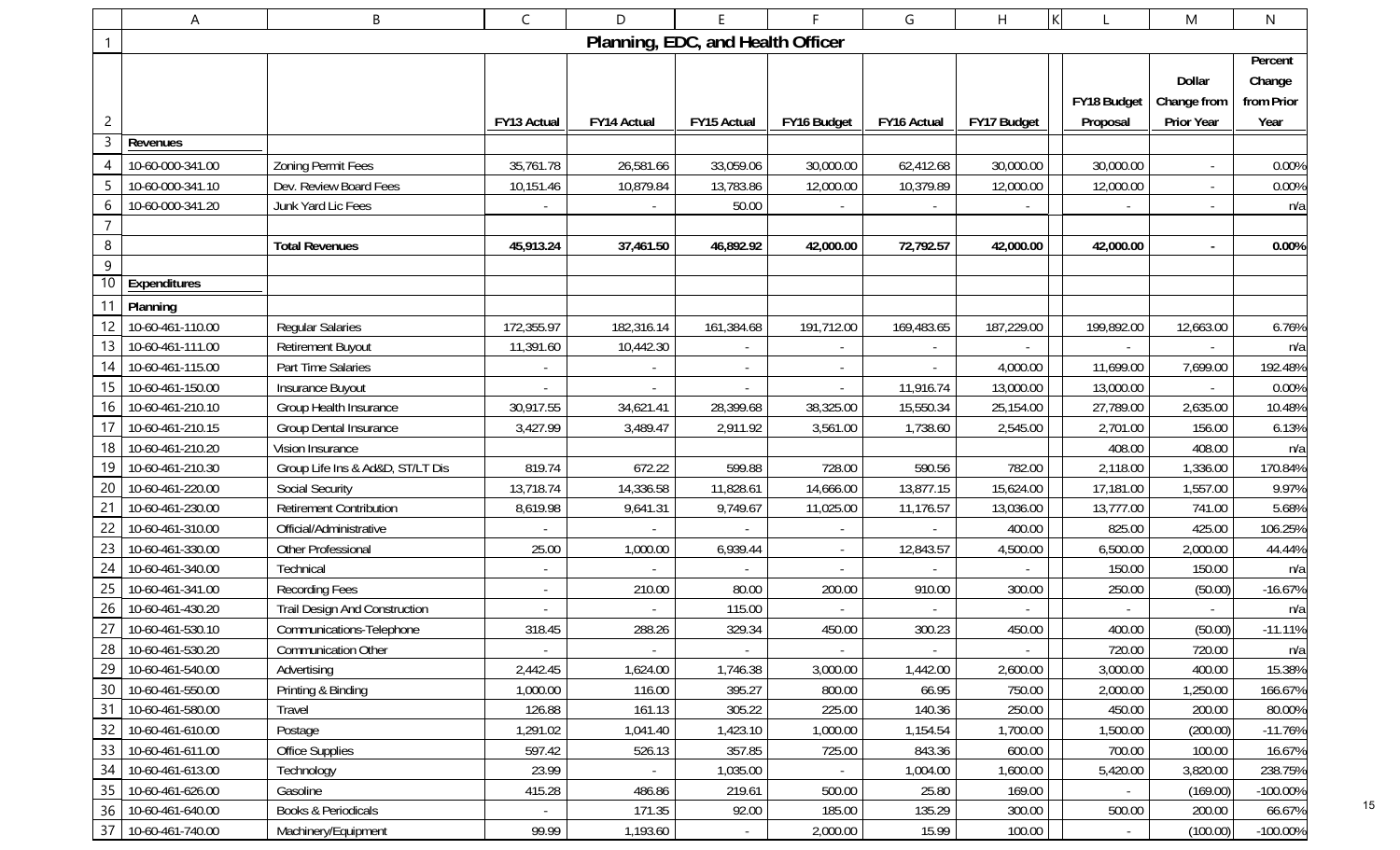|                 | Α                               | В                                     | $\mathsf{C}$  | D                        | F                                 |              | G                        | H             | K                        | M                 | $\mathsf{N}$ |
|-----------------|---------------------------------|---------------------------------------|---------------|--------------------------|-----------------------------------|--------------|--------------------------|---------------|--------------------------|-------------------|--------------|
| $\mathbf{1}$    |                                 |                                       |               |                          | Planning, EDC, and Health Officer |              |                          |               |                          |                   |              |
|                 |                                 |                                       |               |                          |                                   |              |                          |               |                          |                   | Percent      |
|                 |                                 |                                       |               |                          |                                   |              |                          |               |                          | Dollar            | Change       |
|                 |                                 |                                       |               |                          |                                   |              |                          |               | FY18 Budget              | Change from       | from Prior   |
| $\overline{c}$  |                                 |                                       | FY13 Actual   | FY14 Actual              | FY15 Actual                       | FY16 Budget  | FY16 Actual              | FY17 Budget   | Proposal                 | <b>Prior Year</b> | Year         |
| 38              | 10-60-461-743.00                | Furniture & Fixtures                  |               |                          |                                   | 500.00       | 628.66                   | 1,050.00      | 1,200.00                 | 150.00            | 14.29%       |
| 39              | 10-60-461-805.00                | <b>Conservation Commission</b>        | 67.18         | 1,489.61                 | 408.95                            | 800.00       | 518.59                   | 800.00        | 800.00                   |                   | 0.00%        |
| 40              | 10-60-461-810.00                | Dues & Fees                           | 7,006.00      | 7,098.00                 | 7,051.00                          | 7,000.00     | 7,063.00                 | 7,200.00      | 1,000.00                 | (6,200.00)        | $-86.11%$    |
| 41              | 10-60-461-820.00                | Professional Development              | 750.00        | 960.00                   | 1,120.00                          | 1,400.00     | 2,422.00                 | 1,400.00      | 2,500.00                 | 1,100.00          | 78.57%       |
| 42              |                                 |                                       |               |                          |                                   |              |                          |               |                          |                   |              |
| 43              |                                 | <b>Total Planning</b>                 | 255,415.23    | 271,885.77               | 236,492.60                        | 278,802.00   | 253,847.95               | 285,539.00    | 316,480.00               | 30,941.00         | 10.84%       |
| 44              |                                 |                                       |               |                          |                                   |              |                          |               |                          |                   |              |
| 45              | <b>Economic Dev. Commission</b> |                                       |               |                          |                                   |              |                          |               |                          |                   |              |
| 46              | 10-60-463-540.00                | Advertising                           |               |                          | $\sim$                            | 25.00        |                          | 25.00         |                          | (25.00)           | -100.00%     |
| 47              | 10-60-463-550.00                | Printing & Binding                    |               | 475.00                   | $\sim$                            | 475.00       | $\overline{\phantom{a}}$ | 475.00        |                          | (475.00)          | $-100.00%$   |
| 48              | 10-60-463-580.00                | Travel                                | 365.15        | 187.85                   | $\sim$                            | 275.00       |                          | 350.00        |                          | (350.00)          | $-100.00%$   |
| 49              | 10-60-463-610.00                | Postage                               |               |                          | $\overline{\phantom{a}}$          | 25.00        | 0.49                     |               |                          |                   | n/a          |
| 50              | 10-60-463-611.00                | <b>Office Supplies</b>                |               | 41.13                    | $\overline{\phantom{a}}$          | 25.00        | 22.28                    | 25.00         |                          | (25.00)           | $-100.00%$   |
| -51             | 10-60-463-810.00                | Dues & Fees                           | 10,275.00     | 10,290.00                | 300.00                            | 10,275.00    | 10,360.00                | 10,275.00     |                          | (10, 275.00)      | $-100.00\%$  |
| 52              | 10-60-463-820.00                | Professional Development              | 1,303.00      |                          | 54.71                             | 1,000.00     | 235.00                   | 1,000.00      |                          | (1,000.00)        | -100.00%     |
| 53              |                                 |                                       |               |                          |                                   |              |                          |               |                          |                   |              |
| 54              |                                 | <b>Total Economic Dev. Commission</b> | 11,943.15     | 10,993.98                | 354.71                            | 12,100.00    | 10,617.77                | 12,150.00     |                          | (12, 150.00)      | -100.00%     |
| 55              |                                 |                                       |               |                          |                                   |              |                          |               |                          |                   |              |
| 56              | <b>Health Officer</b>           |                                       |               |                          |                                   |              |                          |               |                          |                   |              |
| 57              | 10-40-441-110.00                | <b>Regular Salaries</b>               | 6,882.22      | 5,319.99                 | 6,376.05                          | 6,591.00     | 5,747.84                 | 6,775.00      | $\overline{\phantom{a}}$ | (6,775.00)        | $-100.00%$   |
| 58              | 10-40-441-115.00                | Part Time Salaries                    | 1,363.00      | 707.03                   | 1,703.75                          | 1,363.00     | 1,363.00                 | 1,407.00      |                          | (1,407.00)        | $-100.00\%$  |
| 59              | 10-40-441-210.00                | Group Health Ins                      |               | $\overline{\phantom{a}}$ | 633.62                            | 745.00       | 1,792.09                 | 2,744.00      |                          | (2,744.00)        | $-100.00%$   |
| 60              | 10-40-441-210.15                | Group Dental Ins                      |               |                          | 109.80                            | 115.00       | 107.76                   | 210.00        |                          | (210.00)          | -100.00%     |
| 61              | 10-40-441-210.30                | Group Life & Ad&D                     |               |                          | 15.47                             | 20.00        | 17.88                    | 21.00         |                          | (21.00)           | -100.00%     |
| 62              | 10-40-441-220.00                | Social Security                       | 618.25        | 446.70                   | 611.49                            | 608.00       | 575.28                   | 625.00        |                          | (625.00)          | $-100.00\%$  |
|                 | 63 10-40-441-230.00             | Retirement                            | 345.31        | 256.93                   | 13.51                             | 354.00       | 288.68                   | 373.00        |                          | (373.00)          | $-100.00\%$  |
| 64              | 10-40-441-340.00                | Technical                             |               | $\overline{\phantom{a}}$ | $\sim$                            | 150.00       | 72.07                    | 150.00        |                          | (150.00)          | $-100.00\%$  |
| 65              | 10-40-441-610.00                | Postage                               |               | 1.44                     | $\sim$                            | 25.00        | 1.38                     |               |                          |                   | n/a          |
| 66              | 10-40-441-611.00                | <b>Office Supplies</b>                |               | 48.93                    | $\sim$                            | 50.00        |                          | 100.00        | $\overline{\phantom{a}}$ | (100.00)          | -100.00%     |
| 67              | 10-40-441-820.00                | Professional Development              |               | 60.00                    | $\blacksquare$                    | 65.00        |                          | 260.00        |                          | (260.00)          | -100.00%     |
| 68              |                                 |                                       |               |                          |                                   |              |                          |               |                          |                   |              |
| 69              |                                 | <b>Total Health Officer</b>           | 9,208.78      | 6,841.02                 | 9,463.69                          | 10,086.00    | 9,965.98                 | 12,665.00     | $\sim$                   | (12,665.00)       | $-100.00\%$  |
| $\frac{70}{71}$ |                                 | <b>Total Expenditures</b>             | 276,567.16    | 289,720.77               | 246,311.00                        | 300,988.00   | 274,431.70               | 310,354.00    | 316,480.00               | 6,126.00          | 1.97%        |
|                 |                                 | <b>Total Revenues</b>                 | 45,913.24     | 37,461.50                | 46,892.92                         | 42,000.00    | 72,792.57                | 42,000.00     | 42,000.00                |                   | 0.00%        |
| 72              |                                 | <b>Net Operations</b>                 | (230, 653.92) | (252, 259.27)            | (199, 418.08)                     | (258,988.00) | (201, 639.13)            | (268, 354.00) | (274, 480.00)            | (6, 126.00)       | 2.28%        |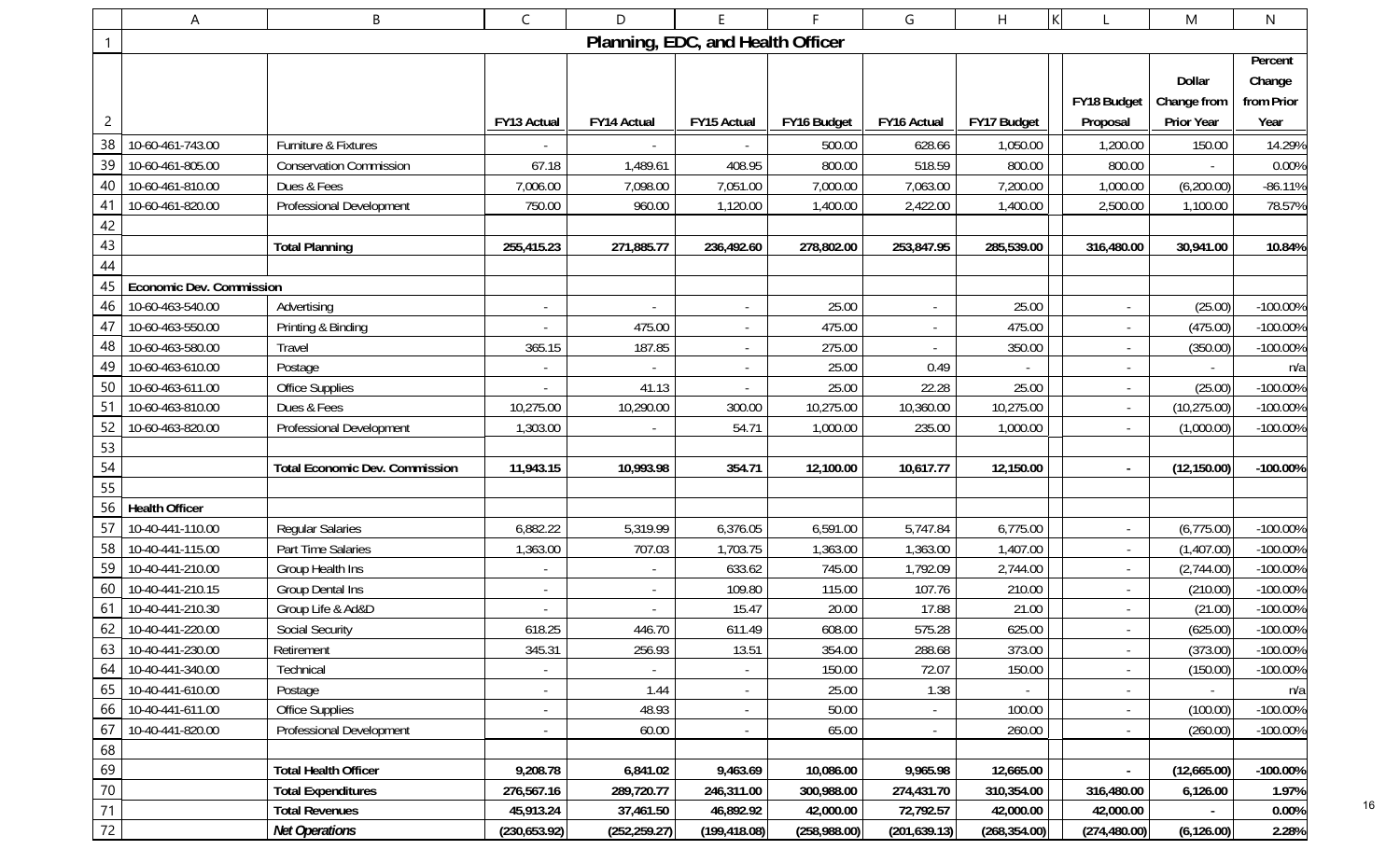|                  | A                      | B                             | C           | D                        | E                   | F.          | G           | ΙK<br>H     |             | M                    | N           |
|------------------|------------------------|-------------------------------|-------------|--------------------------|---------------------|-------------|-------------|-------------|-------------|----------------------|-------------|
| $\mathbf 1$      |                        |                               |             |                          | <b>Public Works</b> |             |             |             |             |                      |             |
|                  |                        |                               |             |                          |                     |             |             |             |             |                      | Percent     |
|                  |                        |                               |             |                          |                     |             |             |             | FY18 Budget | <b>Dollar Change</b> | Change from |
| $\overline{c}$   |                        |                               | FY13 Actual | FY14 Actual              | FY15 Actual         | FY16 Budget | FY16 Actual | FY17 Budget | Proposal    | from Prior Year      | Prior Year  |
| 3                | Revenues               |                               |             |                          |                     |             |             |             |             |                      |             |
| 4                | 10-30-000-334.00       | State Aid to Highways         | 241,287.27  | 240,855.95               | 240,583.41          | 241,287.00  | 240,700.16  | 240,000.00  | 240,000.00  |                      | 0.00%       |
|                  | 10-30-000-342.20       | Sale of Equipment             |             |                          |                     |             | 9,155.00    |             |             |                      | n/a         |
| 6                | New Account            | Transfer In from Road/SW Fund |             |                          |                     |             |             |             | 200,000.00  | 200,000.00           | n/a         |
|                  | 10-30-000-344.30       | Public Works Fees             | 3,140.00    | 2,802.00                 | 2,480.00            | 2,500.00    | 2,810.00    | 2,500.00    | 2,500.00    |                      | 0.00%       |
| 8                | 10-30-000-344.60       | <b>Engineer Fees</b>          |             |                          |                     | 1,000.00    |             |             |             |                      | n/a         |
| 9                |                        |                               |             |                          |                     |             |             |             |             |                      |             |
| $10$             |                        | <b>Total Revenues</b>         | 244,427.27  | 243,657.95               | 243,063.41          | 244,787.00  | 252,665.16  | 242,500.00  | 442,500.00  | 200,000.00           | 82.47%      |
| 11               |                        |                               |             |                          |                     |             |             |             |             |                      |             |
| 12               | Expenditures           |                               |             |                          |                     |             |             |             |             |                      |             |
|                  | 13   PW Administration |                               |             |                          |                     |             |             |             |             |                      |             |
| 14               | 10-30-429-110.00       | <b>Regular Salaries</b>       | 89,700.84   | 92,645.77                | 105,517.28          | 110,142.00  | 100,916.67  | 113,489.00  | 36,101.00   | (77, 388.00)         | $-68.19%$   |
| 15 <sub>15</sub> | 10-30-429-115.00       | Part-Time Salaries            |             |                          |                     |             |             |             | 5,000.00    | 5,000.00             | n/a         |
| 16               | 10-30-429-210.10       | Group Health Insurance        | 14,552.00   | 15,175.20                | 18,533.39           | 12,232.00   | 21,740.39   | 15,112.00   | 7,696.00    | (7,416.00)           | -49.07%     |
|                  | 10-30-429-210.15       | <b>Group Dental Insurance</b> | 1,948.68    | 1,411.39                 | 1,209.03            | 1,272.00    | 1,029.87    | 1,231.00    | 415.00      | (816.00)             | $-66.29%$   |
| 18               | 10-30-429-210.20       | Vision Insurance              |             |                          |                     |             |             |             | 66.00       | 66.00                | n/a         |
| 19               | 10-30-429-210.30       | Group Life Ins & Ad&D         | 442.69      | 374.28                   | 421.55              | 429.00      | 352.33      | 456.00      | 330.00      | (126.00)             | $-27.63%$   |
| 20               | 10-30-429-220.00       | Social Security               | 6,714.06    | 6,958.90                 | 7,921.46            | 8,426.00    | 7,541.49    | 8,682.00    | 2,762.00    | (5,920.00)           | $-68.19%$   |
| 21               | 10-30-429-230.00       | Retirement                    | 1,965.81    | 4,749.19                 | 5,508.56            | 5,920.00    | 5,318.90    | 5,970.00    | 1,986.00    | (3,984.00)           | $-66.73%$   |
| 22               | 10-30-429-331.00       | Land Fill Closure             | 6,935.10    | 7,370.50                 | 5,659.10            | 10,000.00   | 13,109.05   | 8,000.00    | 8,000.00    |                      | 0.00%       |
| 23               | 10-30-429-360.00       | <b>Contracted Services</b>    | 6,800.00    | 3,503.86                 | 10,096.14           | 6,800.00    | 7,466.10    | 7,400.00    | 7,850.00    | 450.00               | 6.08%       |
| 24               | 10-30-429-360.10       | <b>Engineering Services</b>   |             | 825.40                   | 900.00              | 5,000.00    | 1,669.13    | 4,000.00    | 62,000.00   | 58,000.00            | 1450.00%    |
| 25               | 10-30-429-530.10       | Communications-Telephone      | 1,736.00    | 96.89                    | 548.32              | 500.00      | 553.57      | 600.00      | 600.00      |                      | 0.00%       |
| 26               | 10-30-429-530.20       | Communications-Other          | 2,169.26    | 3,015.27                 | 1,746.24            | 1,700.00    | 1,434.23    | 2,280.00    | 2,280.00    |                      | 0.00%       |
| 27               | 10-30-429-540.00       | Advertising                   | 507.86      | 455.19                   | 463.26              | 650.00      | 204.02      | 650.00      | 650.00      | $\blacksquare$       | 0.00%       |
|                  | 28 10-30-429-580.00    | Travel                        | 195.82      | 2,385.08                 |                     | 550.00      | 335.88      | 550.00      | 550.00      |                      | 0.00%       |
|                  | 29 10-30-429-610.00    | Postage                       | 188.10      | 194.60                   | 175.05              | 200.00      | 188.76      |             | 50.00       | 50.00                | n/a         |
|                  | 30 10-30-429-611.00    | <b>Office Supplies</b>        | 657.60      | 453.18                   | 435.61              | 500.00      | 539.32      | 500.00      | 600.00      | 100.00               | 20.00%      |
|                  | 31 10-30-429-612.00    | <b>General Supplies</b>       | 55.00       |                          | 92.47               | 100.00      |             | 300.00      | 600.00      | 300.00               | 100.00%     |
|                  | 32 10-30-429-613.00    | Technology                    | 775.00      | 707.07                   | 290.99              | 2,700.00    | 2,798.10    | 1,700.00    | 300.00      | (1,400.00)           | $-82.35%$   |
|                  | 33 10-30-429-626.00    | Gasoline                      | 833.86      | 593.08                   | 927.92              | 600.00      | 930.92      | 540.00      | 576.00      | 36.00                | 6.67%       |
|                  | 34 10-30-429-640.00    | <b>Books And Periodicals</b>  | 33.00       | $\overline{\phantom{a}}$ | $\sim$              | 200.00      | 249.90      | 280.00      | 250.00      | (30.00)              | $-10.71%$   |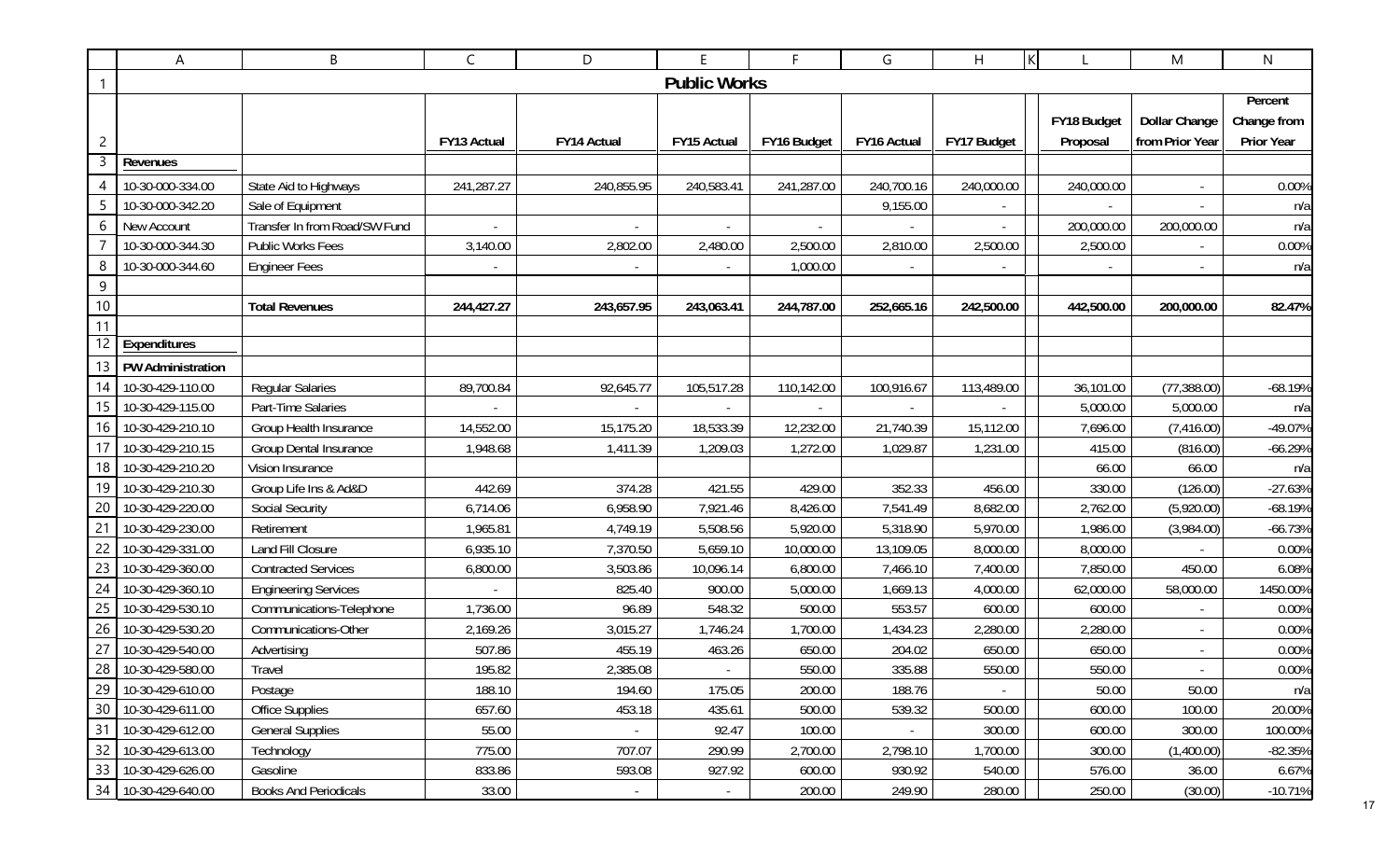|                | A                   | B                              | C           | D           | E                   | F.          | G                        | $\mathsf{K}$<br>H. |                          | M                        | N           |
|----------------|---------------------|--------------------------------|-------------|-------------|---------------------|-------------|--------------------------|--------------------|--------------------------|--------------------------|-------------|
| -1             |                     |                                |             |             | <b>Public Works</b> |             |                          |                    |                          |                          |             |
|                |                     |                                |             |             |                     |             |                          |                    |                          |                          | Percent     |
|                |                     |                                |             |             |                     |             |                          |                    | FY18 Budget              | <b>Dollar Change</b>     | Change from |
| $\overline{c}$ |                     |                                | FY13 Actual | FY14 Actual | FY15 Actual         | FY16 Budget | FY16 Actual              | FY17 Budget        | Proposal                 | from Prior Year          | Prior Year  |
| 35             | 10-30-429-740.00    | Machinery & Equipment          |             |             |                     | 350.00      |                          |                    |                          |                          | n/a         |
| 36             | 10-30-429-743.00    | <b>Furniture And Fixtures</b>  |             |             | 703.97              |             | $\overline{\phantom{a}}$ | 300.00             | 3,500.00                 | 3,200.00                 | 1066.67%    |
| 37             | 10-30-429-810.00    | Dues & Fees                    | 8,727.00    | 7,154.25    | 7,249.00            | 6,827.00    | 10,491.00                | 7,797.00           | 5,005.00                 | (2,792.00)               | $-35.81%$   |
| 38             | 10-30-429-820.00    | Professional Development       | 810.00      | 2,146.48    | 4,557.05            | 4,100.00    | 3,067.48                 | 5,000.00           | 5,500.00                 | 500.00                   | 10.00%      |
| 39             | 10-30-429-825.00    | Small Tools                    |             |             | 196.91              | 100.00      |                          | 200.00             | 200.00                   |                          | 0.00%       |
| 40             |                     |                                |             |             |                     |             |                          |                    |                          |                          |             |
| 41             |                     | <b>Total PW Administration</b> | 145,747.68  | 150,215.58  | 173,153.30          | 179,298.00  | 179,937.11               | 185,037.00         | 152,867.00               | (32, 170.00)             | $-17.39%$   |
| 42             |                     |                                |             |             |                     |             |                          |                    |                          |                          |             |
| 43             | Highways            |                                |             |             |                     |             |                          |                    |                          |                          |             |
| 44             | 10-30-430-110.00    | <b>Regular Salaries</b>        | 271,117.69  | 278,219.43  | 298,663.68          | 311,933.00  | 313,008.70               | 319,007.00         | 357,561.00               | 38,554.00                | 12.09%      |
| 45             | 10-30-430-111.00    | <b>Retirement Buyout</b>       | 22,254.84   | 22,254.84   |                     |             |                          |                    |                          |                          | n/a         |
| 46             | 10-30-430-115.00    | Part-Time Salaries             | 1,417.87    | 2,735.21    | 6,496.59            | 12,000.00   | 3,430.06                 | 12,000.00          | 12,000.00                |                          | 0.00%       |
| 47             | 10-30-430-130.00    | Over Time Salaries             | 17,054.09   | 27,276.12   | 25,400.80           | 29,000.00   | 14,523.94                | 25,000.00          | 25,000.00                |                          | 0.00%       |
| 48             | 10-30-430-150.00    | Insurance Buyout               |             | 8,216.74    | 19,500.12           | 21,250.00   | 21,250.20                | 21,250.00          | 26,000.00                | 4,750.00                 | 22.35%      |
| 49             | 10-30-430-210.10    | Group Health Insurance         | 70,248.96   | 63,002.73   | 45,096.83           | 46,622.00   | 57,539.97                | 62,570.00          | 61,130.00                | (1,440.00)               | $-2.30%$    |
| 50             | 10-30-430-210.15    | Group Dental Insurance         | 7,570.91    | 8,142.36    | 6,709.02            | 8,625.00    | 7,798.22                 | 8,035.00           | 8,439.00                 | 404.00                   | 5.03%       |
| 51             | 10-30-430-210.20    | Vision Insurance               |             |             |                     |             |                          |                    | 1,211.00                 | 1,211.00                 | n/a         |
| 52             | 10-30-430-210.30    | Group Life Ins & Ad&D          | 1,230.50    | 987.63      | 889.78              | 1,080.00    | 929.20                   | 1,116.00           | 3,234.00                 | 2,118.00                 | 189.78%     |
| 53             | 10-30-430-220.00    | Social Security                | 23,115.30   | 25,762.69   | 26,292.28           | 28,625.00   | 26,236.16                | 29,166.00          | 32,479.00                | 3,313.00                 | 11.36%      |
| 54             | 10-30-430-230.00    | Retirement                     | 14,734.77   | 16,309.13   | 18,359.18           | 19,467.00   | 19,050.11                | 20,085.00          | 22,461.00                | 2,376.00                 | 11.83%      |
| 55             | 10-30-430-290.00    | Other Employee Benefit         | 1,219.75    | 1,125.28    | 1,397.75            | 2,398.00    | 1,973.49                 | 1,635.00           | $\overline{\phantom{a}}$ | (1,635.00)               | -100.00%    |
| 56             | 10-30-430-330.00    | Other Professional             |             |             |                     | 500.00      |                          | 250.00             | 250.00                   |                          | 0.00%       |
| 57             | 10-30-430-340.00    | Technical                      |             |             |                     | 500.00      |                          | 300.00             | 300.00                   | $\overline{\phantom{a}}$ | 0.00%       |
| 58             | 10-30-430-360.00    | <b>Contracted Services</b>     | 2,738.63    | 11,871.28   | 15,464.68           | 22,000.00   | 5,494.43                 | 20,000.00          | 20,000.00                |                          | 0.00%       |
| 59             | 10-30-430-426.00    | <b>Erosion Control</b>         | 2,293.76    | 2,805.53    | 3,637.71            | 2,500.00    | 2,557.25                 | 3,500.00           | 3,500.00                 |                          | 0.00%       |
|                | 60 10-30-430-430.00 | Repairs Maintenance            | 540.92      | 2,587.54    | 1,485.70            | 1,500.00    | 768.83                   | 1,500.00           | 1,500.00                 |                          | 0.00%       |
|                | 61 10-30-430-430.10 | Vehicle Maintenance            | 92,542.56   | 77,547.20   | 69,186.22           | 65,000.00   | 51,365.86                | 65,000.00          | 70,000.00                | 5,000.00                 | 7.69%       |
|                | 62 10-30-430-431.05 | Storm Water Maintenance        | $\sim$      | 436.00      | $\sim$              | 500.00      |                          | 500.00             | 500.00                   | $\sim$                   | 0.00%       |
|                | 63 10-30-430-442.00 | Rental Of Equipment/Vehicle    | 1,171.41    | 1,202.99    | 2,158.75            | 2,000.00    | 619.81                   | 2,500.00           | 2,500.00                 |                          | 0.00%       |
| 64             | 10-30-430-450.10    | Paving                         | 257,000.00  | 257,000.00  | 260,000.00          | 397,500.00  | 4,311.31                 | 397,500.00         | 600,000.00               | 202,500.00               | 50.94%      |
|                | 66 10-30-430-450.15 | Paving From Assigned Fb        |             |             | (223, 261.00)       |             | 224,920.76               |                    |                          |                          | n/a         |
| 67             | 10-30-430-450.20    | Asphalt                        | 9,299.81    | 12,880.00   | 9,503.10            | 12,000.00   | 8,607.05                 | 12,000.00          | 12,000.00                |                          | 0.00%       |
|                | 68 10-30-430-520.00 | Insurance Deductible           | 500.00      | $\sim$      | $\sim$              |             | $\sim$                   |                    |                          |                          | n/a         |
|                | 69 10-30-430-530.10 | Communications-Telephone       |             | 495.52      | 469.74              | 500.00      | 346.36                   | 500.00             | 500.00                   | $\overline{\phantom{a}}$ | 0.00%       |
|                | 70 10-30-430-530.20 | Communications-Other           | $\sim$      | $\sim$      | 885.52              | 960.00      | 1,015.50                 | 960.00             | 960.00                   | $\blacksquare$           | 0.00%       |
|                | 71 10-30-430-601.10 | Winter Salt                    | 113,839.93  | 135,318.87  | 110,472.40          | 124,000.00  | 89,605.43                | 160,000.00         | 168,000.00               | 8,000.00                 | 5.00%       |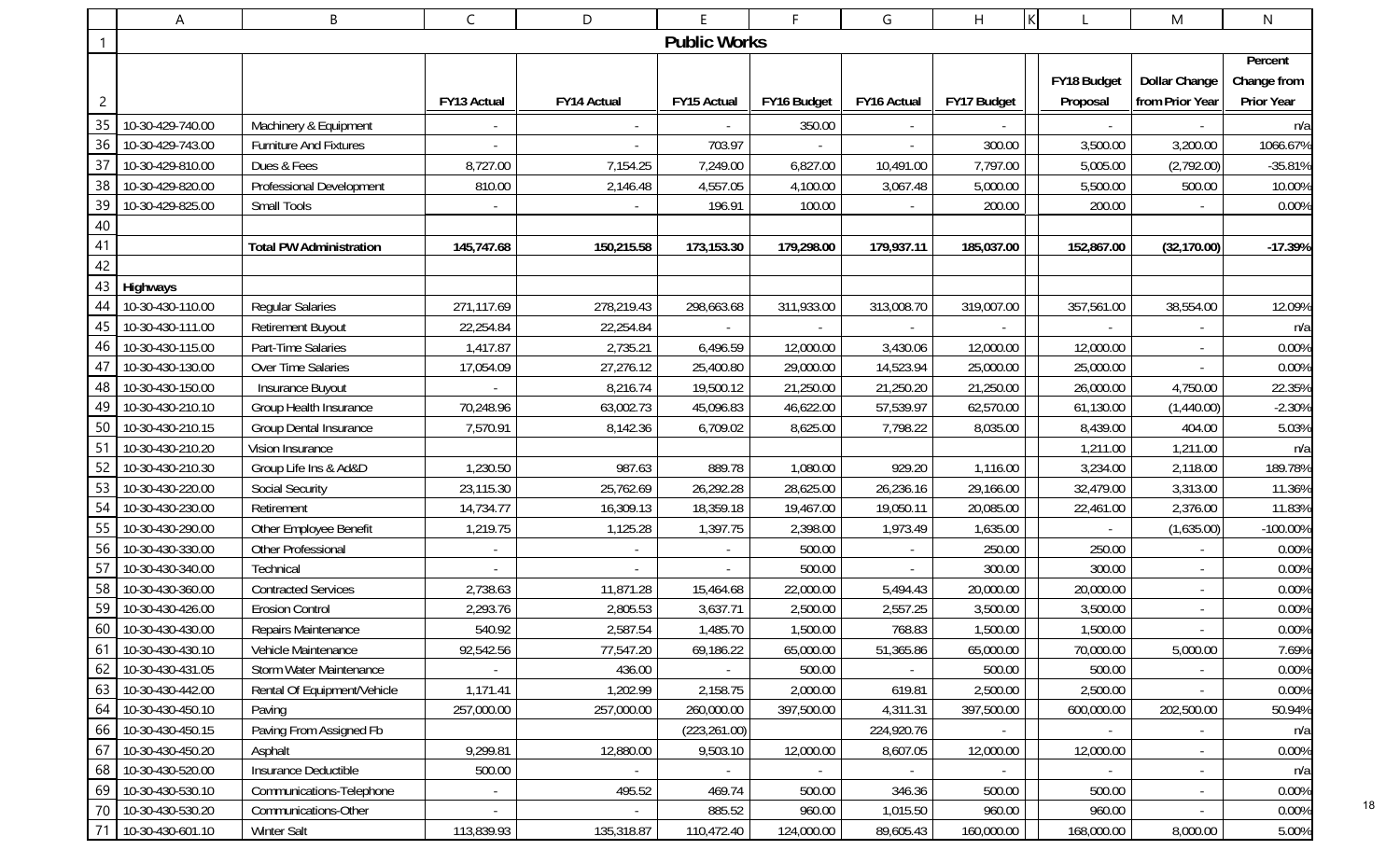|                | A                              | B                               | C            | D            | Ε                   | F.           | G           | H            | $\mathsf K$  | M                    | N                 |
|----------------|--------------------------------|---------------------------------|--------------|--------------|---------------------|--------------|-------------|--------------|--------------|----------------------|-------------------|
| -1             |                                |                                 |              |              | <b>Public Works</b> |              |             |              |              |                      |                   |
|                |                                |                                 |              |              |                     |              |             |              |              |                      | Percent           |
|                |                                |                                 |              |              |                     |              |             |              | FY18 Budget  | <b>Dollar Change</b> | Change from       |
| $\overline{c}$ |                                |                                 | FY13 Actual  | FY14 Actual  | FY15 Actual         | FY16 Budget  | FY16 Actual | FY17 Budget  | Proposal     | from Prior Year      | <b>Prior Year</b> |
| 72             | 10-30-430-601.20               | <b>Winter Sand</b>              | 14,312.88    | 4,019.58     | 16,353.60           | 19,000.00    | 3,710.00    | 27,000.00    | 27,000.00    |                      | 0.00%             |
| 73             | 10-30-430-602.10               | Chloride                        | 12,158.25    | 15,657.60    | 17,458.42           | 29,700.00    | 13,304.44   | 31,950.00    | 36,850.00    | 4,900.00             | 15.34%            |
| 74             | 10-30-430-602.20               | Plant Mix / Gravel              | 51,194.06    | 42,881.11    | 23,216.58           | 40,000.00    | 12,328.95   | 40,000.00    | 40,000.00    |                      | 0.00%             |
| 75             | 10-30-430-611.00               | Office Supplies                 |              |              | 39.00               |              |             | 100.00       | 100.00       |                      | 0.00%             |
| 76             | 10-30-430-612.00               | <b>General Supplies</b>         | 8,344.76     | 899.43       | 1,458.71            | 7,000.00     | 5,553.03    | 6,600.00     | 6,750.00     | 150.00               | 2.27%             |
| 77             | 10-30-430-612.10               | Plow Supplies                   | 7,902.52     | 11,947.22    | 11,940.00           | 10,500.00    | 1,838.49    | 10,500.00    | 14,000.00    | 3,500.00             | 33.33%            |
| 78             | 10-30-430-613.00               | Technology                      |              | 1,349.06     |                     | 1,300.00     | 895.00      | 150.00       | 150.00       |                      | 0.00%             |
| 79             | 10-30-430-615.00               | Culverts                        | 10,477.80    | 2,616.96     | 52.85               | 9,000.00     | 13,792.63   | 9,000.00     | 9,000.00     |                      | 0.00%             |
| 80             | 10-30-430-616.00               | <b>Traffic Signs</b>            | 3,155.07     | 3,381.67     | 8,702.19            | 5,000.00     | 5,871.47    | 9,000.00     | 9,000.00     |                      | 0.00%             |
| 81             | 10-30-430-625.00               | Diesel Fuel                     | 60,387.67    | 72,134.44    | 57,686.19           | 78,000.00    | 29,290.82   | 58,500.00    | 39,000.00    | (19,500.00)          | $-33.33%$         |
| 82             | 10-30-430-626.00               | Gasoline                        | 2,369.60     | 1,614.50     | 1,497.24            | 1,800.00     | 830.87      | 1,013.00     | 1,080.00     | 67.00                | 6.61%             |
| 83             | 10-30-430-650.00               | <b>Employee Clothing</b>        | 1,797.61     | 2,100.65     | 2,973.45            | 2,500.00     | 2,094.87    | 3,000.00     | 4,315.00     | 1,315.00             | 43.83%            |
| 84             | 10-30-430-730.00               | Guardrails                      |              |              | 3,591.00            | 1,500.00     |             | 4,000.00     | 4,000.00     |                      | 0.00%             |
| 85             | 10-30-430-740.00               | Machinery And Equipment         | 1,043.33     |              | 1,174.99            | 500.00       | 479.96      | 500.00       | 1,600.00     | 1,100.00             | 220.00%           |
| 86             | 10-30-430-825.00               | Small Tools                     | 1,055.66     | 899.36       | 787.34              | 500.00       | $\sim$      | 500.00       | 750.00       | 250.00               | 50.00%            |
| 87             | 10-30-430-990.00               | Transfer Out                    |              | 5,201.50     |                     |              | $\sim$      |              |              |                      | n/a               |
| 88             |                                |                                 |              |              |                     |              |             |              |              |                      |                   |
| 89             |                                | <b>Total Highways</b>           | 1,084,090.91 | 1,120,880.17 | 845,740.41          | 1,316,760.00 | 945,343.17  | 1,366,187.00 | 1,623,120.00 | 256,933.00           | 18.81%            |
| 90             |                                |                                 |              |              |                     |              |             |              |              |                      |                   |
| 91             | <b>Buildings &amp; Grounds</b> |                                 |              |              |                     |              |             |              |              |                      |                   |
| 92             | 10-30-432-110.00               | <b>Regular Salaries</b>         | 81,380.14    | 80,111.41    | 74,289.97           | 76,141.00    | 58,622.15   | 77,992.00    | 60,924.00    | (17,068.00)          | $-21.88%$         |
| 93             | 10-30-432-115.00               | Part Time Employees             | 9,064.36     | 14,302.04    | 13,337.29           | 14,976.00    | 13,999.50   | 15,000.00    | 16,000.00    | 1,000.00             | 6.67%             |
| 94             | 10-30-432-130.00               | Overtime                        | 3,120.24     | 5,421.57     | 1,189.16            | 4,000.00     | 1,730.12    | 4,000.00     | 4,000.00     |                      | 0.00%             |
| 95             | 10-30-432-150.00               | Insurance Buyout                | 3,200.04     | 6,450.04     | 6,500.04            | 4,750.00     | 4,749.96    | 4,750.00     |              | (4,750.00)           | $-100.00\%$       |
| 96             | 10-30-432-210.10               | Group Health Insurance          | 14,619.18    | 10,278.47    | 3,701.28            | 14,572.00    | 4,474.26    | 22,745.00    | 35,886.00    | 13,141.00            | 57.78%            |
|                | 97 10-30-432-210.15            | Group Dental Insurance          | 2,286.12     | 2,316.77     | 2,584.48            | 1,864.00     | 1,881.26    | 1,804.00     | 2,286.00     | 482.00               | 26.72%            |
|                | 98 10-30-432-210.20            | Vision Insurance                |              |              |                     |              |             |              | 343.00       | 343.00               | n/a               |
| 99             | 10-30-432-210.30               | Group Life Ins & Ad&D           | 375.21       | 245.73       | 323.95              | 269.00       | 340.44      | 296.00       | 472.00       | 176.00               | 59.46%            |
|                | 100 10-30-432-220.00           | <b>Social Security</b>          | 7,336.29     | 8,002.37     | 7,091.43            | 7,640.00     | 5,985.80    | 7,783.00     | 6,191.00     | (1,592.00)           | $-20.45%$         |
|                | 101 10-30-432-230.00           | <b>Retirement Contributions</b> | 7,053.18     | 4,719.70     | 4,462.65            | 4,563.00     | 3,691.07    | 4,770.00     | 3,571.00     | (1, 199.00)          | $-25.14%$         |
|                | 102 10-30-432-290.00           | Other Employee Benefits         | 521.50       | 414.00       | 699.19              | 875.00       | 627.50      | 890.00       |              | (890.00)             | $-100.00\%$       |
|                | 103 10-30-432-330.00           | Other Professional Service      | 174.86       |              | $\sim$              | 1,500.00     |             |              |              |                      | n/a               |
|                | 104 10-30-432-340.10           | <b>Technical-Cemeteries</b>     | 444.00       | 635.00       | 675.70              | 10,850.00    | 400.00      | 11,850.00    | 29,350.00    | 17,500.00            | 147.68%           |
|                | 105 10-30-432-360.00           | <b>Contracted Services</b>      | 194.22       | 4,423.99     | $\sim$              | 2,500.00     | 1,105.00    |              | 2,500.00     | 2,500.00             | n/a               |
|                | 106 10-30-432-411.00           | Water/Sewer                     | 2,186.99     | 3,162.64     | 3,139.83            | 3,300.00     | 3,658.56    | 6,650.00     | 3,500.00     | (3, 150.00)          | $-47.37%$         |
|                | 107 10-30-432-421.00           | Disposal & Refuse               | 4,833.84     | 5,304.95     | 6,457.68            | 5,300.00     | 5,987.32    | 6,500.00     | 6,500.00     |                      | 0.00%             |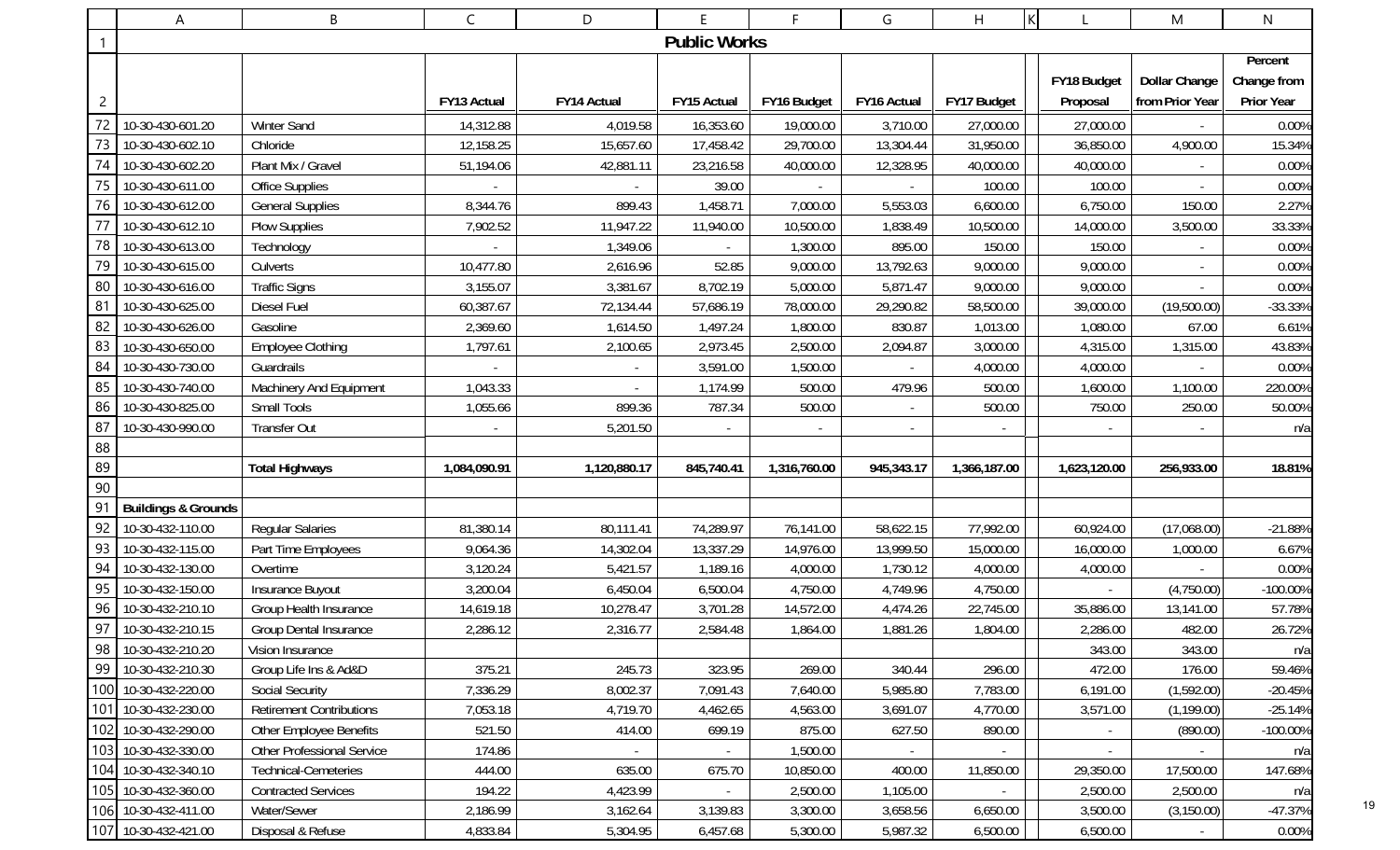|                | A                    | B                                    | C              | D                        | E                   | F.             | G                | H              |                | M                        | $\mathsf{N}$ |
|----------------|----------------------|--------------------------------------|----------------|--------------------------|---------------------|----------------|------------------|----------------|----------------|--------------------------|--------------|
|                |                      |                                      |                |                          | <b>Public Works</b> |                |                  |                |                |                          |              |
|                |                      |                                      |                |                          |                     |                |                  |                |                |                          | Percent      |
|                |                      |                                      |                |                          |                     |                |                  |                | FY18 Budget    | <b>Dollar Change</b>     | Change from  |
| $\overline{c}$ |                      |                                      | FY13 Actual    | FY14 Actual              | FY15 Actual         | FY16 Budget    | FY16 Actual      | FY17 Budget    | Proposal       | from Prior Year          | Prior Year   |
| 108            | 10-30-432-430.00     | Repair & Maint-Facilities            | 19,240.89      | 20,696.19                | 42,413.79           | 27,500.00      | 18,244.11        | 28,350.00      | 28,350.00      |                          | 0.00%        |
| 109            | 10-30-432-430.10     | Repair & Maint-Equipment             | 2,049.30       | 3,307.44                 | 2,636.13            | 4,800.00       | 5,343.82         | 4,800.00       | 5,000.00       | 200.00                   | 4.17%        |
| 110I           | 10-30-432-441.00     | Rental Of Land And Building          |                |                          | $\sim$              | 2.00           |                  | 2.00           | 2.00           |                          | 0.00%        |
| 111            | 10-30-432-442.00     | Rental Of Equip & Vehicle            | 196.74         | 268.95                   | 38.50               | 500.00         | 781.27           | 500.00         | 1,000.00       | 500.00                   | 100.00%      |
| 112            | 10-30-432-442.20     | <b>Building Mat Rentals</b>          | 663.70         | 483.51                   | 509.54              | 500.00         | 521.95           | 600.00         | 750.00         | 150.00                   | 25.00%       |
|                | 113 10-30-432-530.10 | Communications-Telephone             |                | 423.16                   |                     |                |                  |                |                |                          | n/a          |
| 114I           | 10-30-432-612.00     | <b>General Supplies</b>              | 5,327.44       | 7,305.29                 | 5,589.20            | 6,500.00       | 4,036.26         | 6,100.00       | 6,250.00       | 150.00                   | 2.46%        |
| 115            | 10-30-432-612.10     | <b>Playing Surface Supplies</b>      | 1,574.93       | 284.55                   | 1,142.56            | 2,800.00       | 1,819.50         | 2,400.00       | 2,400.00       |                          | 0.00%        |
| 116 <b>I</b>   | 10-30-432-612.20     | <b>Equipment-Playing Surface</b>     |                | $\overline{\phantom{a}}$ | $\sim$              | 150.00         |                  |                |                | $\overline{\phantom{a}}$ | n/a          |
| 117            | 10-30-432-612.30     | Building, Structures, Fence          | 211.82         | $\overline{\phantom{a}}$ | $\sim$              | 300.00         | 292.54           | 300.00         | 300.00         | $\blacksquare$           | 0.00%        |
| 118            | 10-30-432-613.00     | Technology                           |                | 1,957.88                 | $\mathcal{L}$       | 1,250.00       | 895.00           | 250.00         | 150.00         | (100.00)                 | $-40.00%$    |
| 119I           | 10-30-432-621.00     | Natural Gas                          | 17,318.95      | 18,184.54                | 17,366.07           | 20,000.00      | 13,458.09        | 20,000.00      | 20,000.00      |                          | 0.00%        |
| 120            | 10-30-432-622.00     | Electricity                          | 53,155.36      | 59,064.47                | 54,330.09           | 63,000.00      | 48,177.10        | 58,000.00      | 58,000.00      |                          | 0.00%        |
| 121            | 10-30-432-622.50     | Electricity - Street Light           | 33,743.64      | 34,365.40                | 40,570.90           | 36,500.00      | 41,724.39        | 42,000.00      | 42,000.00      |                          | 0.00%        |
| 122            | 10-30-432-623.00     | Propane                              | 1,609.12       | 3,270.53                 | 1,514.92            | 3,500.00       | 831.54           | 3,000.00       | 3,000.00       | $\overline{\phantom{a}}$ | 0.00%        |
| 123            | 10-30-432-625.00     | <b>Heating Oil</b>                   | 2,423.38       | 3,339.07                 | 2,185.13            | 3,500.00       | 2,340.07         | 3,000.00       | 3,500.00       | 500.00                   | 16.67%       |
| 124            | 10-30-432-626.00     | Gasoline                             | 5,652.98       | 4,722.41                 | 2,903.00            | 5,057.00       | 1,695.33         | 1,350.00       | 1,440.00       | 90.00                    | 6.67%        |
| 125            | 10-30-432-626.10     | <b>Diesel Fuel</b>                   |                |                          |                     | 1,400.00       | 95.08            | 875.00         | 700.00         | (175.00)                 | $-20.00%$    |
| 126            | 10-30-432-650.00     | <b>Employee Uniforms</b>             | 1,130.90       | 854.49                   | 1,258.30            | 1,750.00       | 1,030.31         | 1,750.00       | 1,345.00       | (405.00)                 | $-23.14%$    |
| 127            | 10-30-432-740.00     | Machinery & Equipment                | 359.20         | 500.00                   | 2,516.97            | 2,400.00       | 1,841.55         | 2,300.00       | 1,200.00       | (1,100.00)               | -47.83%      |
| 128            | 10-30-432-810.00     | Dues & Fees                          |                | 528.00                   | $\blacksquare$      | 650.00         | 2,327.25         |                |                |                          | n/a          |
| 129            | 10-30-432-825.00     | Small Tools                          | 134.78         | 86.64                    | $\sim$              | 150.00         | $\sim$           | 300.00         | 300.00         | $\overline{\phantom{a}}$ | 0.00%        |
| 130            | 10-30-432-990.00     | <b>Transfer Out</b>                  |                | 422.16                   | $\sim$              |                |                  |                |                |                          | n/a          |
| 131            |                      |                                      |                |                          |                     |                |                  |                |                |                          |              |
| 132            |                      | <b>Total Buildings &amp; Grounds</b> | 281,583.30     | 305,853.36               | 299,427.75          | 335,309.00     | 252,708.10       | 340,907.00     | 347,210.00     | 6,303.00                 | 1.85%        |
| 133            |                      | <b>Total Expenditures</b>            | 1,511,421.89   | 1,576,949.11             | 1,318,321.46        | 1,831,367.00   | 1,377,988.38     | 1,892,131.00   | 2,123,197.00   | 231,066.00               | 12.21%       |
| 134            |                      | <b>Total Revenue</b>                 | 244,427.27     | 243,657.95               | 243,063.41          | 244,787.00     | 252,665.16       | 242,500.00     | 442,500.00     | 200,000.00               | 82.47%       |
| 135            |                      | <b>Net Operations</b>                | (1,266,994.62) | (1,333,291.16)           | (1,075,258.05)      | (1,586,580.00) | (1, 125, 323.22) | (1,649,631.00) | (1,680,697.00) | (31,066.00)              | 1.88%        |
| 136            |                      |                                      |                |                          |                     |                |                  |                |                |                          |              |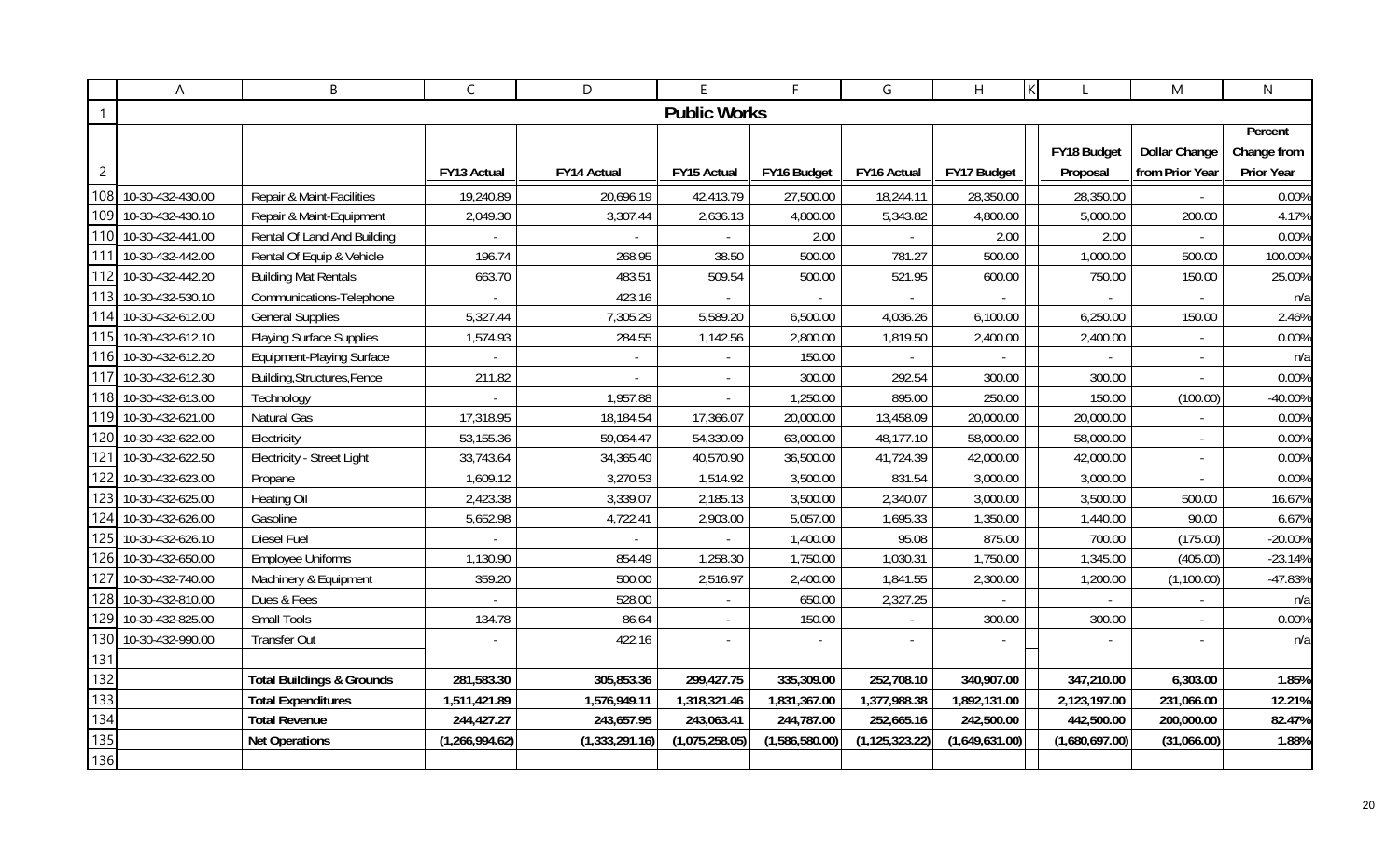|                 | Α                   | B                                  | C                  | D                  | E.                 | F.                       | G           | K<br>H       |                          | M                        | N                     |
|-----------------|---------------------|------------------------------------|--------------------|--------------------|--------------------|--------------------------|-------------|--------------|--------------------------|--------------------------|-----------------------|
|                 |                     |                                    |                    |                    |                    | <b>Police Department</b> |             |              |                          |                          |                       |
|                 |                     |                                    |                    |                    |                    |                          |             |              | FY18 Budget              | <b>Dollar Change</b>     | <b>Percent Change</b> |
| 2               |                     |                                    | <b>Actual FY13</b> | <b>Actual FY14</b> | <b>Actual FY15</b> | <b>Budget FY16</b>       | FY16 Actual | FY17 Budget  | Proposal                 | from Prior Year          | from Prior Year       |
| 3               | Revenues            |                                    |                    |                    |                    |                          |             |              |                          |                          |                       |
|                 | 10-20-000-342.00    | Police Fines And Costs             | 20,025.36          | 20,492.32          | 15,955.13          | 35,000.00                | 31,538.57   | 20,000.00    | 20,000.00                | $\sim$                   | 0.00%                 |
|                 | 10-20-000-342.10    | Police Fees                        | 3,001.00           | 2,195.00           | 2,183.00           | 2,600.00                 | 3,326.00    | 2,600.00     | 2,600.00                 |                          | 0.00%                 |
| 6               | 10-20-000-342.11    | <b>Police Contracts</b>            | 9,603.01           | 36,864.00          | 143,536.14         | 30,000.00                | 47,555.47   | 50,000.00    | 30,000.00                | (20,000.00)              | -40.00%               |
|                 | 10-20-000-342.30    | OTI Seized Assets/Canine           |                    |                    |                    | 3,000.00                 |             | 3,000.00     |                          | (3,000.00)               | -100.00%              |
| 8               | 10-20-000-342.40    | GR0671 2015 OP SHARP               |                    |                    |                    |                          | 348.00      |              |                          |                          | n/a                   |
| 9               | 10-20-000-342.41    | GR0672 2015 DUI SHARP              |                    |                    |                    |                          | 453.22      |              |                          | $\blacksquare$           | n/a                   |
| 10              | 10-20-000-342.42    | NH16402-159 2016 OP SHARP          |                    |                    |                    |                          | 2,376.09    |              | $\overline{\phantom{a}}$ | $\overline{\phantom{a}}$ | n/a                   |
|                 | 10-20-000-342.43    | NH16402-162 2016 DUI SHARP         |                    |                    |                    |                          | 1,030.41    |              | $\overline{\phantom{a}}$ | $\sim$                   | n/a                   |
| 12              | 10-20-000-342.52    | Sale Of Bulletproof Vest           |                    |                    |                    |                          | 300.00      |              |                          |                          | n/a                   |
| 13              | 10-20-000-342.53    | Governor Highway Safety            |                    |                    | 187.40             |                          |             |              |                          |                          | n/a                   |
| 14              | 10-20-000-342.54    | <b>Ballistic Vests Grant</b>       |                    | 1,233.00           |                    | 1,500.00                 | 1,846.00    |              | 1,800.00                 | 1,800.00                 | n/a                   |
| 15              | 10-20-000-342.55    | <b>CDIP Grant</b>                  |                    |                    |                    | 3,000.00                 |             |              |                          |                          | n/a                   |
| 16              | 10-20-000-342.57    | <b>COPS Grant</b>                  | 69,073.15          | 79,605.39          | 36,908.30          |                          |             |              | $\overline{\phantom{a}}$ | $\sim$                   | n/a                   |
|                 | 10-20-000-342.58    | <b>SRO Grant</b>                   |                    |                    | 72,242.41          | 80,000.00                | 52,701.59   |              |                          |                          | n/a                   |
| 18              | 10-20-000-342.59    | School SRO Reimbursement           |                    |                    |                    |                          | 21,308.82   | 75,000.00    | 75,000.00                | $\sim$                   | 0.00%                 |
| 19              | 10-20-000-342.65    | <b>PACIF Grant - Police</b>        |                    |                    | 2,422.45           |                          |             |              |                          |                          | n/a                   |
| 20              |                     |                                    |                    |                    |                    |                          |             |              |                          |                          |                       |
| 21              |                     | <b>Total Departmental Revenues</b> | 101,702.52         | 140,389.71         | 273,434.83         | 155,100.00               | 162,784.17  | 150,600.00   | 129,400.00               | (21, 200.00)             | $-14.08%$             |
| 22              |                     |                                    |                    |                    |                    |                          |             |              |                          |                          |                       |
| $\overline{23}$ | Expenditures        |                                    |                    |                    |                    |                          |             |              |                          |                          |                       |
| 24              | 10-20-420-110.00    | <b>Regular Salaries</b>            | 851,800.43         | 882,949.86         | 965,159.21         | 1,001,677.00             | 905,620.97  | 1,018,755.00 | 1,041,028.00             | 22,273.00                | 2.19%                 |
| 25              | 10-20-420-110.10    | Shift Differential                 | 15,933.68          | 17,090.88          | 15,818.73          | 16,000.00                | 17,882.55   | 18,000.00    | 18,000.00                |                          | 0.00%                 |
| 26              | 10-20-420-110.20    | <b>Instructor Salaries</b>         | 155.25             | 1,255.65           | 680.10             | 500.00                   | 501.53      | 1,000.00     | 1,000.00                 |                          | 0.00%                 |
| 27              | 10-20-420-120.00    | <b>Temporary Salaries</b>          | 12,257.73          | 16,078.28          | 12,188.61          | 17,000.00                | 11,519.11   | 20,000.00    | 20,000.00                |                          | 0.00%                 |
| 28              | 10-20-420-130.00    | Overtime                           | 78,954.62          | 90,672.37          | 57,458.55          | 80,000.00                | 81,962.93   | 86,000.00    | 82,000.00                | (4,000.00)               | $-4.65%$              |
|                 | 29 10-20-420-140.00 | <b>Contract Salaries</b>           | 18,594.33          | 25,707.68          | 98,633.85          | 25,000.00                | 39,715.37   | 50,000.00    | 21,200.00                | (28,800.00)              | $-57.60%$             |
| 30              | 10-20-420-150.00    | Insurance Buyout                   | 3,800.04           | 7,275.06           | 11,500.08          | 11,500.00                | 13,541.80   | 14,000.00    | 25,500.00                | 11,500.00                | 82.14%                |
| 31              | 10-20-420-170.00    | <b>Travel Allowance</b>            | 900.00             | 900.00             | 900.00             | 900.00                   | 900.00      | 900.00       | 900.00                   |                          | 0.00%                 |
| 32              | 10-20-420-190.00    | <b>Physical Fitness</b>            | 2,783.96           | 1,525.00           |                    | 5,550.00                 | 4,750.00    | 4,025.00     | 5,000.00                 | 975.00                   | 24.22%                |
| 33              | 10-20-420-210.10    | Group Health Insurance             | 131,636.50         | 136,468.34         | 149,227.27         | 173,004.00               | 160,682.86  | 222,355.00   | 196,081.00               | (26, 274.00)             | $-11.82%$             |
| 34              | 10-20-420-210.15    | <b>Group Dental Insurance</b>      | 13,924.72          | 13,351.04          | 13,469.07          | 16,834.00                | 11,669.55   | 15,384.00    | 13,544.00                | (1,840.00)               | $-11.96%$             |
| 35              | 10-20-420-210.20    | Vision Insurance                   |                    |                    |                    |                          |             |              | 2,108.00                 | 2,108.00                 | n/a                   |
|                 | 36 10-20-420-210.30 | Group Life Ins & Ad&D              | 3,707.52           | 2,657.48           | 2,965.65           | 3,123.00                 | 2,694.83    | 3,500.00     | 9,719.00                 | 6,219.00                 | 177.69%               |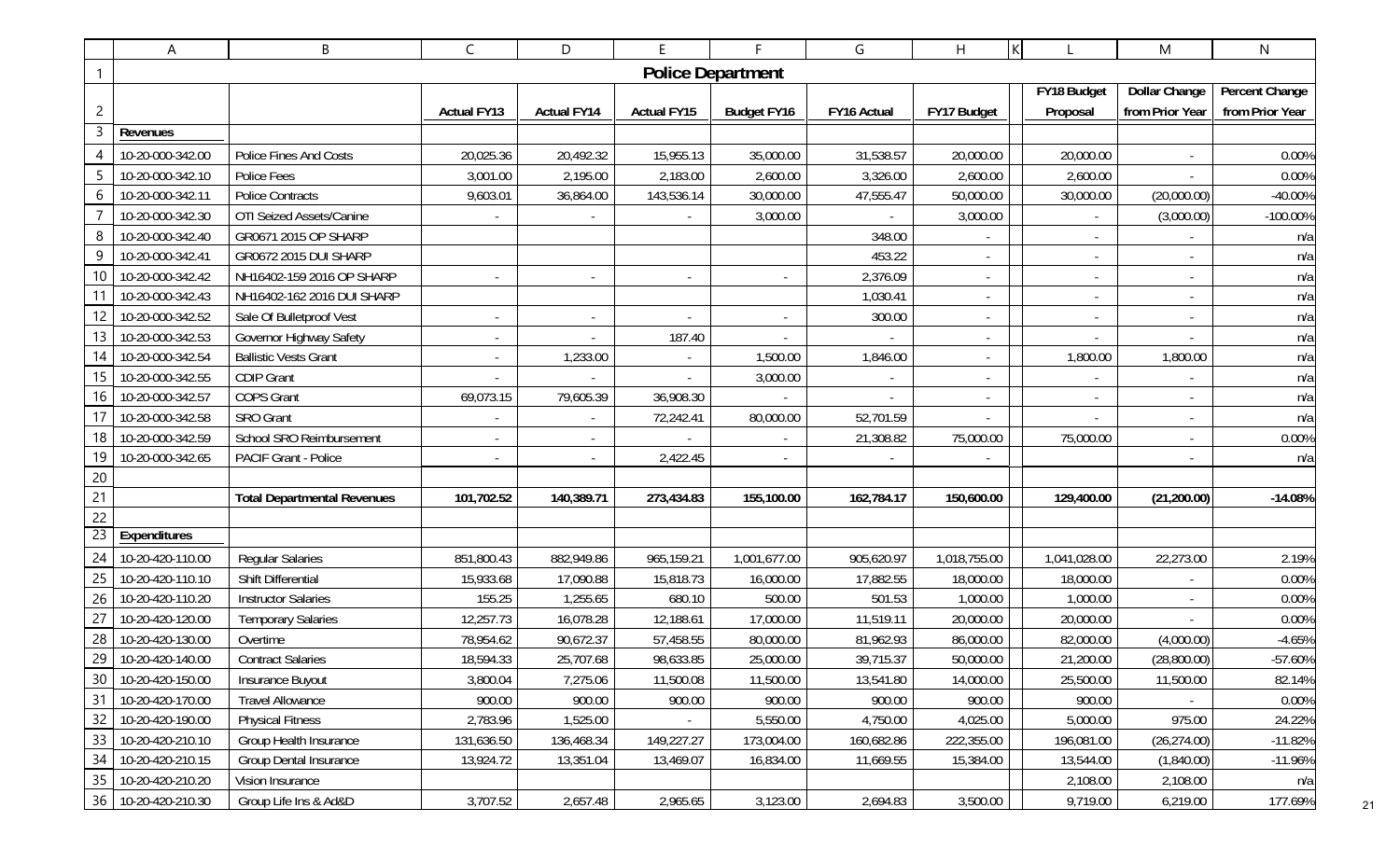|                | A                   | B                                  | C                  | D                  | E                  | F.                       | G                | H                | K                | M               | N               |
|----------------|---------------------|------------------------------------|--------------------|--------------------|--------------------|--------------------------|------------------|------------------|------------------|-----------------|-----------------|
|                |                     |                                    |                    |                    |                    | <b>Police Department</b> |                  |                  |                  |                 |                 |
|                |                     |                                    |                    |                    |                    |                          |                  |                  | FY18 Budget      | Dollar Change   | Percent Change  |
| $\overline{c}$ |                     |                                    | <b>Actual FY13</b> | <b>Actual FY14</b> | <b>Actual FY15</b> | <b>Budget FY16</b>       | FY16 Actual      | FY17 Budget      | Proposal         | from Prior Year | from Prior Year |
| 37             | 10-20-420-220.00    | <b>Social Security</b>             | 73,475.88          | 77,388.31          | 86,410.62          | 87,938.00                | 79,268.02        | 92,462.00        | 92,307.00        | (155.00)        | $-0.17%$        |
| 38             | 10-20-420-230.00    | <b>Retirement Contributions</b>    | 84,229.31          | 94,091.93          | 107,534.54         | 100,815.00               | 97,970.50        | 110,626.00       | 111,279.00       | 653.00          | 0.59%           |
| 39             | 10-20-420-330.00    | Other Professional                 | 3,900.65           | 2,709.50           | 2,200.70           | 4,950.00                 | 3,669.34         | 6,950.00         | 8,500.00         | 1,550.00        | 22.30%          |
| 40             | 10-20-420-340.00    | Technical                          | 96,610.18          | 98,465.72          | 94,235.89          | 106,966.00               | 117,495.01       | 114,999.00       | 133,871.00       | 18,872.00       | 16.41%          |
| 41             | 10-20-420-430.10    | Vehicle Maintenance                | 19,516.58          | 12,303.00          | 17,574.90          | 14,000.00                | 19,873.60        | 16,390.00        | 19,000.00        | 2,610.00        | 15.92%          |
| 42             | 10-20-420-430.20    | Photocopier Maintenance            | 1,801.11           | 2,425.28           | 2,297.58           | 4,400.00                 | 3,091.52         | 4,500.00         | 3,200.00         | (1,300.00)      | -28.89%         |
| 43             | 10-20-420-530.10    | Communications-Telephone           | 4,690.01           | 4,075.60           | 4,827.70           | 4,100.00                 | 4,304.78         | 5,225.00         | 5,225.00         |                 | 0.00%           |
| 44             | 10-20-420-530.20    | Communications-Other               | 4,279.30           | 5,544.38           | 5,783.89           | 8,631.00                 | 6,889.26         | 9,025.00         | 8,200.00         | (825.00)        | $-9.14%$        |
| 45             | 10-20-420-540.00    | Advertising                        |                    | 386.00             | 520.00             | 650.00                   | 1,292.86         | 650.00           | 1,300.00         | 650.00          | 100.00%         |
| 46             | 10-20-420-550.00    | Printing And Binding               | 687.20             | 889.00             | 901.50             | 1,090.00                 | 1,002.00         | 1,090.00         | 1,000.00         | (90.00)         | $-8.26%$        |
| 47             | 10-20-420-570.00    | C.C.Special Investigation          | 9,557.00           | 8,070.00           | 15,617.00          | 23,164.00                | 15,617.00        | 15,987.00        | 16,300.00        | 313.00          | 1.96%           |
| 48             | 10-20-420-580.00    | Travel                             | 3,239.09           | 966.33             | 2,405.73           | 4,397.00                 | 1,231.87         | 5,169.00         | 4,500.00         | (669.00)        | $-12.94%$       |
| 49             | 10-20-420-610.00    | Postage                            | 304.90             | 226.50             | 353.16             | 400.00                   | 639.18           |                  | 650.00           | 650.00          | n/a             |
| 50             | 10-20-420-611.00    | Office Supplies                    | 3,154.92           | 2,182.45           | 2,976.19           | 3,500.00                 | 3,025.20         | 3,600.00         | 3,600.00         |                 | 0.00%           |
| 51             | 10-20-420-612.00    | <b>General Supplies</b>            | 7,754.67           | 13,166.20          | 13,035.80          | 11,000.00                | 9,874.47         | 14,000.00        | 13,000.00        | (1,000.00)      | $-7.14%$        |
| 52             | 10-20-420-613.00    | Technology                         |                    |                    |                    | 3,785.00                 | 3,249.95         | 3,385.00         | 2,500.00         | (885.00)        | $-26.14%$       |
| 53             | 10-20-420-626.00    | Gasoline                           | 49,936.91          | 46,325.35          | 44,000.85          | 50,000.00                | 28,181.85        | 28,125.00        | 30,000.00        | 1,875.00        | 6.67%           |
| 54             | 10-20-420-640.00    | <b>Books &amp; Periodicals</b>     |                    |                    |                    | 400.00                   |                  | 400.00           |                  | (400.00)        | $-100.00\%$     |
| 55             | 10-20-420-650.00    | <b>Uniforms</b>                    | 6,827.79           | 14,917.63          | 10,662.77          | 13,400.00                | 9,112.53         | 14,400.00        | 14,400.00        |                 | 0.00%           |
| 56             | 10-20-420-740.00    | Machinery & Equipment              | 3,753.49           | 5,970.00           | 1,980.00           |                          | 21,809.94        |                  |                  |                 | n/a             |
| 57             | 10-20-420-741.00    | Donated Equipment                  | $\sim$             |                    |                    |                          |                  |                  |                  |                 | n/a             |
| 58             | 10-20-420-743.00    | <b>Furniture And Fixtures</b>      |                    |                    | 250.73             | 300.00                   |                  | 350.00           | 400.00           | 50.00           | 14.29%          |
| 59             | 10-20-420-810.00    | Dues And Fees                      | 520.00             | 480.00             | 550.00             | 550.00                   | 410.00           | 615.00           | 650.00           | 35.00           | 5.69%           |
| 60             | 10-20-420-820.00    | Professional Development           | 3,079.37           | 6,780.78           | 4,902.44           | 7,000.00                 | 6,243.28         | 6,600.00         | 8,500.00         | 1,900.00        | 28.79%          |
| 61             | 10-20-420-825.00    | Gym Membership                     | 1,174.88           | 1,430.91           | 2,367.96           | 1,600.00                 | 3,703.99         | 2,300.00         | 4,200.00         | 1,900.00        | 82.61%          |
| 62             | 10-20-420-830.00    | Youth Program                      | 792.10             | 524.18             | 208.79             | 1,200.00                 | 1,228.60         | 1,200.00         | 1,200.00         |                 | 0.00%           |
|                | 63 10-20-420-870.00 | <b>Ballistic Vests Grant</b>       | 2,693.50           | 5,074.99           | 970.99             | 3,000.00                 | 5,629.00         | 3,000.00         | 3,600.00         | 600.00          | 20.00%          |
| 64             | 10-20-420-880.00    | Firearms                           |                    |                    |                    | 650.00                   |                  | 650.00           |                  | (650.00)        | $-100.00\%$     |
| 65             | 10-20-420-890.00    | Canine Unit                        |                    | 1,315.45           | 1,085.48           | 3,000.00                 | 1,480.62         | 2,500.00         | 2,000.00         | (500.00)        | $-20.00\%$      |
| 66             |                     |                                    |                    |                    |                    |                          |                  |                  |                  |                 |                 |
| 67             |                     | <b>Total Expenditures</b>          | 1,516,427.62       | 1,601,641.13       | 1,751,656.33       | 1,811,974.00             | 1,697,735.87     | 1,918,117.00     | 1,925,462.00     | 7,345.00        | 0.38%           |
| 68             |                     | <b>Total Departmental Revenues</b> | 101,702.52         | 140,389.71         | 273,434.83         | 155,100.00               | 162,784.17       | 150,600.00       | 129,400.00       | (21, 200.00)    | $-14.08%$       |
| 69             |                     | <b>Net Operations</b>              | (1, 414, 725.10)   | (1,461,251.42)     | (1, 478, 221.50)   | (1,656,874.00)           | (1, 534, 951.70) | (1, 767, 517.00) | (1, 796, 062.00) | (28, 545.00)    | 1.61%           |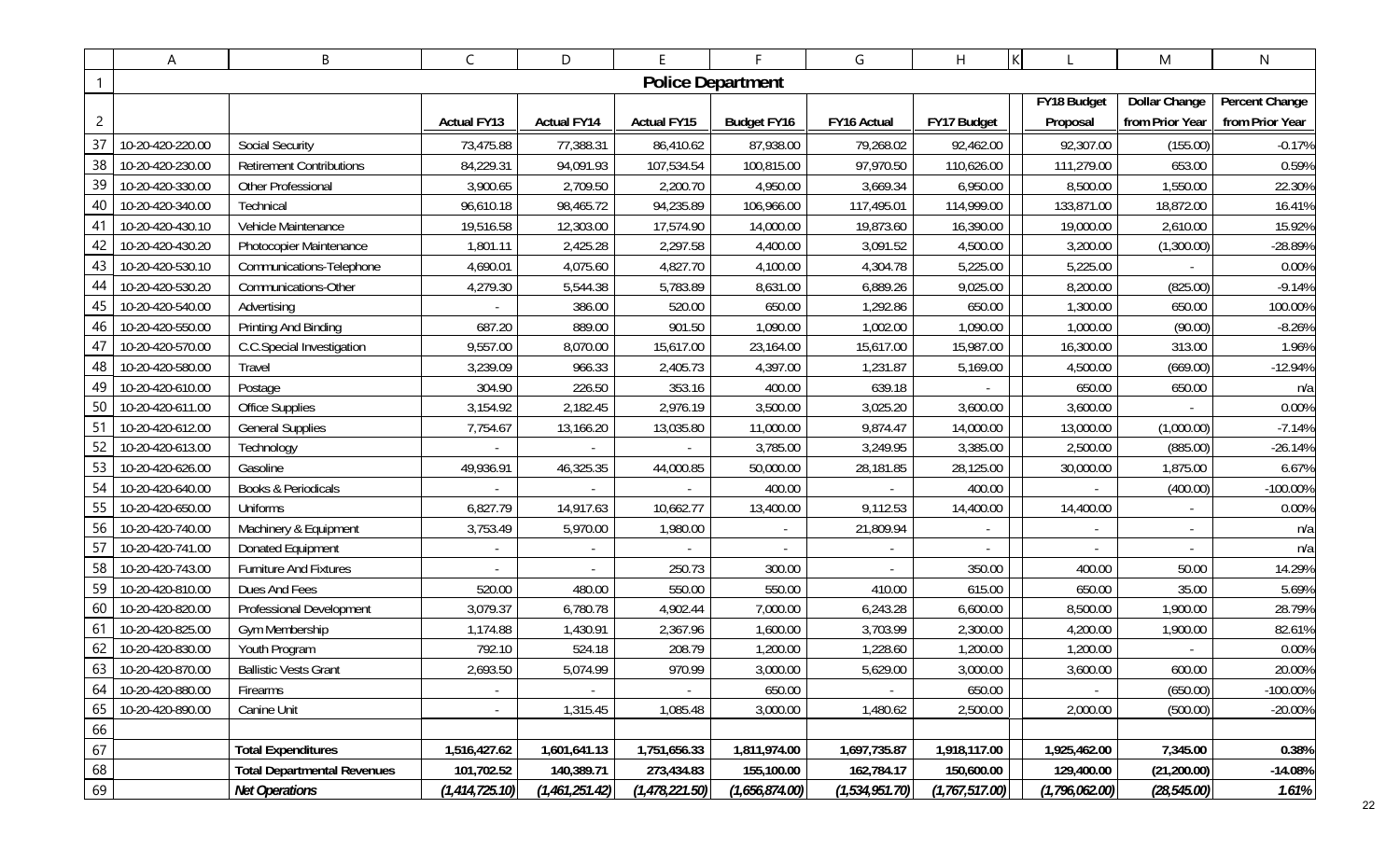|                 | A                | B                                  | $\mathsf{C}$       | D                  | F                  | Е                     | G           | Н           | $\mathsf K$             | M                                       | $\mathsf{N}$                      |
|-----------------|------------------|------------------------------------|--------------------|--------------------|--------------------|-----------------------|-------------|-------------|-------------------------|-----------------------------------------|-----------------------------------|
|                 |                  |                                    |                    |                    |                    | <b>Animal Control</b> |             |             |                         |                                         |                                   |
| 2               |                  |                                    | <b>Actual FY13</b> | <b>Actual FY14</b> | <b>Actual FY15</b> | <b>Budget FY16</b>    | FY16 Actual | FY17 Budget | FY18 Budget<br>Proposal | <b>Dollar Change</b><br>from Prior Year | Percent Change<br>from Prior Year |
| $\mathsf{3}$    |                  |                                    |                    |                    |                    |                       |             |             |                         |                                         |                                   |
| 4               | Revenues         |                                    |                    |                    |                    |                       |             |             |                         |                                         |                                   |
| 5               | 10-20-000-345.00 | Pound Fees                         | 3,143.32           | 5,053.65           | 5,911.84           | 6,000.00              | 3,231.04    | 6,000.00    | 6,000.00                | $\blacksquare$                          | 0.00%                             |
| 6               |                  |                                    |                    |                    |                    |                       |             |             |                         |                                         |                                   |
| $\overline{7}$  |                  | <b>Total Departmental Revenues</b> | 3,143.32           | 5,053.65           | 5,911.84           | 6,000.00              | 3,231.04    | 6,000.00    | 6,000.00                | ÷                                       | 0.00%                             |
| 8               |                  |                                    |                    |                    |                    |                       |             |             |                         |                                         |                                   |
| 9               |                  |                                    |                    |                    |                    |                       |             |             |                         |                                         |                                   |
| 10 <sup>°</sup> | Expenditures     |                                    |                    |                    |                    |                       |             |             |                         |                                         |                                   |
| 11              | 10-20-423-115.00 | Part Time Salaries                 | 230.00             | 1,130.00           | 500.00             | 2,860.00              | 110.00      | 3,860.00    | 1,260.00                | (2,600.00)                              | $-67.36%$                         |
| 12              | 10-20-423-220.00 | <b>Social Security</b>             | 17.60              | 86.46              | 38.26              | 295.00                | 8.42        | 295.00      | 96.00                   | (199.00)                                | $-67.46%$                         |
| 13              | 10-20-423-320.00 | <b>Professional Services</b>       | 460.00             | 430.00             | 600.00             | 965.00                | 410.00      | 965.00      | 475.00                  | (490.00)                                | $-50.78%$                         |
| 14              | 10-20-423-330.00 | Other Professional                 |                    | $\blacksquare$     |                    | 1,080.00              |             | 1,080.00    | 1,080.00                |                                         | 0.00%                             |
| 15              | 10-20-423-510.00 | Care & Keep-Dogs & Cats            | 4,343.60           | 4,278.00           | 2,949.00           | 4,500.00              | 5,259.00    | 2,600.00    | 4,200.00                | 1,600.00                                | 61.54%                            |
| 16              | 10-20-423-540.00 | Advertising                        | 68.00              | 68.00              | 68.00              | 100.00                | 68.00       |             |                         |                                         | #DIV/0!                           |
| 17              | 10-20-423-550.00 | Printing And Binding               | 367.23             | $\blacksquare$     |                    | 175.00                | 98.00       | 175.00      | 150.00                  | (25.00)                                 | $-14.29%$                         |
| 18              | 10-20-423-580.00 | Travel                             | 248.59             | 285.60             | 160.80             | 565.00                | 318.91      | 565.00      | 550.00                  | (15.00)                                 | $-2.65%$                          |
| 19              | 10-20-423-610.00 | Postage                            | 0.46               |                    |                    | 10.00                 | 104.63      |             |                         | $\overline{\phantom{a}}$                | #DIV/0!                           |
| 20              | 10-20-423-612.00 | <b>General Supplies</b>            | 227.20             | 235.83             | 199.00             | 380.00                | 312.65      | 380.00      | 380.00                  | $\blacksquare$                          | 0.00%                             |
| 21              | 10-20-423-820.00 | Professional Development           | $\blacksquare$     | $\sim$             |                    | 300.00                |             | 300.00      | 300.00                  | $\blacksquare$                          | 0.00%                             |
| 22              |                  |                                    |                    |                    |                    |                       |             |             |                         |                                         |                                   |
| 23              |                  | <b>Total Expenditures</b>          | 5,962.68           | 6,513.89           | 4,515.06           | 11,230.00             | 6,689.61    | 10,220.00   | 8,491.00                | (1,729.00)                              | $-16.92%$                         |
| 24              |                  | <b>Total Departmental Revenues</b> | 3,143.32           | 5,053.65           | 5,911.84           | 6,000.00              | 3,231.04    | 6,000.00    | 6,000.00                |                                         | 0.00%                             |
| 25              |                  | <b>Net Operations</b>              | (2,819.36)         | (1,460.24)         | 1,396.78           | (5, 230.00)           | (3,458.57)  | (4, 220.00) | (2, 491.00)             | 1,729.00                                | $-40.97%$                         |
| 26              |                  |                                    |                    |                    |                    |                       |             |             |                         |                                         |                                   |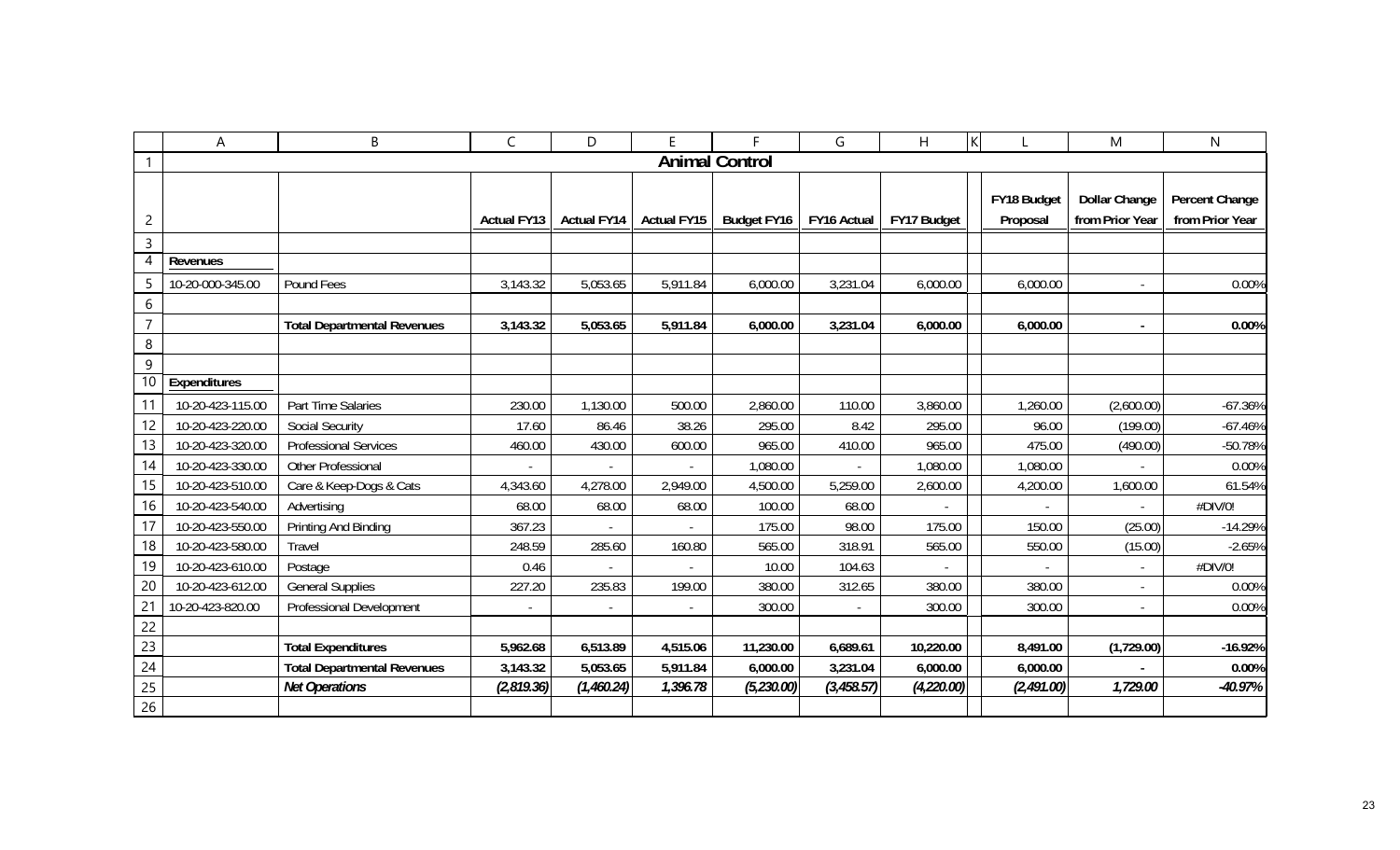|                | Α                          | B                                 | C                  | D                        | E.                       | F.                 | G           | K<br>Η      |             | M                 | $\mathsf{N}$ |
|----------------|----------------------------|-----------------------------------|--------------------|--------------------------|--------------------------|--------------------|-------------|-------------|-------------|-------------------|--------------|
|                | Fire & Rescue              |                                   |                    |                          |                          |                    |             |             |             |                   |              |
|                |                            |                                   |                    |                          |                          |                    |             |             |             | <b>Dollar</b>     | Percent      |
|                |                            |                                   |                    |                          |                          |                    |             |             | FY18 Budget | Change from       | Change from  |
| $\overline{c}$ |                            |                                   | <b>Actual FY13</b> | <b>Actual FY14</b>       | <b>Actual FY15</b>       | <b>Budget FY16</b> | FY16 Actual | FY17 Budget | Proposal    | <b>Prior Year</b> | Prior Year   |
| 3              |                            |                                   |                    |                          |                          |                    |             |             |             |                   |              |
| 4              | Revenues - Fire            |                                   |                    |                          |                          |                    |             |             |             |                   |              |
| 5              | 10-20-000-343.00           | Fire Dept Fees                    | 318.23             | 256.61                   | 14.19                    | 7,000.00           | 116.13      | 200.00      | 200.00      |                   | 0.00%        |
| 6              | 10-20-000-343.05           | Fire Dept Ins. Reimb 1937         |                    |                          |                          | 1,900.00           |             |             |             |                   | #DIV/0!      |
|                | 10-20-000-343.12           | Transfer from Fire/Rescue Reserve |                    |                          | 59,095.00                | 59,095.00          | 59,095.00   | 59,095.00   | 59,095.00   |                   | 0.00%        |
| $\,8\,$        |                            |                                   |                    |                          |                          |                    |             |             |             |                   |              |
| $\overline{9}$ |                            | <b>Total Revenue</b>              | 318.23             | 256.61                   | 59,109.19                | 67,995.00          | 59,211.13   | 59,295.00   | 59,295.00   |                   | 0.00%        |
| 10             |                            |                                   |                    |                          |                          |                    |             |             |             |                   |              |
|                | <b>Expenditures - Fire</b> |                                   |                    |                          |                          |                    |             |             |             |                   |              |
| 12             | 10-20-421-110.00           | <b>Regular Salaries</b>           | 16,206.43          | 15,088.20                | 16,060.00                | 27,568.00          | 16,510.46   | 27,481.00   | 28,083.00   | 602.00            | 2.19%        |
| 13             | 10-20-421-120.00           | <b>Temporary Salaries</b>         | 77,460.90          | 76,917.43                | 74,706.03                | 82,000.00          | 80,181.31   | 82,000.00   | 84,460.00   | 2,460.00          | 3.00%        |
| 14             | 10-20-421-210.10           | Group Health Insurance            | 4,064.08           | 4,188.62                 | 4,243.61                 | 8,040.00           | 7,165.99    | 10,549.00   | 9,846.00    | (703.00)          | $-6.66%$     |
| 15             | 10-20-421-210.15           | Group Dental Insurance            | 472.08             | 467.52                   | 467.52                   | 784.00             | 646.08      | 762.00      | 747.00      | (15.00)           | $-1.97%$     |
| 16             | 10-20-421-210.20           | Vision Insurance                  |                    |                          |                          |                    |             |             | 106.00      | 106.00            | #DIV/0!      |
| 17             | 10-20-421-210.30           | Group Life Ins & Ad&D             | 77.70              | 68.56                    | 70.91                    | 120.00             | 103.40      | 127.00      | 294.00      | 167.00            | 131.50%      |
| 18             | 10-20-421-220.00           | Social Security                   | 7,083.70           | 6,954.66                 | 6,806.66                 | 8,382.00           | 7,164.63    | 8,376.00    | 8,421.00    | 45.00             | 0.54%        |
| 19             | 10-20-421-230.00           | <b>Retirement Contributions</b>   | 785.24             | 1,039.68                 | 1,128.18                 | 1,930.00           | 1,218.97    | 1,993.00    | 2,036.00    | 43.00             | 2.16%        |
| 20             | 10-20-421-260.00           | Worker's Compensation             | (180.00)           |                          |                          |                    |             |             |             |                   | #DIV/0!      |
| 21             | 10-20-421-330.00           | Other Professional                | 2,898.00           | 735.00                   |                          | 5,250.00           | 6,643.00    | 5,250.00    | 4,500.00    | (750.00)          | $-14.29%$    |
| 22             | 10-20-421-335.00           | <b>CAG Commission</b>             |                    |                          | $\sim$                   | 400.00             |             | 400.00      | 10.00       | (390.00)          | -97.50%      |
| 23             | 10-20-421-340.00           | Technical                         | 40,085.25          | 41,762.25                | 40,924.66                | 48,000.00          | 50,844.69   | 55,600.00   | 60,936.00   | 5,336.00          | 9.60%        |
| 24             | 10-20-421-430.10           | Vehicle/Equip Maintenance         | 20,736.29          | 25,317.62                | 14,427.41                | 24,000.00          | 15,400.71   | 24,000.00   | 24,000.00   |                   | 0.00%        |
| 25             | 10-20-421-430.20           | Photocopier Maintenance           | 287.10             | 257.05                   | 181.40                   | 700.00             | 212.66      | 700.00      | 350.00      | (350.00)          | $-50.00%$    |
| 26             | 10-20-421-520.00           | Insurance Deductible              |                    | 500.00                   |                          |                    |             |             |             |                   | #DIV/0!      |
| 27             | 10-20-421-530.10           | <b>Communications Telephone</b>   | 543.56             | 513.73                   | 595.98                   | 600.00             | 581.15      | 600.00      | 600.00      |                   | 0.00%        |
| 28             | 10-20-421-530.20           | Communications-Other              | 911.42             | 834.82                   | 404.04                   | 1,100.00           | 924.78      | 800.00      | 850.00      | 50.00             | 6.25%        |
| 29             | 10-20-421-540.00           | Advertising                       |                    |                          |                          | 100.00             |             | 100.00      | 100.00      |                   | 0.00%        |
| 30             | 10-20-421-550.00           | Printing & Binding                |                    |                          |                          | 150.00             | $\sim$      | 150.00      | 150.00      |                   | 0.00%        |
| 31             | 10-20-421-580.00           | Travel                            | 92.69              | $\overline{\phantom{a}}$ | $\overline{\phantom{a}}$ | 350.00             | 197.32      | 350.00      | 350.00      |                   | 0.00%        |
| 32             | 10-20-421-610.00           | Postage                           | 2.77               | 7.02                     | 29.80                    | 75.00              | 43.57       |             | 50.00       | 50.00             | #DIV/0!      |
| 33             | 10-20-421-611.00           | <b>Office Supplies</b>            | 398.63             | 356.46                   | 230.87                   | 800.00             | 121.57      | 800.00      | 400.00      | (400.00)          | $-50.00%$    |
| 34             | 10-20-421-612.00           | <b>General Supplies</b>           | 1,020.10           | 2,092.13                 | 2,335.87                 | 5,000.00           | 1,029.96    | 4,600.00    | 3,300.00    | (1,300.00)        | $-28.26%$    |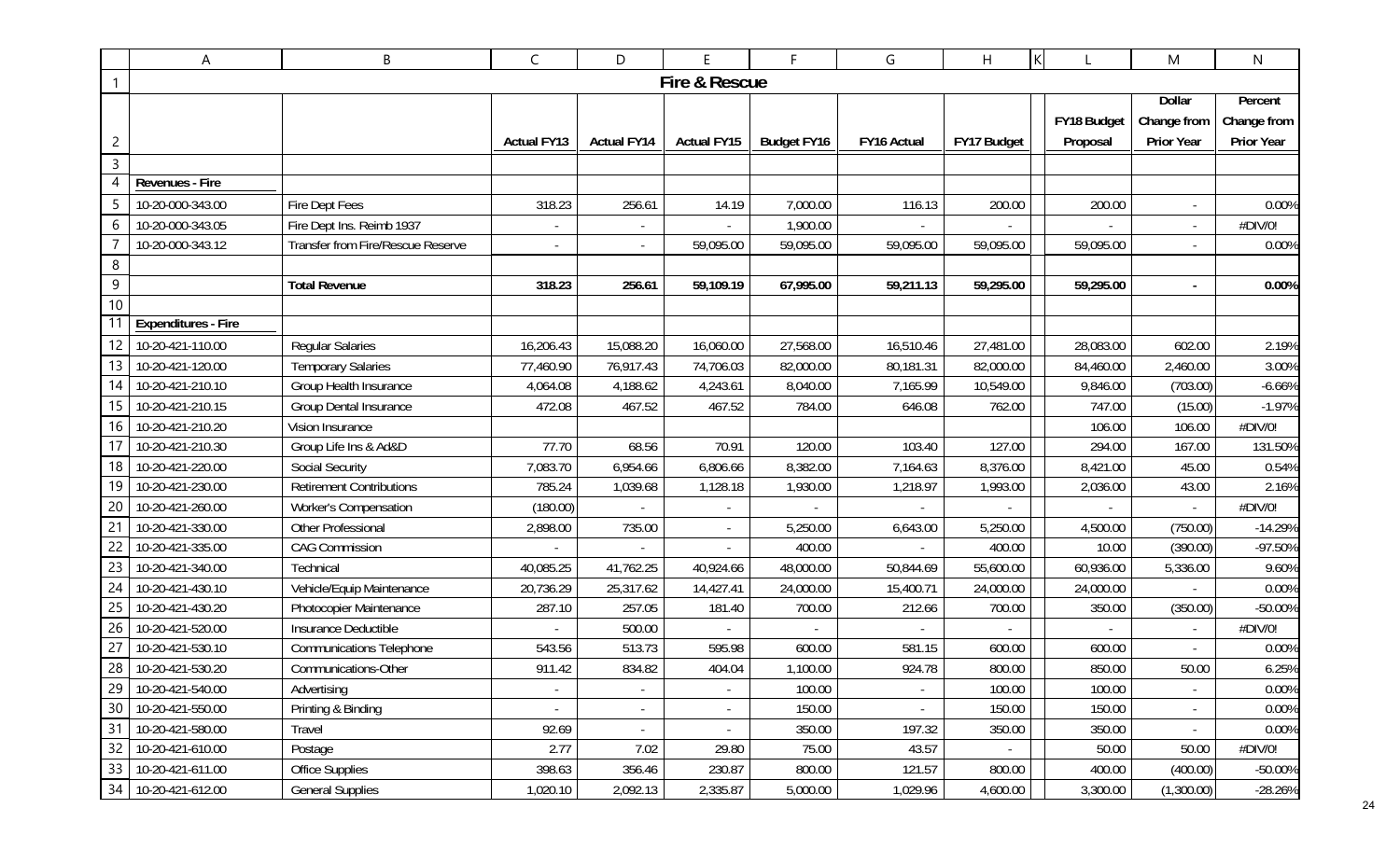|                | A                            | B                                   | C                  | D                  | E                  | F.                 | G             | Η             | K             | M                 | $\mathsf{N}$ |
|----------------|------------------------------|-------------------------------------|--------------------|--------------------|--------------------|--------------------|---------------|---------------|---------------|-------------------|--------------|
|                |                              | Fire & Rescue                       |                    |                    |                    |                    |               |               |               |                   |              |
|                |                              |                                     |                    |                    |                    |                    |               |               |               | Dollar            | Percent      |
|                |                              |                                     |                    |                    |                    |                    |               |               | FY18 Budget   | Change from       | Change from  |
| $\overline{c}$ |                              |                                     | <b>Actual FY13</b> | <b>Actual FY14</b> | <b>Actual FY15</b> | <b>Budget FY16</b> | FY16 Actual   | FY17 Budget   | Proposal      | <b>Prior Year</b> | Prior Year   |
| 35             | 10-20-421-613.00             | Technology                          | 400.00             |                    | 1,983.99           | 1,600.00           |               | 1,600.00      | 1,650.00      | 50.00             | 3.13%        |
| 36             | 10-20-421-625.00             | <b>Diesel Fuel</b>                  | 6,438.15           | 6,291.33           | 3,650.80           | 6,600.00           | 4,768.68      | 4,125.00      | 3,300.00      | (825.00)          | $-20.00%$    |
| 37             | 10-20-421-640.00             | Books & Periodicals                 | 80.00              | 142.00             |                    | 175.00             |               | 175.00        | 175.00        |                   | 0.00%        |
| 38             | 10-20-421-650.00             | <b>Uniforms</b>                     | 581.99             | 1,047.21           |                    | 2,000.00           | 1,391.31      | 2,000.00      | 2,000.00      |                   | 0.00%        |
| 39             | 10-20-421-740.00             | Machinery/Equipment                 | 24,463.06          | 30,767.57          | 21,284.55          | 33,000.00          | 30,421.55     | 33,000.00     | 32,000.00     | (1,000.00)        | $-3.03%$     |
| 40             | 10-20-421-743.00             | Furniture & Fixtures                |                    |                    |                    | 250.00             | 1,109.80      | 250.00        | 250.00        |                   | 0.00%        |
| 41             | 10-20-421-810.00             | Dues And Fees                       | 1,022.00           | 746.00             | 773.00             | 1,500.00           | 717.00        | 1,500.00      | 2,145.00      | 645.00            | 43.00%       |
| 42             | 10-20-421-820.00             | Professional Development            | 784.02             | 450.00             | 335.00             | 2,250.00           | 931.13        | 2,250.00      | 2,250.00      |                   | 0.00%        |
| 43             | 10-20-421-831.00             | <b>Fire Prevention</b>              | 2,281.85           | 3,087.50           | 3,000.00           | 4,000.00           | 3,553.00      | 4,000.00      | 4,500.00      | 500.00            | 12.50%       |
| 44             | 10-20-421-832.00             | <b>Street Flags</b>                 |                    |                    |                    | 2,500.00           | 2,084.00      | 2,500.00      | 2,600.00      | 100.00            | 4.00%        |
| 45             |                              |                                     |                    |                    |                    |                    |               |               |               |                   |              |
| 46             |                              | <b>Total Fire Expenditures</b>      | 208,997.01         | 219,632.36         | 193,640.28         | 269,224.00         | 233,966.72    | 276,038.00    | 280,459.00    | 4,421.00          | 1.60%        |
| 47             |                              | <b>Total Fire Revenue</b>           | 318.23             | 256.61             | 59,109.19          | 67,995.00          | 59,211.13     | 59,295.00     | 59,295.00     |                   | 0.00%        |
| 48             |                              | <b>Net Operations</b>               | (208, 678.78)      | (219, 375.75)      | (134, 531.09)      | (201, 229.00)      | (174, 755.59) | (216, 743.00) | (221, 164.00) | (4, 421.00)       | 2.04%        |
| 49             | Revenues - Rescue            |                                     |                    |                    |                    |                    |               |               |               |                   |              |
| 50             | 10-20-000-343.10             | <b>Rescue Fees</b>                  | 230,616.64         | 192,953.16         | 222,316.19         | 225,000.00         | 218,483.92    | 225,000.00    | 235,000.00    | 10,000.00         | 4.44%        |
| 5 <sup>1</sup> | 10-20-000-343.13             | <b>Transfer From Emergency Mgmt</b> |                    |                    |                    | 25,002.00          |               |               |               |                   | #DIV/0!      |
| 52             | 10-20-000-343.56             | <b>Rescue Donations</b>             | 1,755.00           | 5,685.00           | 5,136.71           | 3,100.00           | 6,499.89      | 3,100.00      | 4,500.00      | 1,400.00          | 45.16%       |
| 53             | 10-20-490-361.00             | <b>Interest On Rescue Donations</b> | 17.02              | 19.27              | 2.28               |                    |               |               |               |                   | #DIV/0!      |
| 54             |                              |                                     |                    |                    |                    |                    |               |               |               |                   |              |
| 55             |                              | <b>Total Revenue</b>                | 232,388.66         | 198,657.43         | 227,455.18         | 253,102.00         | 224,983.81    | 228,100.00    | 239,500.00    | 11,400.00         | 5.00%        |
| 56             |                              |                                     |                    |                    |                    |                    |               |               |               |                   |              |
| 57             | <b>Expenditures - Rescue</b> |                                     |                    |                    |                    |                    |               |               |               |                   |              |
| 58             | 10-20-422-110.00             | <b>Regular Salaries</b>             | 35,102.23          | 34,546.44          | 45,258.35          | 35,853.00          | 43,841.66     | 27,475.00     | 28,078.00     | 603.00            | 2.19%        |
| 59             | 10-20-422-120.00             | <b>Temporary Salaries</b>           | 65,353.01          | 66,356.90          | 75,340.88          | 92,964.00          | 101,186.09    | 104,238.00    | 133,264.00    | 29,026.00         | 27.85%       |
|                | 60 10-20-422-210.10          | Group Health Insurance              | 9,007.93           | 9,281.10           | 9,400.29           | 10,011.00          | 9,379.64      | 10,549.00     | 9,846.00      | (703.00)          | $-6.66%$     |
| 61             | 10-20-422-210.15             | Group Dental Insurance              | 1,050.72           | 1,040.52           | 1,040.52           | 1,051.00           | 833.40        | 762.00        | 747.00        | (15.00)           | $-1.97%$     |
| 62             | 10-20-422-210.20             | Vision Insurance                    |                    |                    |                    |                    |               |               | 106.00        | 106.00            | #DIV/0!      |
| 63             | 10-20-422-210.30             | Group Life Ins & Ad&D               | 172.92             | 152.50             | 157.65             | 294.00             | 133.16        | 127.00        | 294.00        | 167.00            | 131.50%      |
| 64             | 10-20-422-220.00             | Social Security                     | 7,522.48           | 7,558.31           | 9,041.69           | 9,854.00           | 10,886.10     | 12,277.00     | 12,343.00     | 66.00             | 0.54%        |
| 65             | 10-20-422-230.00             | <b>Retirement Contributions</b>     | 1,751.31           | 2,314.42           | 3,379.40           | 2,602.00           | 4,964.11      | 4,830.00      | 4,878.00      | 48.00             | 0.99%        |
| 66             | 10-20-422-330.00             | Other Professional                  | 1,847.00           | 1,895.00           | 1,884.50           | 2,400.00           | 4,449.00      | 2,200.00      | 2,400.00      | 200.00            | 9.09%        |
| 67             | 10-20-422-340.00             | Technical                           | 40,185.25          | 41,762.25          | 40,924.66          | 52,500.00          | 51,294.68     | 62,350.00     | 71,061.00     | 8,711.00          | 13.97%       |
|                | 68 10-20-422-360.00          | <b>Contracted Services</b>          | 10,151.02          | 10,678.67          | 10,247.60          | 12,500.00          | 11,960.97     | 11,250.00     | 11,750.00     | 500.00            | 4.44%        |